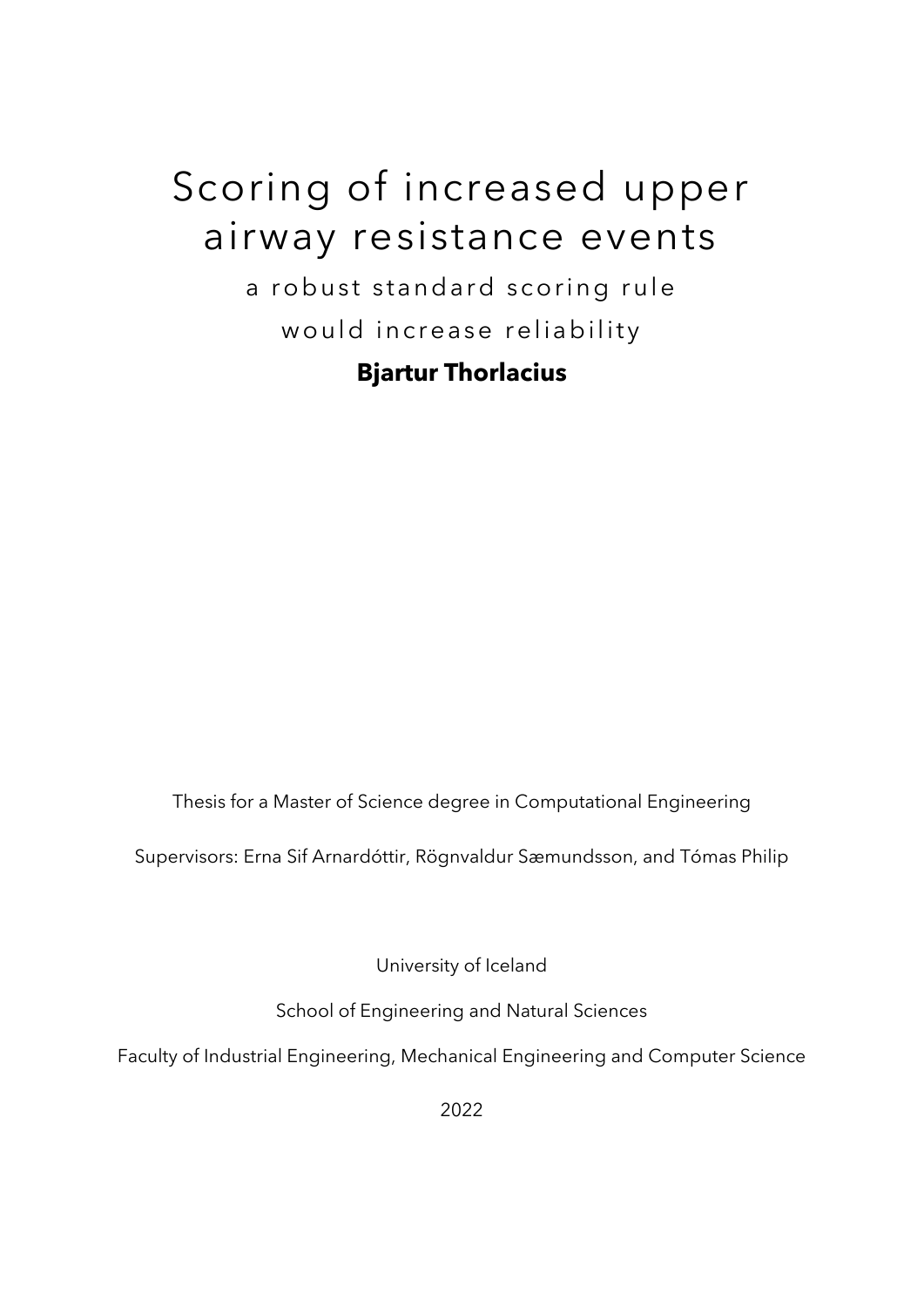#### SCORING OF INCREASED UPPER AIRWAY RESISTANCE EVENTS:

#### A ROBUST STANDARD SCORING RULE WOULD INCREASE RELIABILITY

This thesis satisfies 60 credits towards an M.Sc. degree in Computational Engineering in the Faculty of Industrial Engineering, Mechanical Engineering and Computer Science, School of Engineering and Natural Sciences, University of Iceland

© Bjartur Thorlacius, 2022

Email address: bjt9@hi.is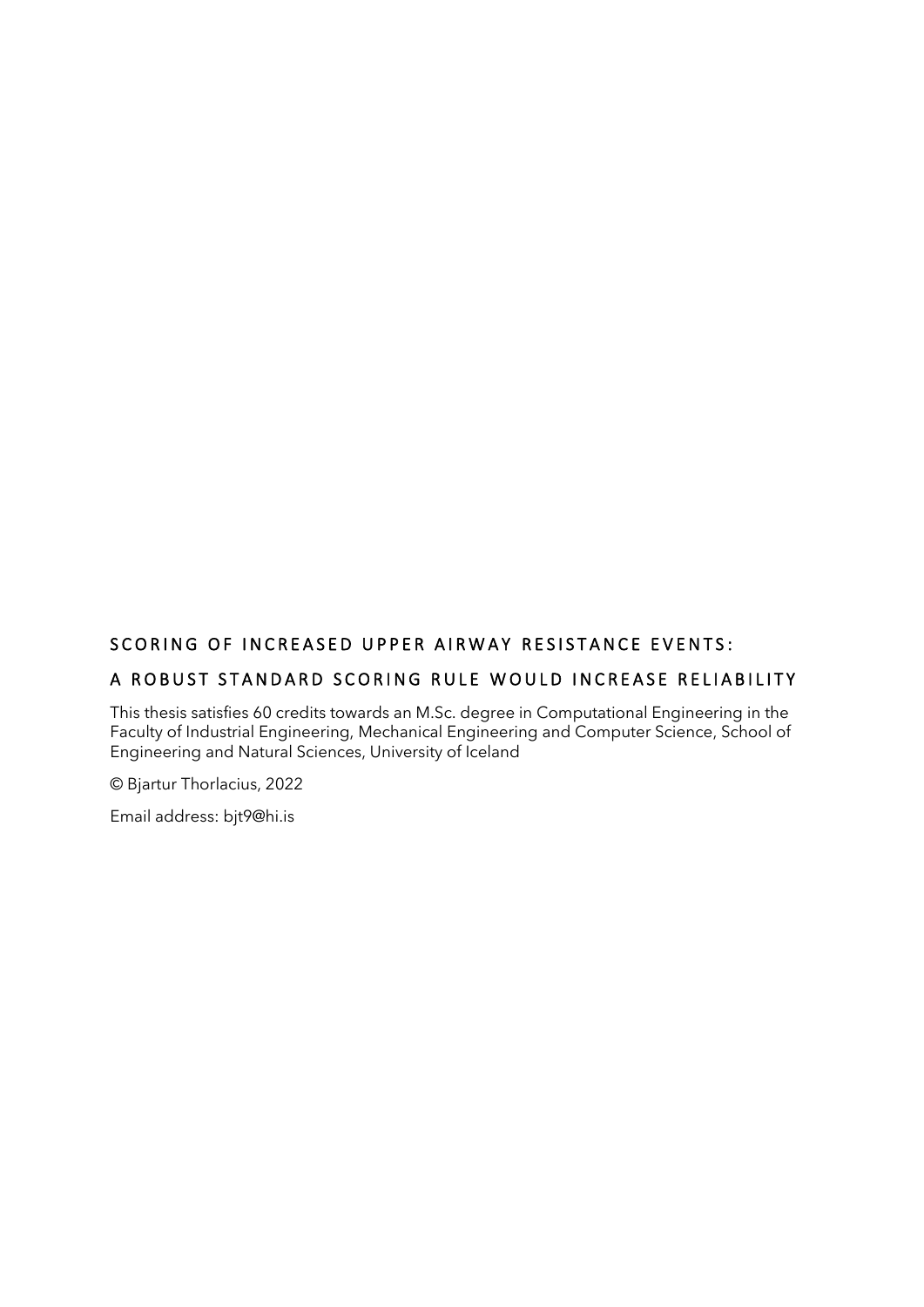### Abstract

**Study Objectives**: Upper airway resistance during sleep has been shown to cause daytime fatigue. Esophageal pressure measurement is the gold standard for measuring upper airway resistance. The literature documents breath-by-breath changes in resistance. Inconsistencies abound, however, between scoring rules for identifying which changes are considered pathologic and labeled increased upper airway resistance events. Individual scoring rules are underspecified. The prevalence of the events varies between surveys from being rare to being more common than apneas and hypopneas combined. The choice of hypopnea definition cannot explain the variability. The aim of this study was to quantify how reliably increased upper airway resistance events can be scored.

**Methods**: Fifteen different scoring rules were employed for scoring increased upper airway resistance events in 26 polysomnograms, irrespective of cortical arousal. Event frequencies and second-by-second agreement were tabulated. Two scoring rules were scored visually by professional somnologists. The others were scored programmatically.

**Results**: Depending on the scoring rule employed, the hourly event rate varied from 0.18/h to 103/h. The ranking of polysomnograms by event frequency differed depending on the scoring rule employed, not least depending on whether events were required to start with lower than baseline pressures. The mean Kendall's τ was 25%; a low, but positive, correlation between scoring rules.

**Conclusions**: The inconsistency between scoring rules, and interpretations thereof, was very high. Increased upper airway resistance events cannot be reliably scored without a robust standard scoring rule. It remains to be studied which scoring rules, if any, correlate with arousals, daytime sleepiness, hypotension, or hypertension.

**Keywords**: sleep-disordered breathing, esophageal pressure, upper airway resistance syndrome, obstructive sleep apnea, respiratory effort

1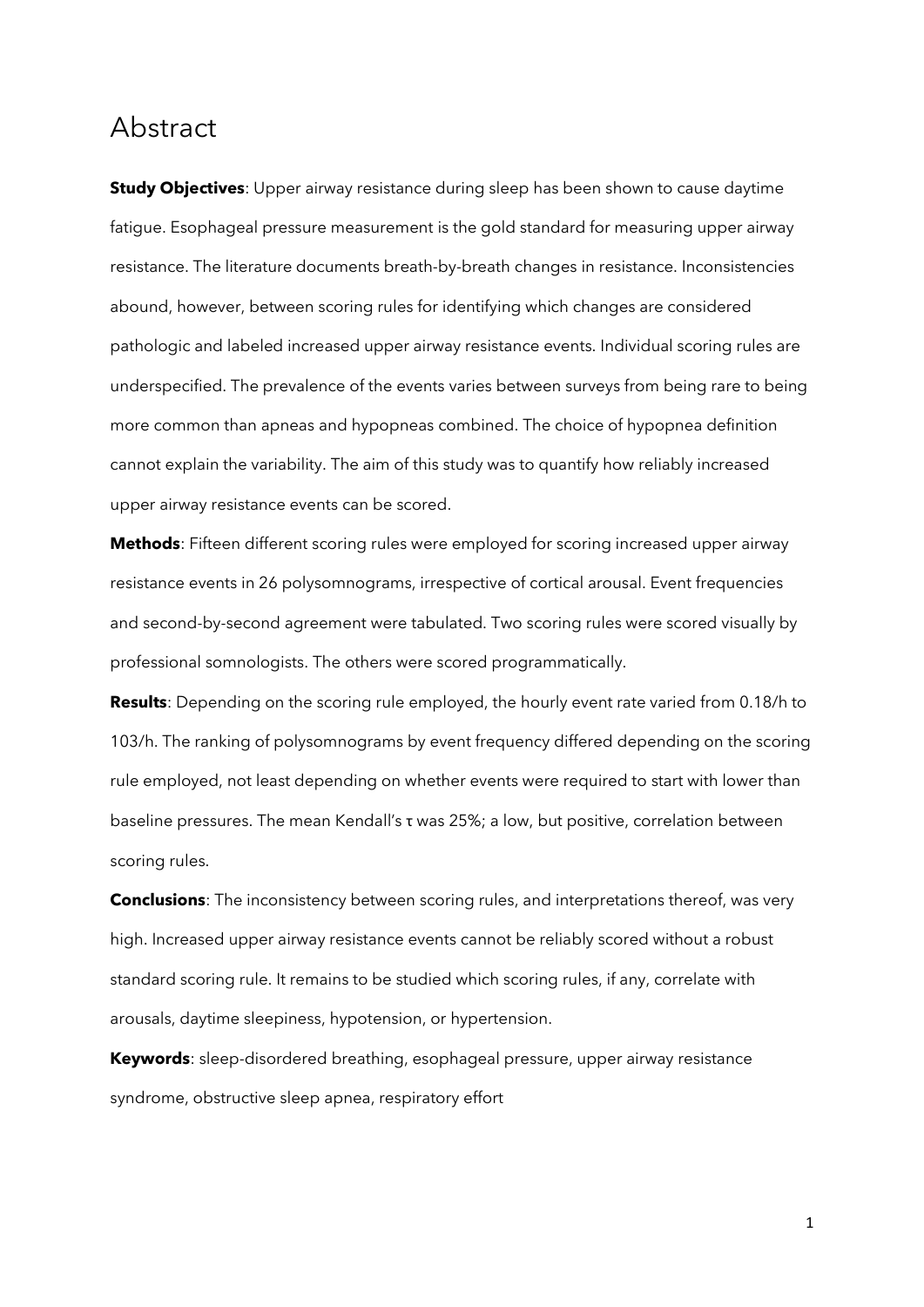### Statement of significance

**Novel**: Inconsistencies between previous studies have raised questions regarding their comparability. Differences in the scoring rules employed for identifying increased upper airway resistance events are common. This study is the first to quantify the implications empirically.

**Innovative**: Previous studies comparing scoring rules for identifying sleep-disordered breathing only compared the visual identification of events nominally in accordance with defined scoring rules. This study compares both the visual and programmatic identification of events. This eliminates intra-rater and inter-rater reliability issues, and codifies the algorithms implementing the scoring rules.

**Important**: This study found a plausible explanation for inconsistent results of epidemiological studies. Inconsistent scoring rules can explain the inconsistencies in event rates between previous studies.

# **INTRODUCTION**

Apneas, hypopneas, and respiratory effort-related arousals (RERAs) are the most common respiratory disturbances during sleep. In patients who are alert and not sleepy during the day, the International Classification of Sleep Disorders, 3<sup>rd</sup> edition, recommends a diagnosis of obstructive sleep apnea syndrome if the average frequency of respiratory disturbance reaches 15 events/h. [1]

To be a clinically useful diagnostic test, polysomnography (PSG) must be able to predict some sequela or whether an intervention will be effective. There is some evidence that increased upper airway resistance (IUAR) predicts both sequela and the effectiveness of treatment for insomnia: IUAR during sleep induces progressively increasing respiratory effort and sleep disruption. [2–4] For women with IUAR and insomnia, various oronasal treatments reduce respiratory effort, actigraphy activity, and daytime fatigue.<sup>[3]</sup>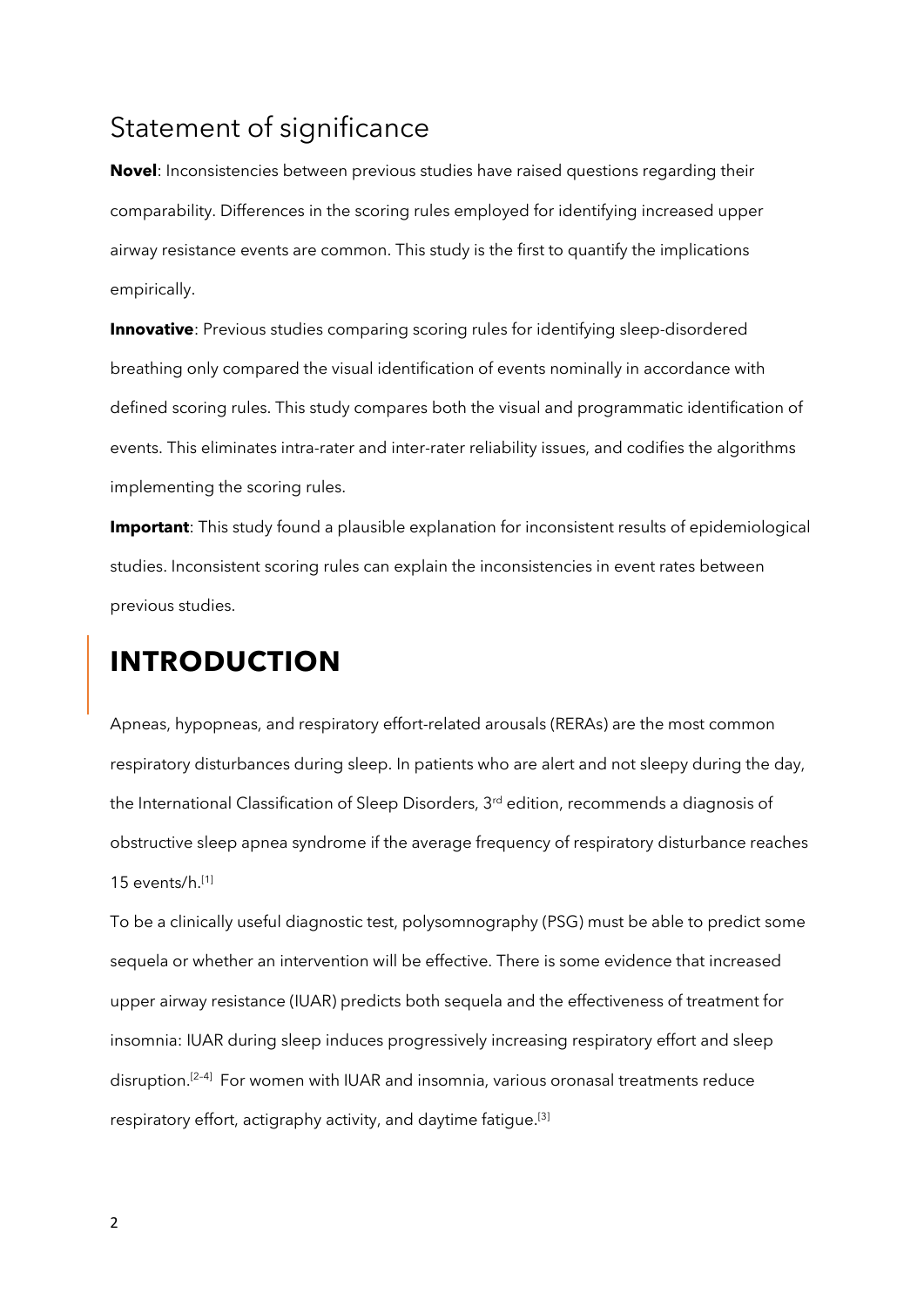To be able to reliably confirm or exclude a diagnosis, PSG needs to yield reliable results. A RERA starts with IUAR and ends with arousal. It is not clear from the current literature if the scoring of IUAR events is reliable. Airway resistance cannot be precisely measured during sleep, so respiratory effort is measured instead. In previous research, different sensors have been used to measure respiratory effort. Esophageal manometry, a measure of intrathoracic pressure, has been referred to as the "gold standard" since respiratory effort is mediated by pressure fluctuations.<sup>[5]</sup> Inspiratory effort takes the form of respiratory muscles contracting, expanding the thorax and abdomen, thereby lowering intrathoracic pressure.<sup>[25]</sup> If the airway is open, air is immediately drawn into the lungs, normalizing the intrathoracic pressure. Although baseline respiratory effort differs across individuals and sleep stages,<sup>[38]</sup> scoring rules of incremental, breath-by-breath changes in inspiratory effort have been used to define and identify IUAR. Breath-by-breath increases in respiratory effort are referred to as a *Pes crescendo* when measured by esophageal manometry. According to Reese, et al., a scoring rule for identifying an IUAR event had yet been fully standardized in 1999.[2] In 1999, a task force of the American Academy of Sleep Medicine (AASM) came to the *Chicago consensus* of requiring an event to be terminated by "an arousal with resumption of more normal pressures."<sup>[6]</sup> In 2012, the AASM published a wider definition of RERA, in *Rules for Scoring Respiratory Events in Sleep,* where resumption of more normal pressures was not required. [7] These are taken to implicitly define IUAR the same way as RERA but without the requirement of a cortical arousal. Scoring rules for identifying IUAR events have varied across publications, even differing between publications with shared authorship. Scoring rules differ as to whether they stipulate a threshold of respiratory effort which is exceeded in every IUAR, either relative to some baseline effort or effortless breathing; minimum and maximum event duration, or a breath-by-breath pattern in respiratory effort (see Appendix 1). In a 1999 study, Exar and Collop discussed papers by Berg et al.,<sup>[8]</sup> Lofaso et al.,<sup>[9]</sup> and others. While maintaining that all papers examined the subject of a single syndrome, termed upper airway resistance syndrome (UARS), Exar and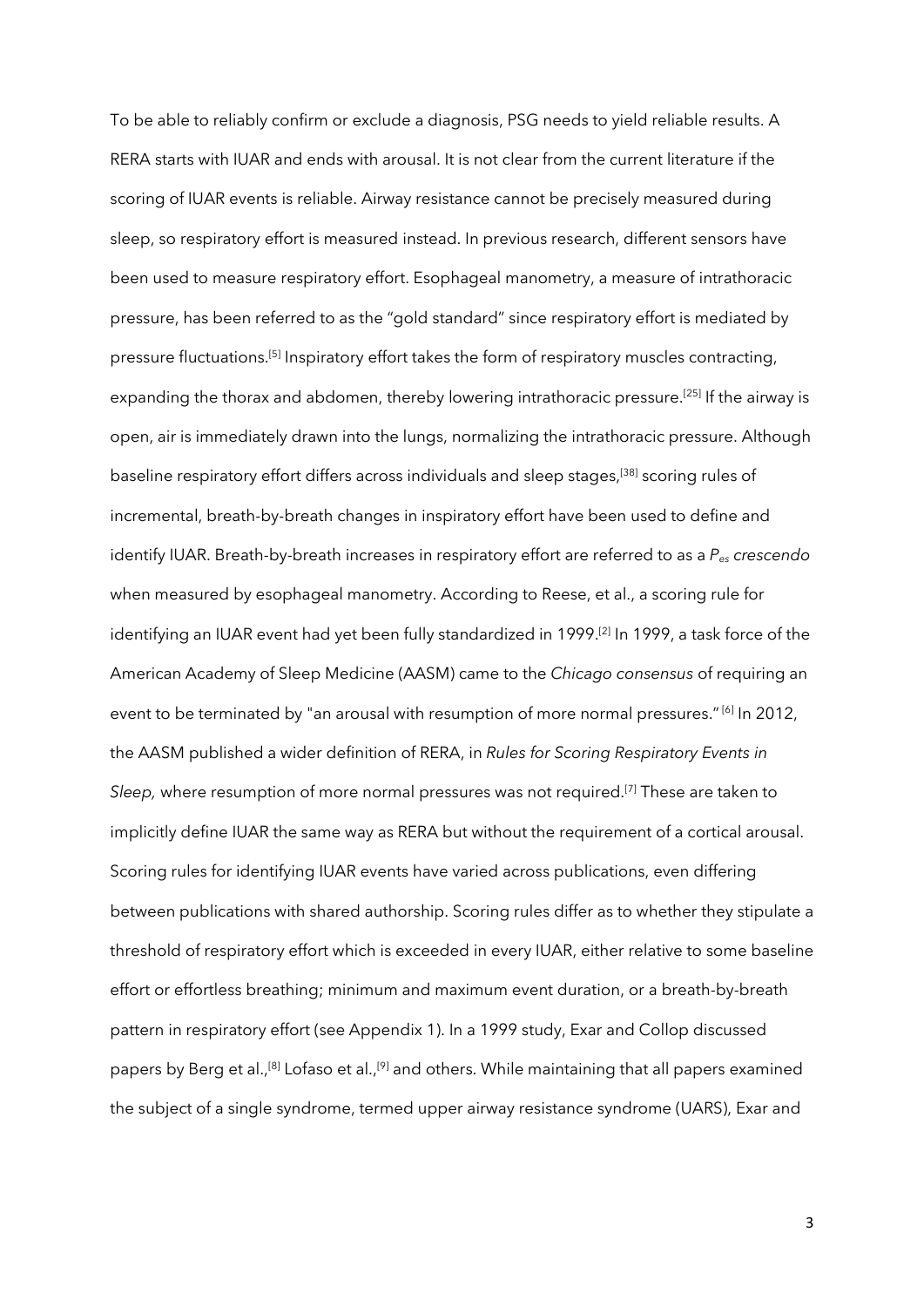Collop cautioned that it was unclear whether the same patients would fit the diagnostic criteria of all papers. [10]

Epidemiologic surveys have yielded a high spread of estimates of the ratio of RERAs to apneas and hypopneas. Anywhere between 5.7% and 55.5% of respiratory disturbances have been classified as RERAs in diagnostic surveys.<sup>[11]</sup> A previously postulated explanation was that this spread stemmed from inconsistency as to whether a restriction in airflow without an oxygen desaturation counted as a hypopnea, IUAR, or neither. [12,13] Inconsistencies in the definition of a hypopnea do, however, not explain the high RERA ratio spread in epidemiologic studies.<sup>[12]</sup> The admittedly small study that classified only 5.7% of respiratory disturbances as RERAs used the most conservative definition of a hypopnea recommended by the AASM, requiring a 4% drop in oxygen saturation in each hypopnea. [14]

Unreliable identification of RERAs is a plausible explanation for this high spread. The identification of a RERA builds on the identification of an IUAR event and associating it with an arousal. Future investigations into the reliability of associating an IUAR event with an arousal are warranted, but outside of the scope of this study. The reliability of scoring arousals in electroencephalograms has been studied, [15] and found to be variable but moderate on average.[16]

In case of unreliable RERA identification, it is conceivable that diagnostic thresholds can be adjusted to correct for any differences in the number of RERAs found, enabling reliable diagnosis. This is possible if, despite unreliability in scoring the exact number of RERAs in a polysomnogram (PSG), the PSG can be reliably classified by whether it has relatively many or relatively few RERAs. Promisingly, Ayappa et al. found no daytime sleepiness in subjects with fewer than 15 events/h. [17] It is also conceivable that there are two kinds of RERAs: those who are reliably identified, and those who are not. Arousal has been used to validate an ambiguous, poorly defined IUAR,<sup>[17]</sup> implying that reliability of IUAR alone is perceived to be low. Reliability in the timing of IUAR is necessary, but not sufficient, for the reliable diagnosis of REM-dominant and supine-dominant obstructive sleep apnea syndrome. Factoring the timing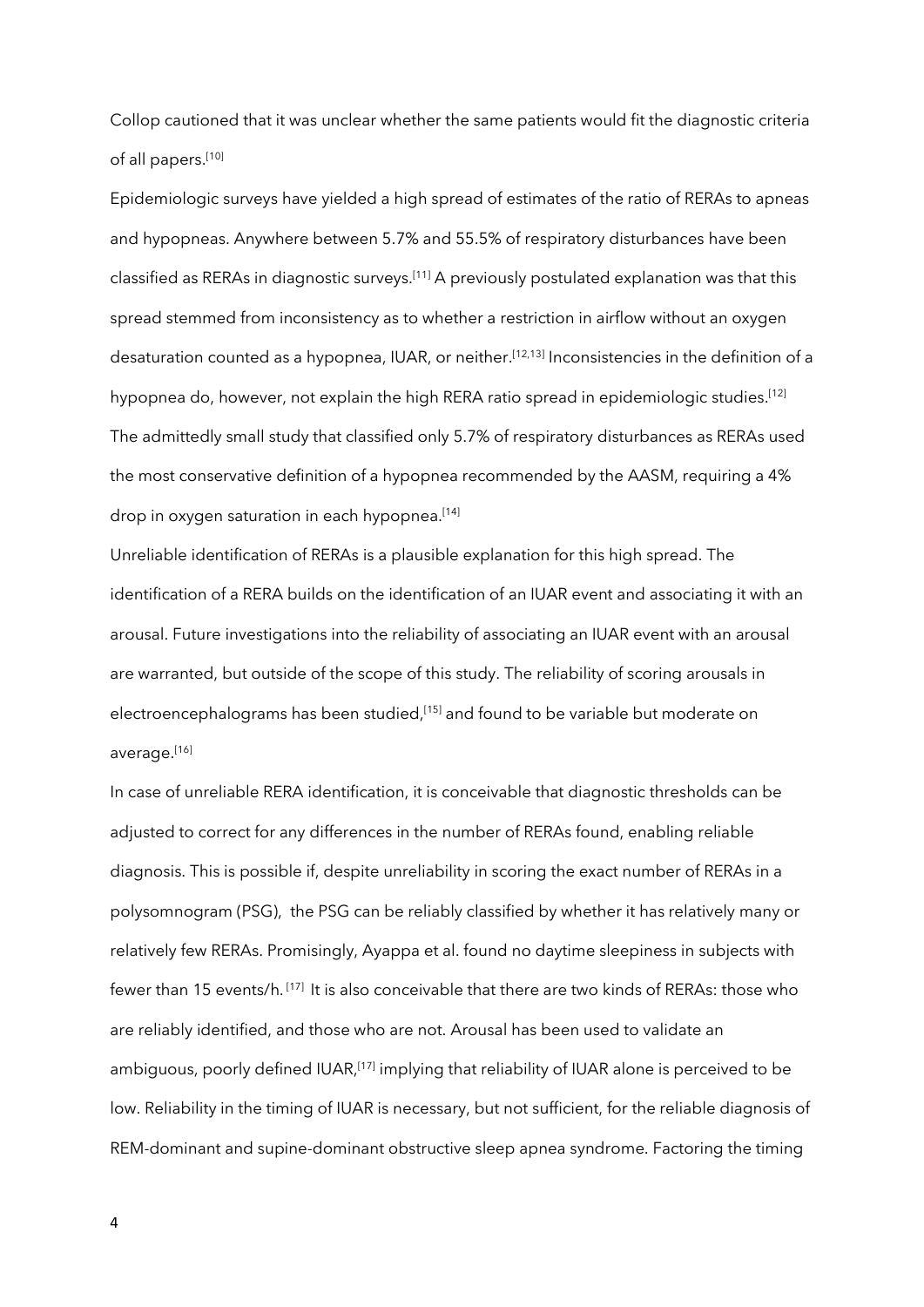of events into interrater reliability has been hampered by a lack of computerization.<sup>[17]</sup> The state of the art was advanced by computing reliability on a second-by-second basis. The aim of this study was to quantify the reliability of identifying IUAR using the "gold standard" technology, esophageal manometry, and investigate how reliability could be improved.

### **METHOD**

# Polysomnograms

A total of 31 participants were studied. Some participants had a pre-existing diagnosis of obstructive sleep apnea (OSA), some were on a waiting list for an OSA diagnostic test, and others had no known sleep issues. The mean body mass index of the study population, after exclusions, was 30 kg/m<sup>2</sup> (range: 22-49 kg/m<sup>2</sup>, standard deviation [SD]: 6 kg/m<sup>2</sup>), mean age was 47 years (range: 20–69 years, SD: 13 years), mean apnea-hypopnea index was 10/h (range: 0–35/h, SD: 10/h), the mean oxygen desaturation index was 9/h (range: 0–32/h; SD: 10/h), the mean arousal index was 12/h (range: 4–31/h, SD: 7/h), and the mean Epworth sleepiness score was 10 (range 0–21, SD 5).

Respiratory effort was measured using esophageal manometry. Manometry was performed using a catheter (Gaeltec Devices Ltd., Dunvegan, UK) that was threaded through the nose and to within 10 cm of the lower esophageal sphincter (LES). The catheter included four pressure sensors placed 5 cm apart, starting with one sensor at the tip of the catheter, proximal to the LES. Ambient air pressure was not measured, nor were the pressure sensors calibrated. Electrooculo- and -encephalography were performed. Electromyography was based on the voltage sensors on the chest, chin, and tibialis anteriors. Airflow was measured using a nasal cannula-transducer system and a thermistor. Audio, body position, and movements were recorded. Thorax and abdominal movements were measured using respiratory inductance plethysmography belts. Oxygen saturation and pulse were measured using finger photoplethysmography. All signals were recorded using an A1 device and monitored with

5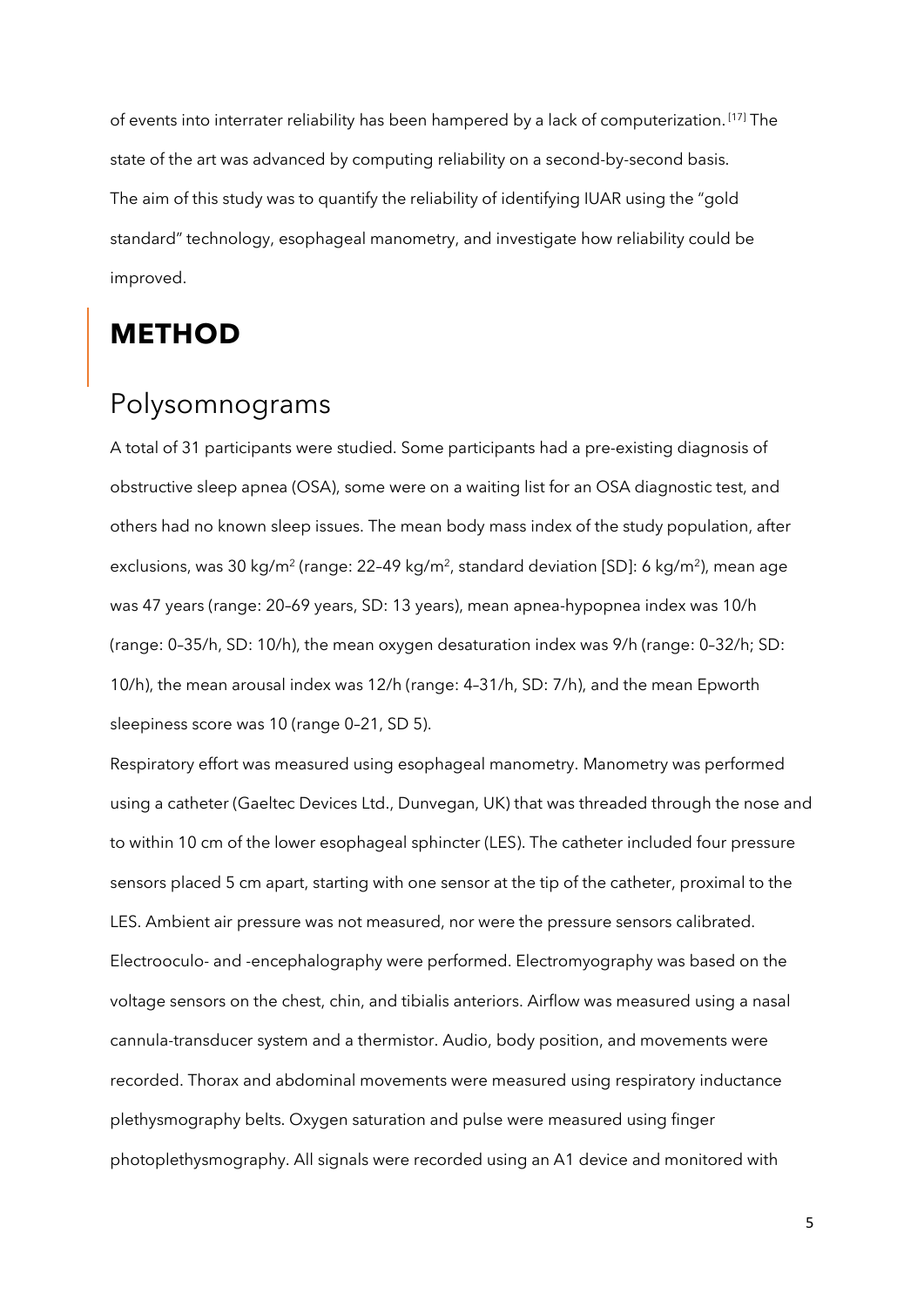Noxturnal 4.3 software (Nox Medical, Reykjavik, Iceland). Sensors were connected to the A1 recording device using a Bluegiga Bluetooth system (Silicon Labs, Austin, TX, USA).<sup>[5]</sup> PSG with incomplete electroencephalograms or esophageal manometry with strong cardiac interference were excluded, leaving 26 polysomnograms. The cardiac signal was not subtracted from the esophageal signal. All wakeful epochs were excluded from analysis. The anonymized PSGs underlying this article will be shared on request to the corresponding author with the permission of the custodian of the data, Þórarinn Gíslason. Participants consented to the polysomnography. The PSG was performed as approved by the National Bioethics Committee (approval VSN-14-080) and Landspítali, the National University Hospital of Iceland.<sup>[5]</sup> The custodian of the data approved this secondary analysis. The Online Supplement contains software source code and breath-by-breath information on inspiratory effort and identified IUARs along with additional figures and statistics.

### IUAR events

In this study, IUAR events were scored independently of the presence of apneas, hypopneas, and arousals. An IUAR event could thus occur concomitant or without an arousal, hypopnea, or apnea. In this study, the presence of an apnea or hypopnea never precluded the presence of an IUAR event.

Breath-by-breath increases in respiratory effort as measured by esophageal manometry are referred to as a P<sub>es</sub> crescendo.<sup>[7]</sup> If a P<sub>es</sub> crescendo was followed by respiratory effort at baseline level, the event was said to have been terminated by  $P_{es}$  reversal.

In addition to the presence of a  $P_{es}$  reversal, studied criteria included minimum duration, the requirement for respiratory effort to surpass and stay above baseline, and for the effort to abruptly return to below baseline.

Fifteen respiratory effort scoring rules were chosen, scored in 31 PSGs, and then compared to each other. They were chosen in cooperation with a certified expert somnologist. The scoring rules were variously similar to, or valid interpretations of, AASM recommended scoring rules or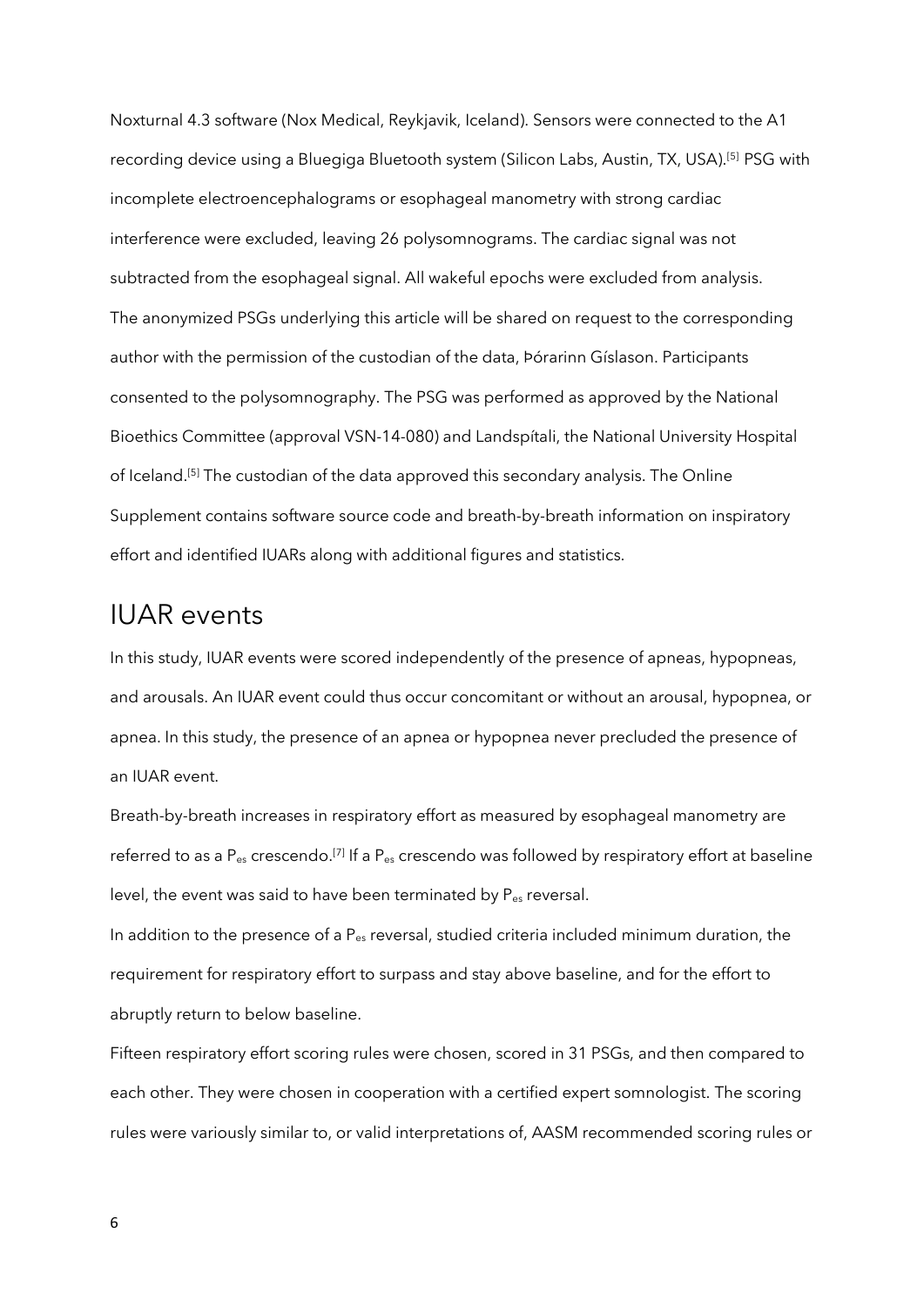scoring rules seen in the literature, as detailed in Table 1 and Appendix 1. None of scoring rules used a cut-off at an absolute pressure nor a fixed offset from ambient pressure.

*Table 1. The scoring rules varied in the minimum duration of an event and other criteria.*

#### **Family**

| <b>Minimum duration</b> |                         |                                   | & above               |  |
|-------------------------|-------------------------|-----------------------------------|-----------------------|--|
|                         | Pes crescendo           | + Pes reversal                    | baseline              |  |
| 2 breaths               | Cres2 <sup>Stoohs</sup> | Cresrev2 <sup>Masa</sup>          | Cresbaserev2          |  |
| 10 <sub>s</sub>         | Cres10sAASM             | Technologist 1 <sup>Chicago</sup> | [not studied]         |  |
|                         |                         |                                   | Cresbaserev3Poyares   |  |
| 3 breaths               | Cres <sub>3</sub>       | Cresrev <sub>3</sub>              | Technologist 2Poyares |  |
| 4 breaths               | Cres4                   | Cresrev4Guilleminault             | Cresbaserev4          |  |
| 5 breaths               | Cres <sub>5</sub>       | Cresrev <sub>5</sub>              | Cresbaserev5          |  |

Note that the scoring rules used by sleep technologists differed slightly from the scoring rules used in programmatic scoring. Cres stands for Pes crescendo. Cresrev stands for Pes crescendo followed by an abrupt reversal. Cresbase stands for Pes crescendo surpassing baseline effort followed by an abrupt reversal.

**Stoohs**) An interpretation of a scoring rule described by Stoohs et al. in 1993<sup>[33]</sup>

*Masa*) An interpretation of a scoring rule described by Masa et al. in 2003,<sup>[49]</sup> comparable to Ayappa et al., 2000<sup>[17]</sup> *AASM)* Complies with the Rules for Scoring Respiratory Events from 2012[7]

*Chicago)* Abides by the Chicago consensus[6]

Poyares) A similar scoring rule was described by Poyares et al. in 2002 but with a different reversal<sup>[42]</sup> Guilleminault) An interpretation of a scoring rule described by Guilleminault et al. in September 2001<sup>[18]</sup>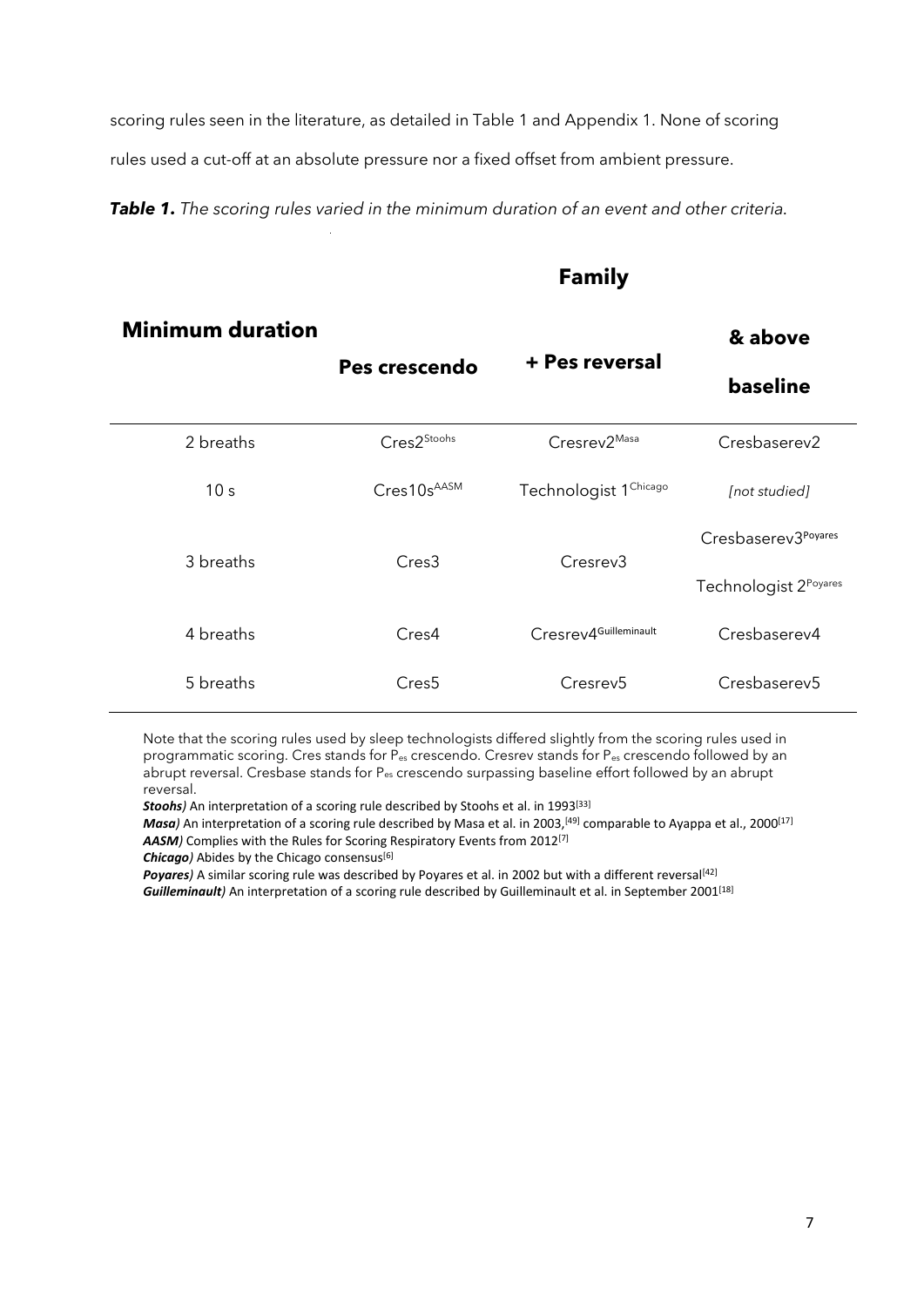#### **Technologist 1 Technologist 2 Technologist 3 Technologist 4**

| Professional sleep          | Certified expert sleep | Certified expert sleep | Certified expert     |
|-----------------------------|------------------------|------------------------|----------------------|
| technologist who            | technologist who       | technologist whose     | somnologist          |
| performed PSG,              | identified IUAR        | sleep-wake staging     | consulted during the |
| staged sleep and            | events, based on a     | was used by sleep      | selection of the     |
| wake, and identified        | new scoring rule       | technologist 2 and all | scoring rules for    |
| <b>IUAR</b> events in sleep | based on a             | programmed scoring     | identifying IUAR     |
| based on a scoring          | programmed scoring     | rules.                 | events.              |
| rule she invented.          | rule.                  |                        |                      |

PSG stands for polysomnography. IUAR stands for Increased Upper Airway Resistance.



*Figure 1, upper: Pes crescendo IUAR (purple) and Pes sustained events (pink with an 'x') as identified by sleep technologist 2. The Pes sustained events were disregarded in this study. Figure 1, lower: Pes crescendo IUAR (purple) and Pes sustained events (pink with an 'x') as identified by sleep technologist 2. The Pes sustained events were disregarded in this study.*

#### *Visually identified respiratory effort events*

Sleep technologist 1 had identified IUAR events described as "progressive, breath-by-breath, more negative inspiratory waveform, lasting at least 10 s and not associated with oxygen desaturation," terminated by "an abrupt drop in respiratory effort, indicated by a less negative end inspiratory waveform, after a sequence of variations in respiratory efforts."<sup>[5]</sup> This respiratory effort scoring rule was based on a study by Guilleminault et al.<sup>[18]</sup> Sleep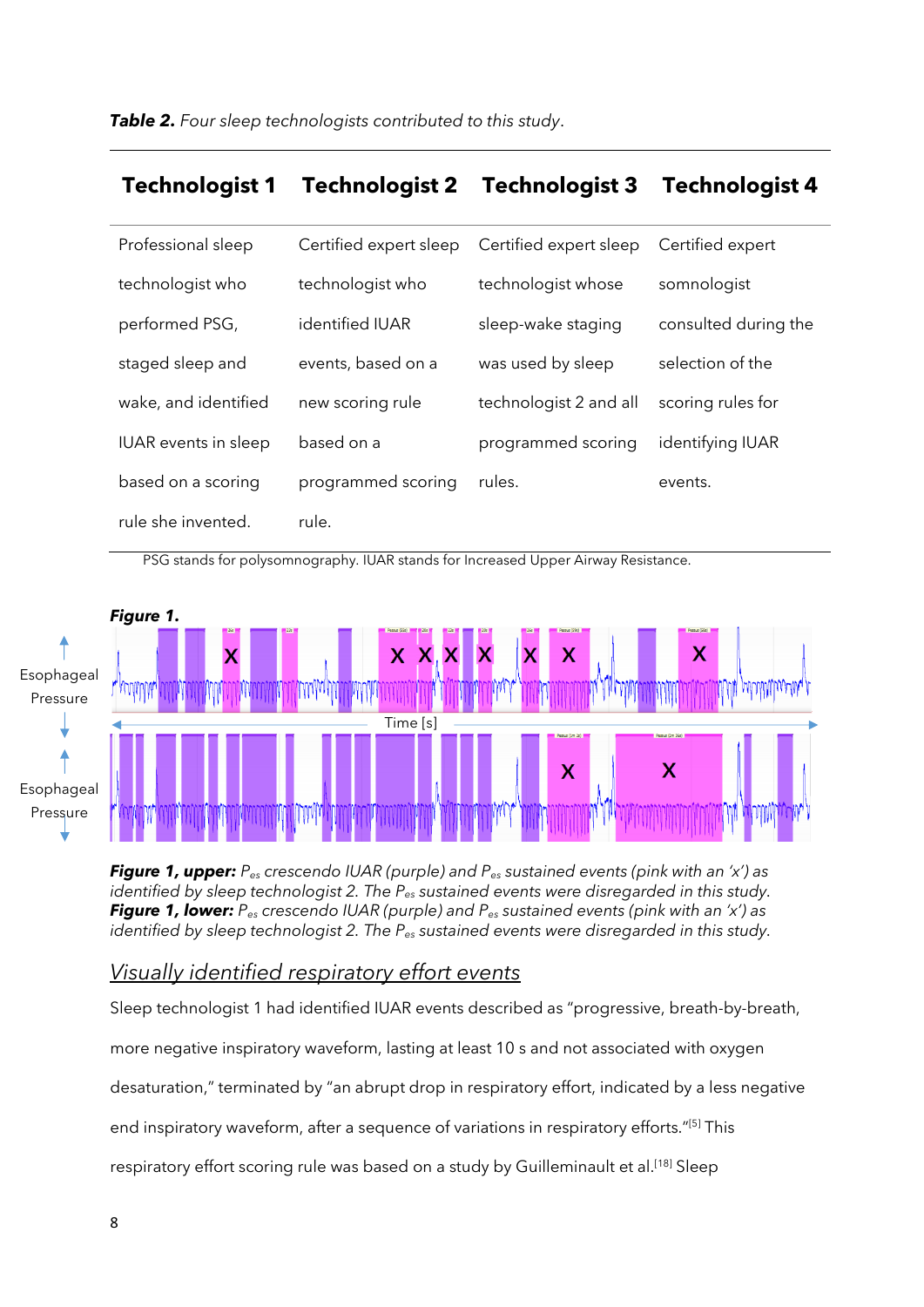technologist 2, who was not blinded to the aforementioned scoring, identified IUAR events that lasted for at least three breaths with a crescendo in respiratory effort, with pressure under baseline, and terminated by an abrupt return to baseline. This scoring rule was based on the programmed scoring rule Cresbaserev3, defined below. Both sleep technologists had access to all PSG channels, including four esophageal pressure tracings, during scoring. See Table 2 for further information on the sleep technologists. Each sleep technologist additionally identified events called P<sub>es</sub> sustained.<sup>[5]</sup> These events were not considered IUAR events. See Figure 1 for examples of both kinds of events.

#### *Programmatically identified respiratory effort events*

An additional 13 scoring rules were programmed in Haskell (Haskell.org, Inc, New York, NY, USA). Programmatic scoring used only abdominal movements and esophageal manometry. Each PSG was segmented into *attempted breaths* by passing the abdomen respiratory inductance plethysmogram to the proprietary software package Nox Reader library (Nox Medical, Reykjavík, Iceland). For each PSG, the pressure signal from one pressure sensor was chosen as the input for all 13 programmed scoring rules. The criteria used to choose among the four pressure tracings in each case were negative pressure, plausible pressure swings, and the absence of a heartbeat component. Enumerating pressure sensors from the mouth towards the abdomen, the first pressure sensor was never chosen as the input for the programmatic scoring of IUAR. For four PSGs, the second sensor was chosen. For 21 polysomnograms, the third sensor was chosen. For the remaining PSGs, the fourth sensor was chosen. Python 3.5.6 (Python Software Foundation, Beaverton, OR, USA) was used to extract the peak inspiratory effort of the first few attempted breaths and those attempted breaths who did not reach a pressure over four times the average expiratory pressure.

The scoring rules were categorized in three families. The programmatic scoring rules within each class differed only in minimum duration. The first five programmatic scoring rules belonged to the class *cres*, short for P<sub>es</sub> crescendo. See Figure 2 for an example of a cres event. One of the cres scoring rules is an interpretation of AASM recommendations from 2012. The

9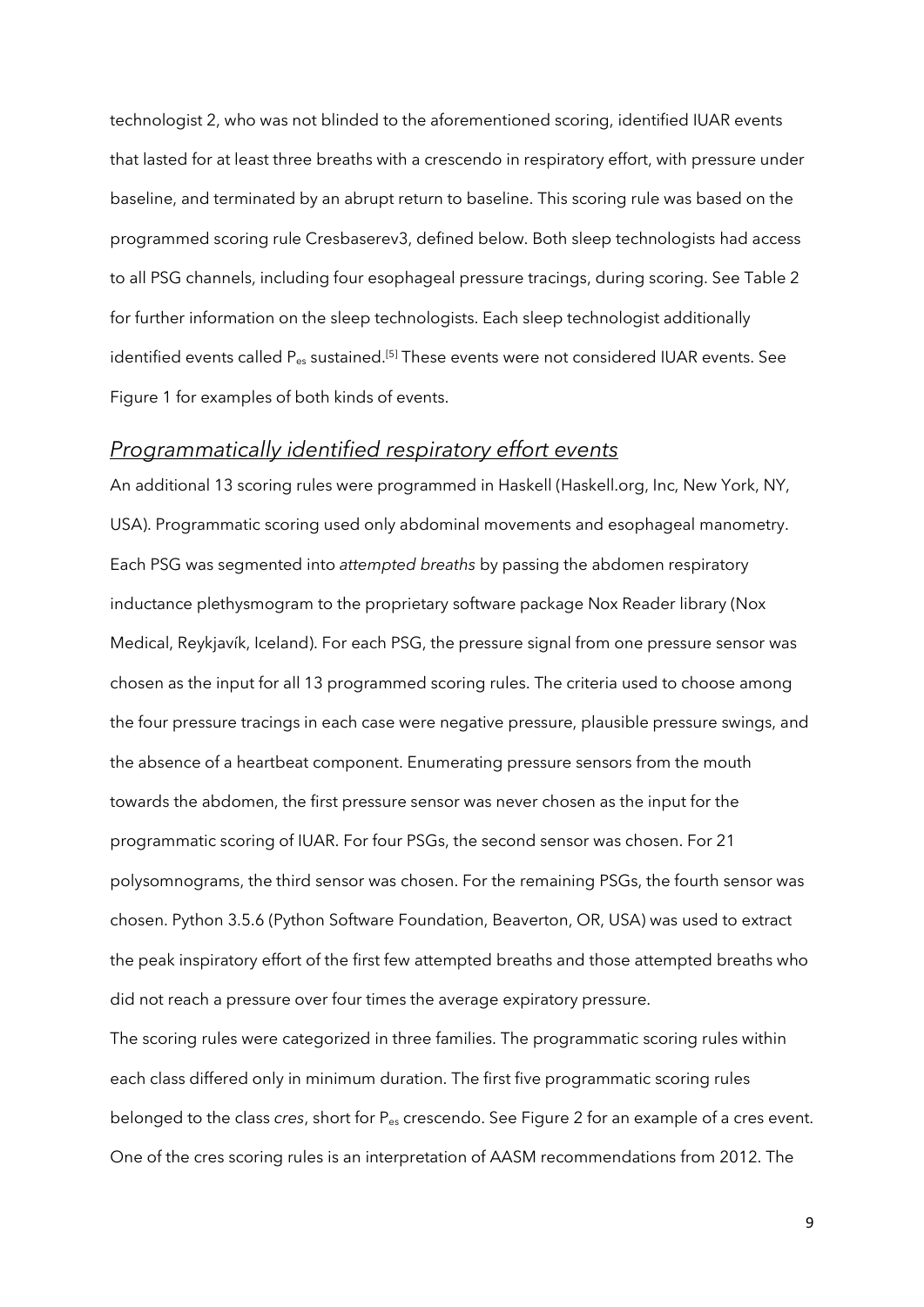2012 AASM recommendation was to identify any "sequence of breaths lasting at least 10 seconds characterized by increasing respiratory effort."[7] The next four respiratory effort scoring rules belonged to the second class: *cresrev*, short for Pes crescendo followed by Pes reversal, where P<sub>es</sub> reversal is a breath that is less laborious than the average breath since the last event. See Figure 3 for an example event. They were similar to a Chicago consensus scoring rule from 1999, <sup>[6]</sup> but with different minimum durations. As advised by a fourth certified expert somnologist, the last four respiratory effort scoring rules, *cresbase,* additionally stipulated that during each breath in an event of IUAR, the inspiratory effort had to surpass the average of the peak-inspiratory efforts of breaths since the last event. See Figure 4 for an example. This was done to preclude an unusually effortless breath followed by a steady return to baseline effort being scored as an IUAR event.

The scoring rule *Cres10* stipulated a minimum duration of 10 seconds. A minimum of two consecutive breaths is stipulated for a *Cres2* event to be identified, each with a higher peak inspiratory effort than that of the previous breath. *Cres3* was defined as three or more consecutive breaths, each with a higher peak inspiratory effort than that of the previous breath. *Cres4* was defined as four or more consecutive such breaths and c*res5* as five or more.



*Cres3 matches a crescendo in respiratory effort—even if a decrescendo, and not an abrupt return to baseline, follows—as long as the inspiratory effort increases for at least three consecutive breaths. Cres3 stands for Pes crescendo for at least three breaths. In this case the IUAR happens to last for precisely three breaths.*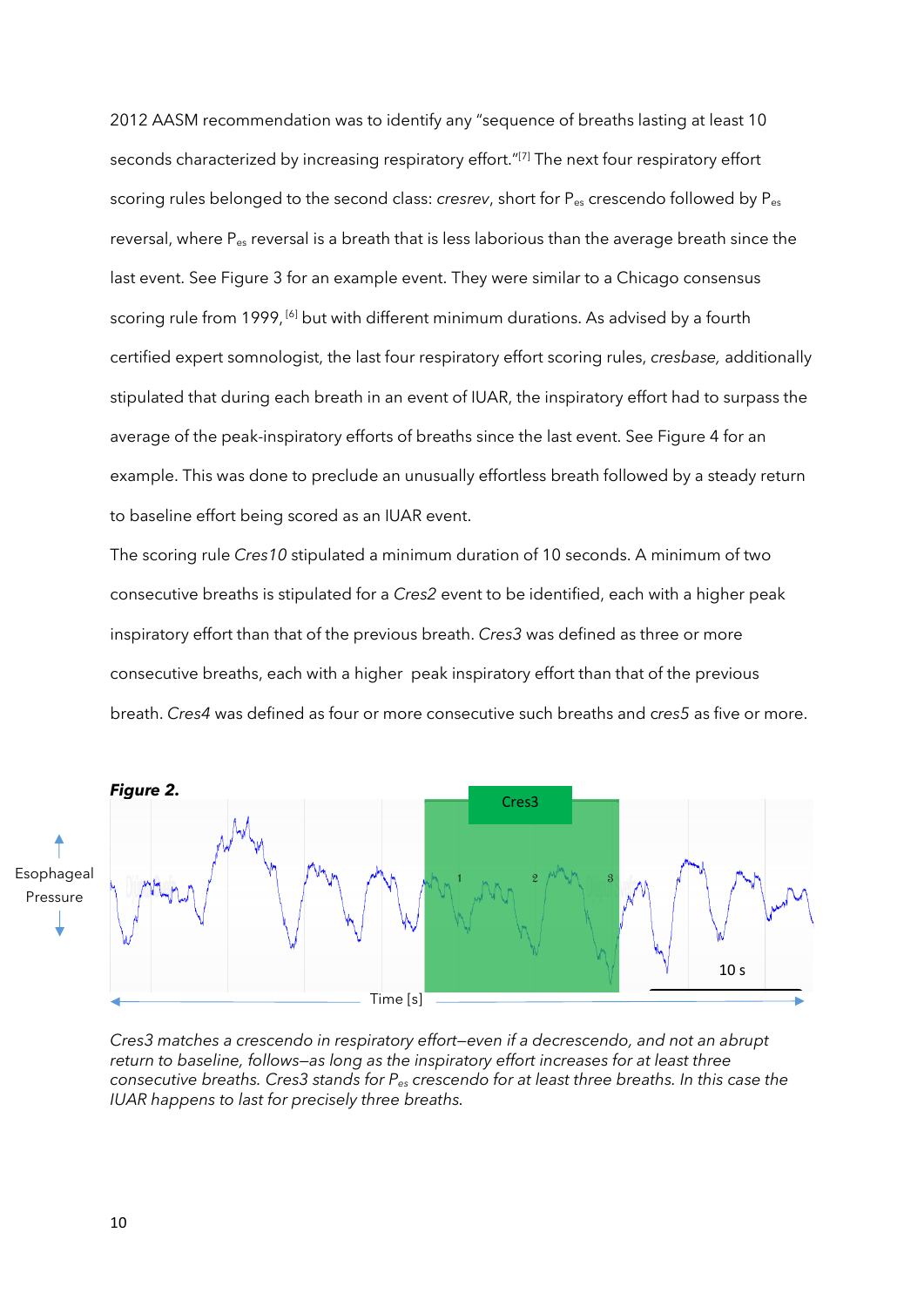*Cresrev2* was defined as two or more consecutive breaths, each with a higher peak inspiratory effort than that of the previous breath, with the event followed immediately by a breath with below baseline peak inspiratory effort. The baseline is the average peak inspiratory effort between since last event. *Cresrev3*, *Cresrev4*, and *Cresrev5* were defined analogously, with a minimum duration of 3, 4, and 5 breaths, respectively. Respiratory effort was estimated as the unitless inverse of unitless esophageal pressure.



*Cresrev3 matches a crescendo in respiratory effort followed by below baseline respiratory effort breath. Note how in this example the respiratory effort of all three breaths in the event happened to be close to or below baseline. Cresrev3 stands for Pes crescendo for at least three breaths followed a Pes reversal.*

*Cresbaserev2* was defined as two or more consecutive breaths, each with above baseline peak

inspiratory effort that is also higher than the peak inspiratory effort of the previous breath,

followed immediately by a breath with a below baseline peak inspiratory effort. *Cresbaserev3*,

*Cresbaserev4*, and *Cresbaserev5* were defined analogously, with minimum durations of 3, 4,

and 5 breaths, respectively.

The Online Supplement contains the computer program source code of the implementation of

the algorithms for programmatic identification of IUAR events.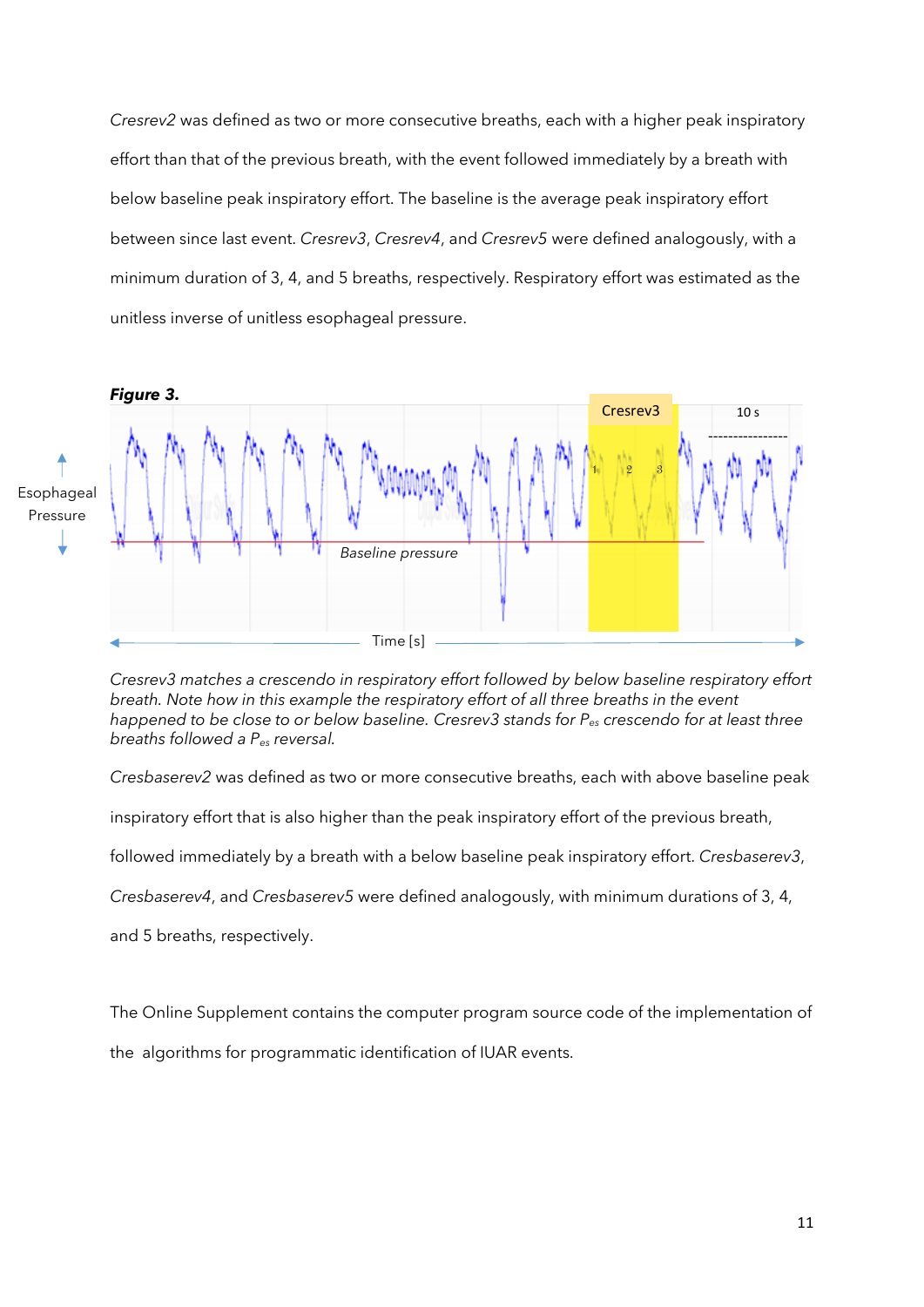

*Cresbaserev3 matches a crescendo in inspiratory effort in breaths with above baseline peak inspiratory effort, but only if immediately followed by a breath with below baseline inspiratory effort. Cresbaserev3 stands for Pes crescendo for at least three breaths, which all surpass baseline inspiratory effort, followed a Pes reversal. Note how this example happens to be longer than three breaths.*

### Analysis

Both pre-existing and bespoke software was used in this study. The bespoke software has not yet seen clinical or previous research use. To minimize the risk of software defects, the most complicated calculations and data manipulations were tested using both manually defined unit tests and randomized property tests.<sup>[19]</sup> Some, but not all, of the bespoke software was reviewed by the development team. To maximize numerical stability, calculations were performed using integers and rational numbers.

For each scoring rule, all IUAR events in the study population were identified. No scoring rule for identifying events was taken as authoritative.

#### *Event rate*

To discern whether the same number of events was identified, irrespective of the scoring rule used, the average event rate, across the study population, was tabulated by scoring rule. The proportion of the PSGs with more than 15 IUAR events/h was also listed.

#### *Rank by event rate*

To gauge if adjusting the diagnostic threshold depending on the scoring rule could yield a reliable (consistent) diagnosis, the PSGs were ranked by the hourly rate of events. Each scoring rule yielded a particular ranking of the PSGs. The rankings were compared pairwise using Kendall's τ. The probability of two randomly chosen scoring rules yielding a ranking more similar than not was given by the number of positive Kendall's τs divided by the total number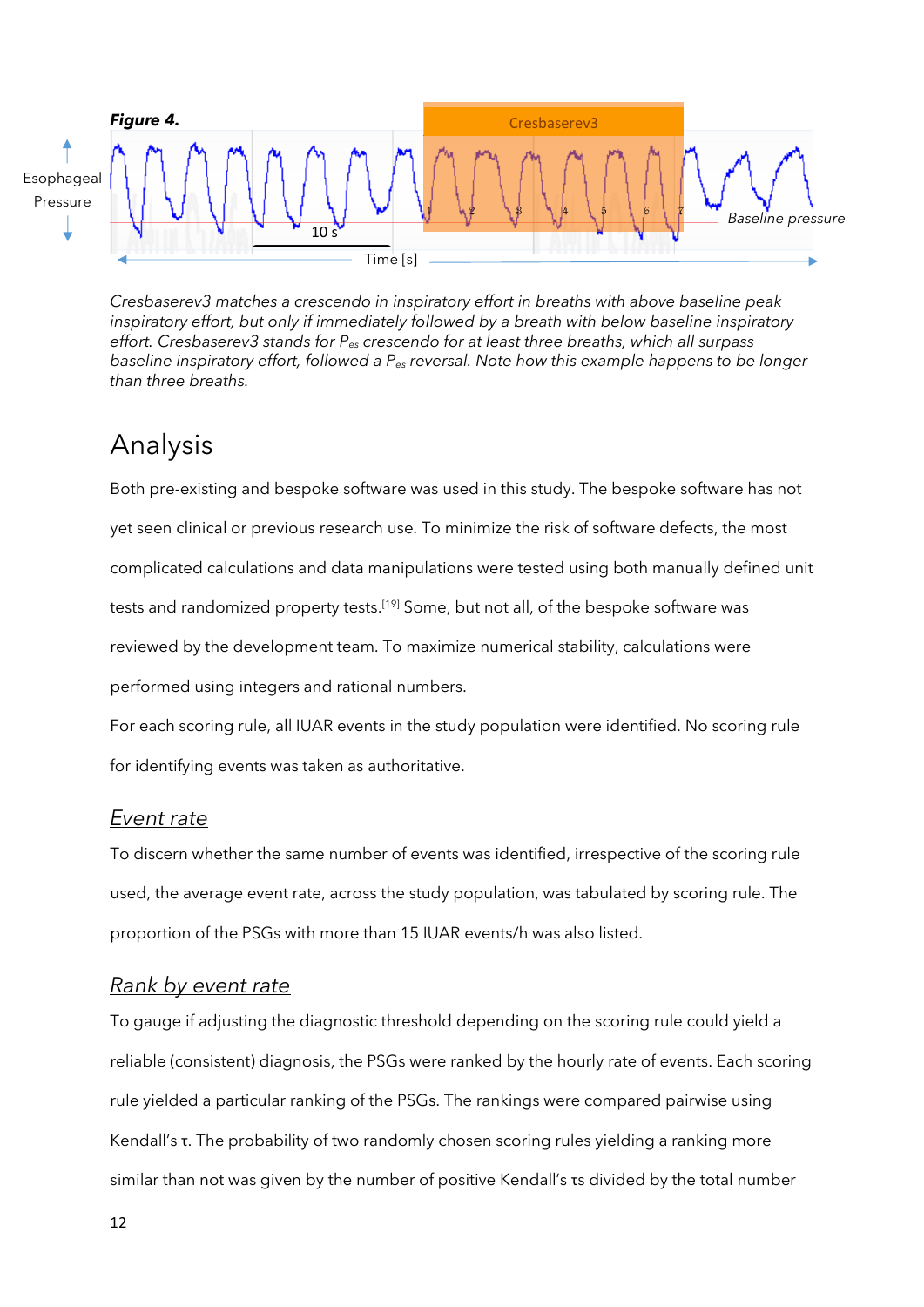of Kendall's τs computed. Similarly, the probability of two randomly chosen scoring rules yielding a ranking less similar than not was given by the number of negative Kendall's τs divided by the total number of Kendall's τs computed.

#### *Timing and duration of events*

To assess whether there existed IUAR events that were reliably identified irrespective of the scoring rule used, the polysomnograms were analyzed second-by-second. The seconds which were not IUAR events by any scoring rule were tallied. The seconds which belonged to IUAR events according to any single scoring rule, but not according to any other scoring scoring rule, were tallied. Seconds which exactly two scoring rules agreed belonged to an IUAR event were tallied—summing across all pairs of scoring rules that ever agreed. Seconds which exactly three scoring rules agreed belonged to an IUAR event were tallied. Seconds which exactly four scoring rules agreed belonged to an IUAR event were tallied. Seconds which five or more scoring rules agreed belonged to an IUAR event were tallied.

Agreement between pairs of scoring rules was quantified on a second-by-second basis. Jaccard indices and overlap coefficients<sup>[20]</sup> were computed. An overlap coefficient is equivalent to either the recall or the precision of one scoring rule as an approximation of the other, whichever is greater, as proven in Appendix 3.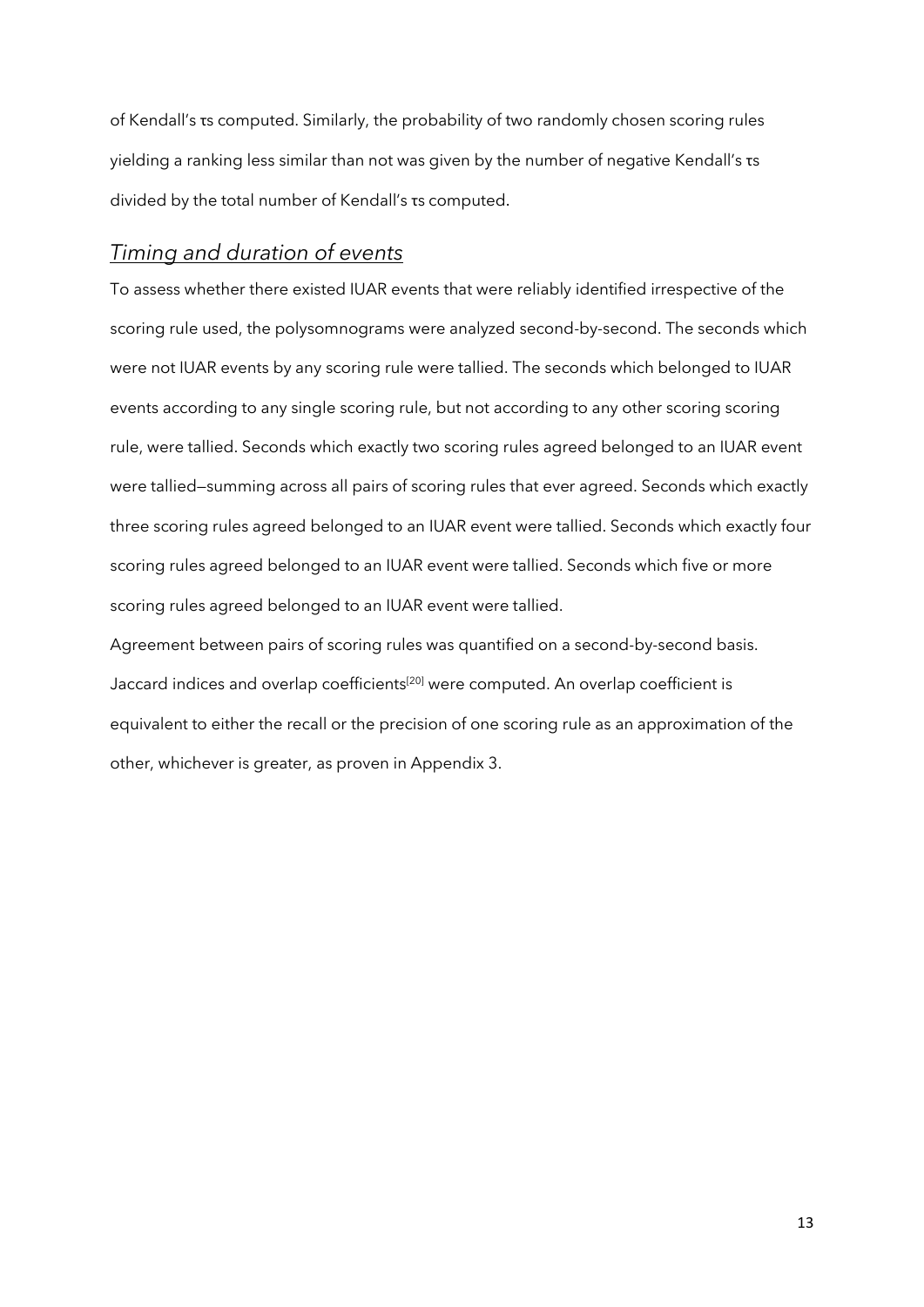# **RESULTS**

Out of 31 participants (13 females), five (three females) were excluded, and 26 (10 females) were included in this study.

### Event rate

The frequency of IUAR events varied by over three orders of magnitude by the scoring rule used to identify events. This implies that the intraclass correlation was low. Sleep technologist 1 identified 16 events/h on average, but sleep technologist 2 identified 9 events/h. Sleep technologist 1 reported between two and three times as many patients as having more than 15 events/h than did sleep technologist 2 (see Table 3).

| <b>Scoring rule</b>  | Event rate $[1/h]$ | $≥15$ events/h [%] |
|----------------------|--------------------|--------------------|
| Cres2                | 103                | 100                |
| Cres <sub>3</sub>    | 39                 | 100                |
| Cres10sec            | 48                 | 100                |
| Cresrev <sub>2</sub> | 33                 | 100                |
| Technologist 1       | 16                 | 38                 |
| Cresbaserev2         | 14                 | 42                 |
| Cres4                | 14                 | 23                 |
| Cresrev3             | 11                 | 8                  |
| Technologist 2       | 9.0                | 15                 |
| Cres <sub>5</sub>    | 4.7                | $\boldsymbol{0}$   |
| Cresrev4             | 3.5                | $\boldsymbol{0}$   |
| Cresbaserev3         | 2.5                | $\boldsymbol{0}$   |
| Cresrev <sub>5</sub> | 1.3                | $\boldsymbol{0}$   |
| Cresbaserev4         | 0.49               | $\boldsymbol{0}$   |
| Cresbaserev5         | 0.18               | $\boldsymbol{0}$   |

*Table 3. The hourly rate of IUAR events, and proportion of study population with ≥15 IUAR events/h, according to two sleep technologists.*

*Scoring an average of 16 events/h, sleep technologist 1 found 38% of the participants to have 15 or more IUAR events/h. Sleep technologist 2 found 15% of the participants to have 15 or more events/h.*

*Cres stands for Pes crescendo. Cresrev stands for Pes crescendo followed by an abrupt reversal. Cresbaserev stands for Pes crescendo surpassing baseline effort followed by an abrupt reversal.*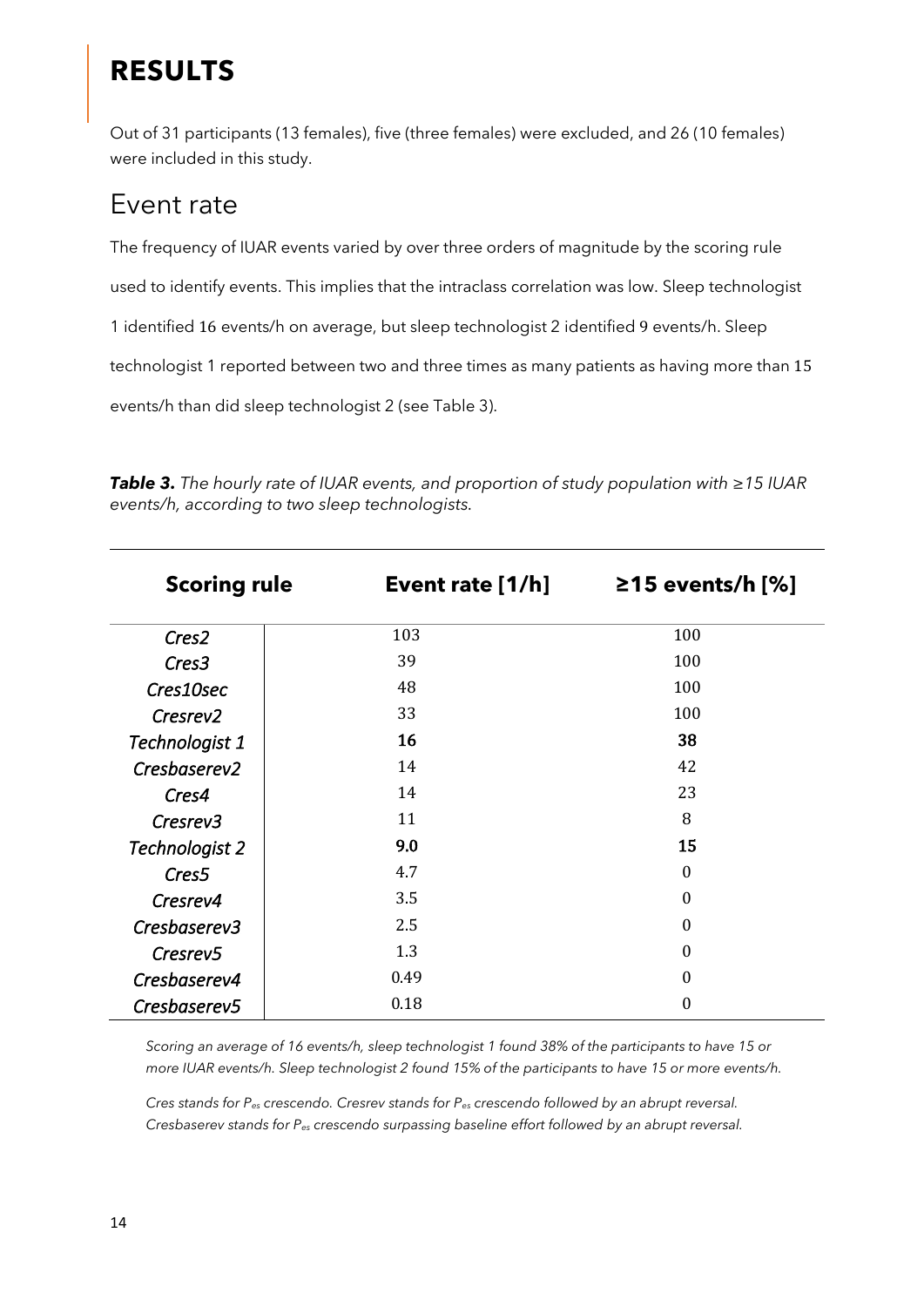### Rank by event rate

When the PSGs were ranked by event rate by each scoring rule, and the rankings compared pairwise using Kendall's τ, over 90% of all 182 pairs of rankings were more similar than a random shuffle (had a positive Kendall's τ). Fifteen pairs of scoring rules ranked the patients less similarly than expected from a random shuffle (Kendall's rank coefficient negative). On average, the Kendall's rank correlation coefficient, τ, was 25%. Technologist 1 and 2 ranked the PSGs more similarly to Cres4, with τ 48% and 45%, respectively, than to each other. The τ between the manual scoring rules used for visually identifying events was 39%. Technologist 2 ranked the PSGs most similarly to Cres5, with a τ of 52% (see Table 4). No matter which two scoring rules were compared, the resulting Kendall's rank correlation coefficients was consistently lower than 75%.

| Table 4. Kendall's t between two sleep technologists and the cres family of scoring rules. |  |  |  |  |  |
|--------------------------------------------------------------------------------------------|--|--|--|--|--|
|--------------------------------------------------------------------------------------------|--|--|--|--|--|

| <b>Scoring rule</b> |                                      |                          |                   |                |                          |                |                       |                     |
|---------------------|--------------------------------------|--------------------------|-------------------|----------------|--------------------------|----------------|-----------------------|---------------------|
|                     | <b>Technologist 1 Technologist 2</b> | Cres <sub>2</sub>        | Cres <sub>3</sub> | Cres4          | Cres <sub>5</sub>        | Cres10sec      |                       |                     |
| $\blacksquare$      | 39%                                  | 4%                       | 35%               | 48%            | 32%                      | 22%            | <b>Technologist 1</b> |                     |
|                     | $\overline{\phantom{a}}$             | $-2%$                    | 28%               | 45%            | 52%                      | 27%            | <b>Technologist 2</b> |                     |
|                     |                                      | $\overline{\phantom{a}}$ | 65%               | 40%            | 25%                      | $-12%$         | Cres <sub>2</sub>     |                     |
|                     |                                      |                          | $\blacksquare$    | 72%            | 52%                      | 8%             | Cres3                 | <b>Scoring rule</b> |
|                     |                                      |                          |                   | $\blacksquare$ | 68%                      | 24%            | Cres4                 |                     |
|                     |                                      |                          |                   |                | $\overline{\phantom{0}}$ | 14%            | Cres <sub>5</sub>     |                     |
|                     |                                      |                          |                   |                |                          | $\blacksquare$ | Cres10sec             |                     |

*Each cell contains the Kendall's rank correlation coefficient, τ, of how the polysomnograms were ranked by the score of events matching the scoring rule corresponding to the row as compared to how they were ranked using the scoring rule corresponding to the column. The expected value of τ is zero for uncorrelated classifiers. Kendall's τ can range from* -100% *(perfect anticorrelation) to* 100% *(perfect correlation).*

*Cres stands for Pes crescendo.*

Each PSGs had multiple different IUAR event rates, depending on the scoring rule, as can be seen in Figure 5. Sleep technologist 1 found, on average, more IUAR events than sleep technologist 2. This does not at all imply that this is the case across all participants.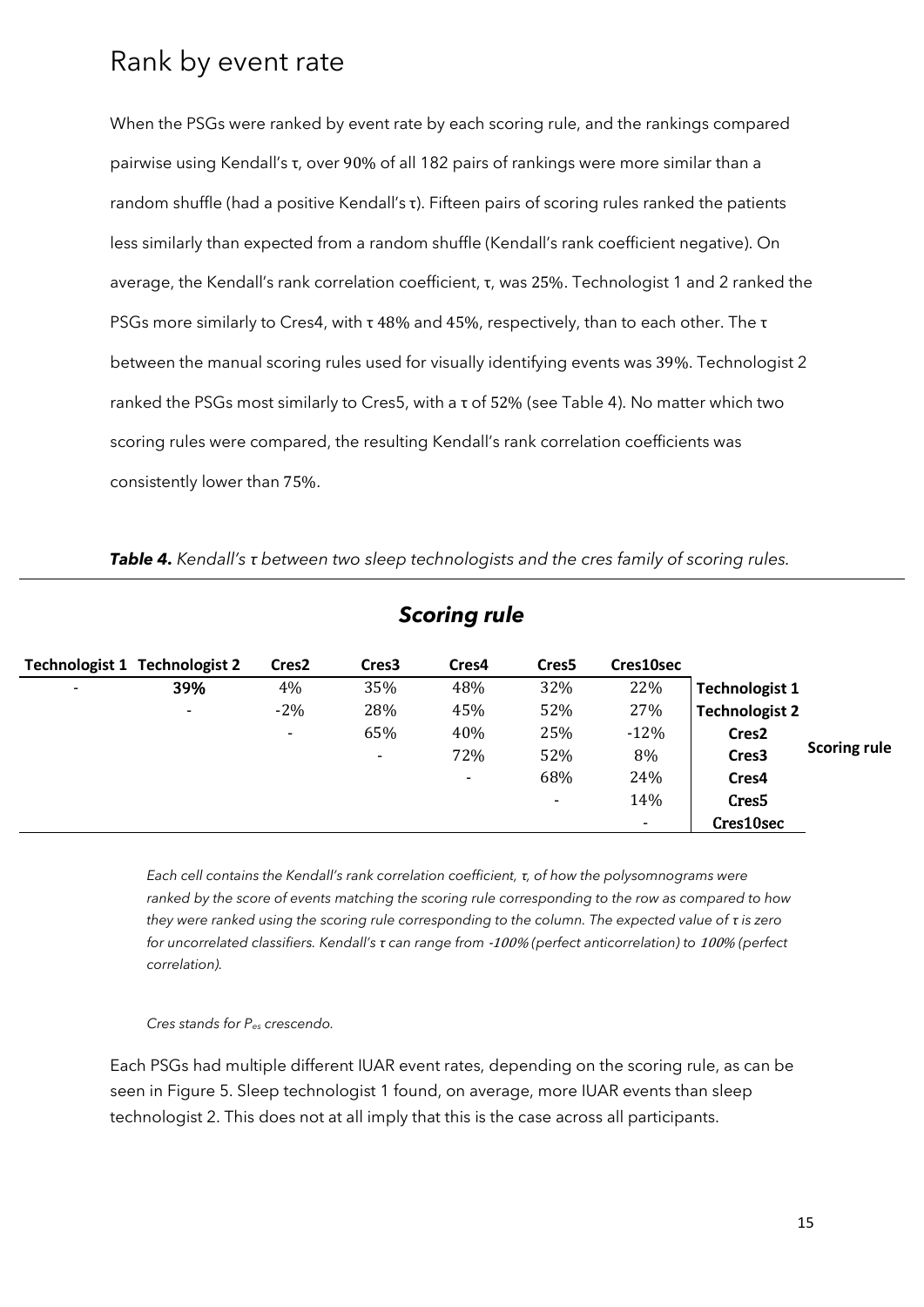```
events/h
```


*Cres stands for Pes crescendo. Cresrev stands for Pes crescendo followed by an abrupt reversal. Cresbaserev stands for Pes crescendo surpassing baseline effort followed by an abrupt reversal. The hourly rate of events identified by scoring rule and polysomnogram. Each row represents a scoring rule. Each column represents one polysomnogram of a unique participant. The shade of each tile reflects the hourly rate of IUAR events. Specifically, the darkness of each tile indicates the number of events matching the corresponding scoring rule per hour of the corresponding polysomnogram. Scoring rules (rows) are ordered as in Table 3. Similarly, PSGs (columns) are ordered by their event rate averaged over all scoring rules. This layout is inspired by Drinnan et al., 1998.[15]*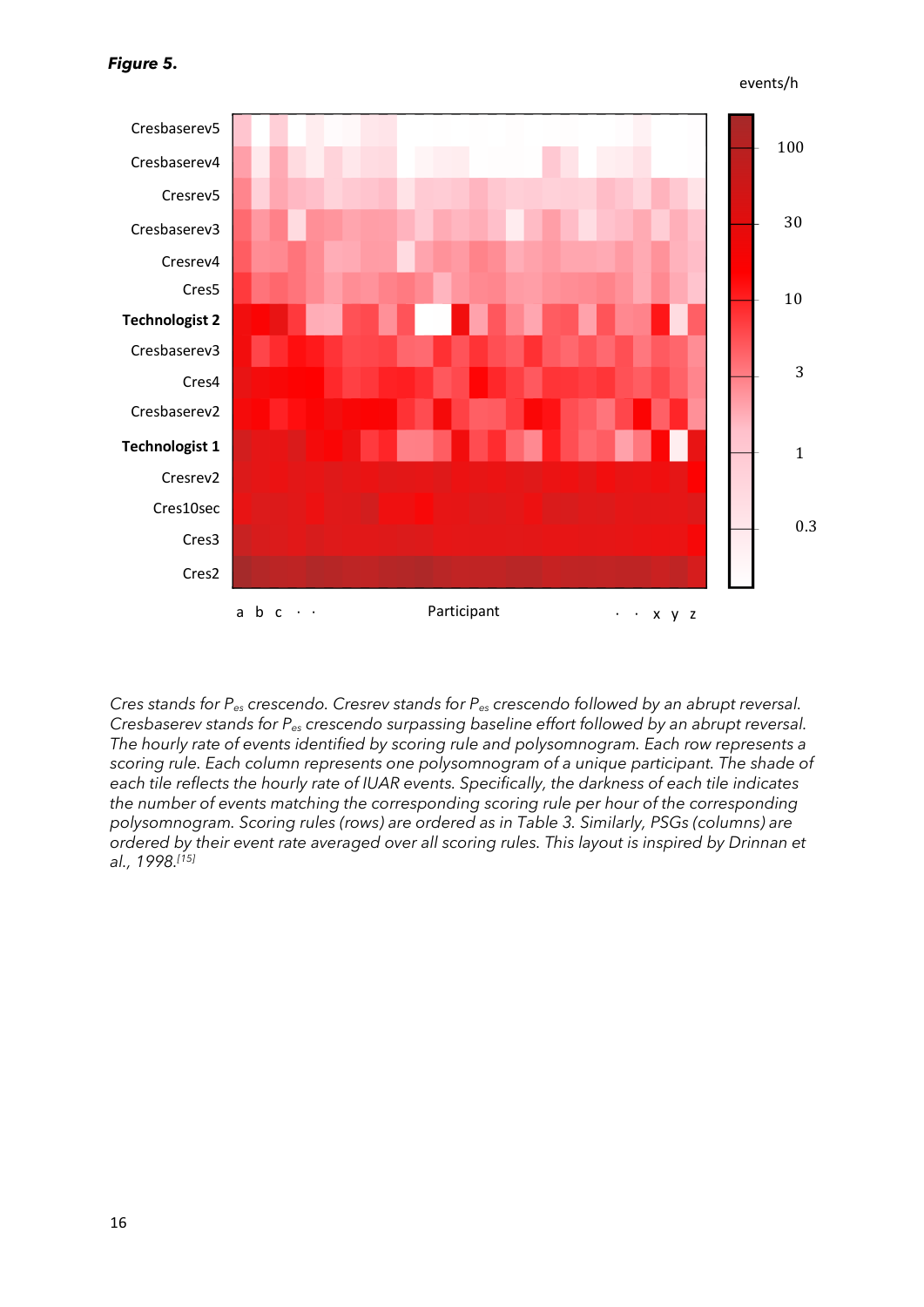### Timing and duration of events

The timing of the studied IUAR events was more similar across scoring rules than would have been expected by chance alone.

Over 90% of the events identified by Cresbaserev5, of which there were 115, were identified by both Cresbaserev2 and Cresbaserev4, on a second-by-second basis. The overlap coefficient between Cresbaserev2 and Cresbaserev4 themselves, however, was only 68%.

On average, there was a total of one hour of each PSG considered uneventful by 14 scoring rules but eventful by one scoring rule, albeit not always the same scoring rule, neither here nor in the rest of the paragraph. A further half an hour per PSG, on average, was considered uneventful by 13 scoring rules but eventful by two. Additional 24 minutes per PSG, on average, were considered uneventful by 12 scoring rules but eventful by three scoring rules. A further 17 minutes per PSG, on average, were considered uneventful by 11 scoring rules but eventful by four scoring rules. A further 15 minutes per PSG were considered uneventful by 10 scoring rules but eventful by five scoring rules. On average, just over 21 minutes per PSG were considered a part of IUAR events by more than five scoring rules.

Sleep technologist 2 found fewer, but longer, events than sleep technologist 1. Their mean event durations were 46 s and 27 s. The sleep technologists also disagreed on the timing of IUAR events the majority of the time, as can be seen in Figure 6. The overlap coefficient between the scorings of the sleep technologists was 34%.

Out of 26 PSGs totaling 166.7 hours of sleep time, there were in total just under four minutes of sleep that were identified as part of IUAR events by all scoring rules studied. Close to three additional minutes of sleep matched all programmatic scoring rules but were not visually identified by either technologist as IUAR.

Just under five minutes were identified as part of IUAR events by all programmatic scoring rules and by technologist 1. Five minutes and 41 seconds were identified as part of IUAR events by sleep technologist 1 and 2 and all programmatic scoring rules except Cresbaserev5.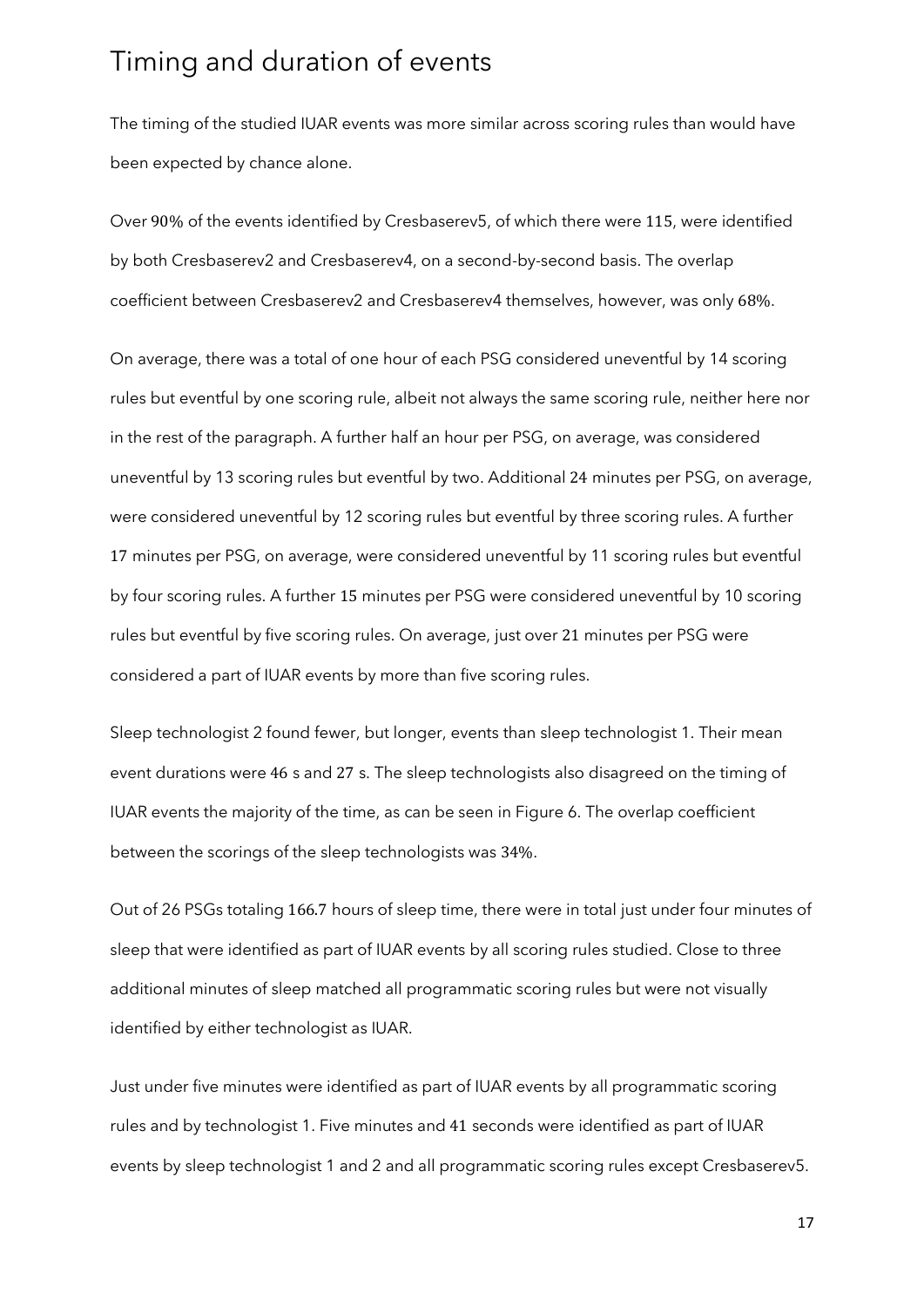Just under 90% of Cres3 events, by time, lasted 10 seconds or longer, but less than half of the cres10sec events, by time, were Cres3 events. The difference between Cresrev3 and Cresbase3 was even greater, as can be seen in Figure 7.

As an example of a conflict between scoring rules, consider several consecutive epochs in one of the PSGs. The first two each contained an event according to sleep technologist 2 but containing no Cresbaserev3 event. The third epoch contained a Cresbaserev3 event, but no event according to sleep technologist 2. The fourth epoch contained no Cresbaserev3 event but did contain an event according to sleep technologist 2. For every scoring rule, plenty of such examples can be found between that scoring rule and most, if not all, other scoring rules.

The overlap coefficient of 51% between Cresrev2 and Cresrev5 means that almost half of the IUAR events, weighted by duration, identified by Cresrev5 were not identified as such by Cresrev2. The overlap coefficient of only 81% between Cresrev3 and Cresbaserev3 shows that adding a criterion to a scoring rule does not simply make it stricter or less sensitive but can lead to breaths being newly identified as IUAR events. (Figure 7(b))



*Figure 6.*

A third of the breaths belonging to an IUAR event according to technologist 1 also belonged to an IUAR event according to technologist 2. The technologists agreed on 7 h of IUAR (Figure 6). In contrast, two random processes classifying on average 20 h as sleep-disordered breathing would have been expected to agree, on average, on 3 h of IUAR.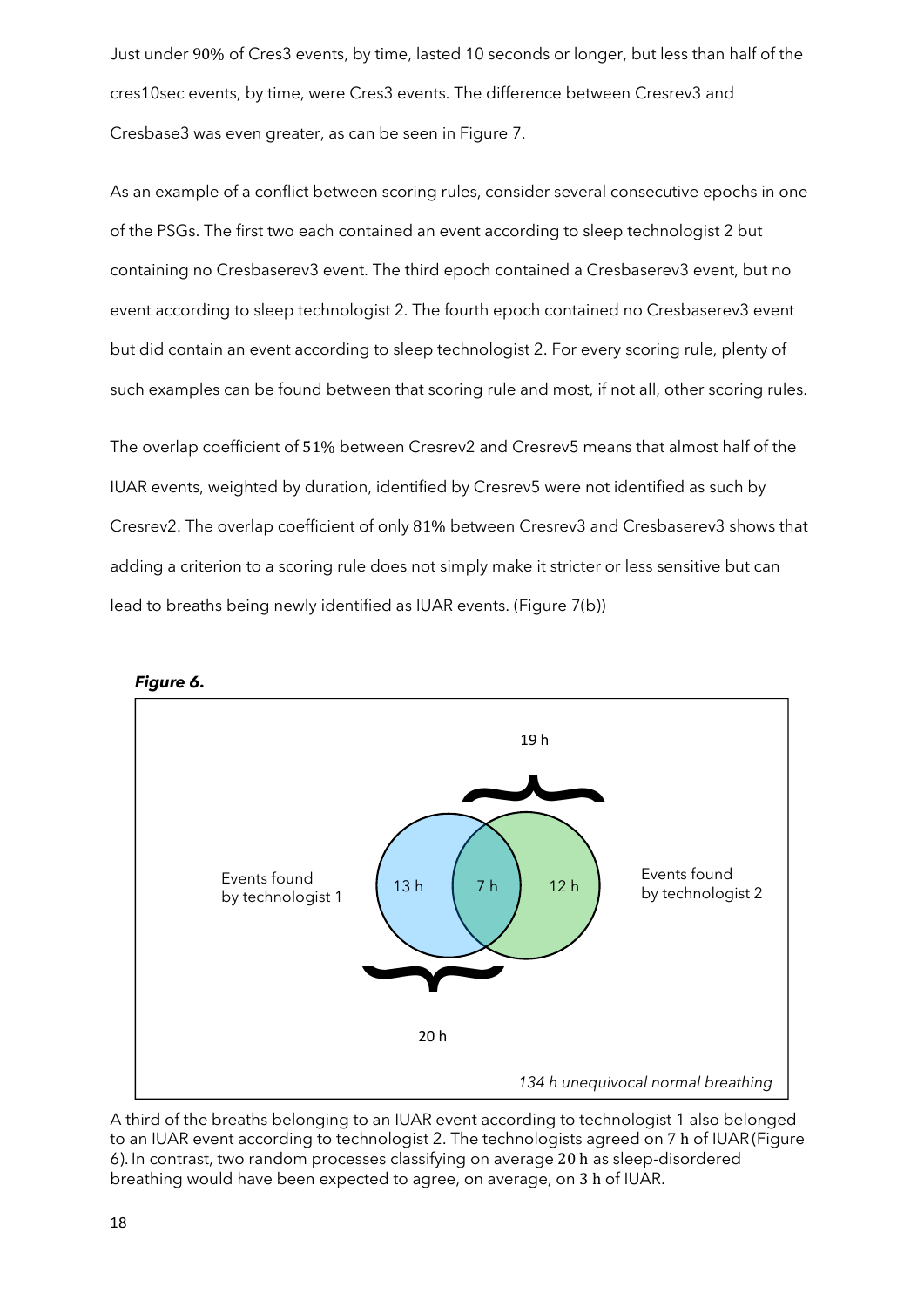





*Figure 7(a):* Out of the 30 h of cres10sec events identified in the study population, and the 8 h of the Cresrev3 events identified, 7 h were simultaneous cres10sec and Cresrev3 events.

Cresrev3 stands for Pes crescendo for at least three breaths followed a P<sub>es</sub> reversal.

**Figure 7(b):** Adding the requirement of effort during an IUAR surpassing baseline decimates the proportion of sleep identified as having IUAR, but also adds new events. Cres10sec stands for P<sub>es</sub> crescendo for at least 10 seconds.

Cresbaserev3 stands for Pes crescendo for at least three breaths, all of which surpassed baseline, followed by a P<sub>es</sub> reversal.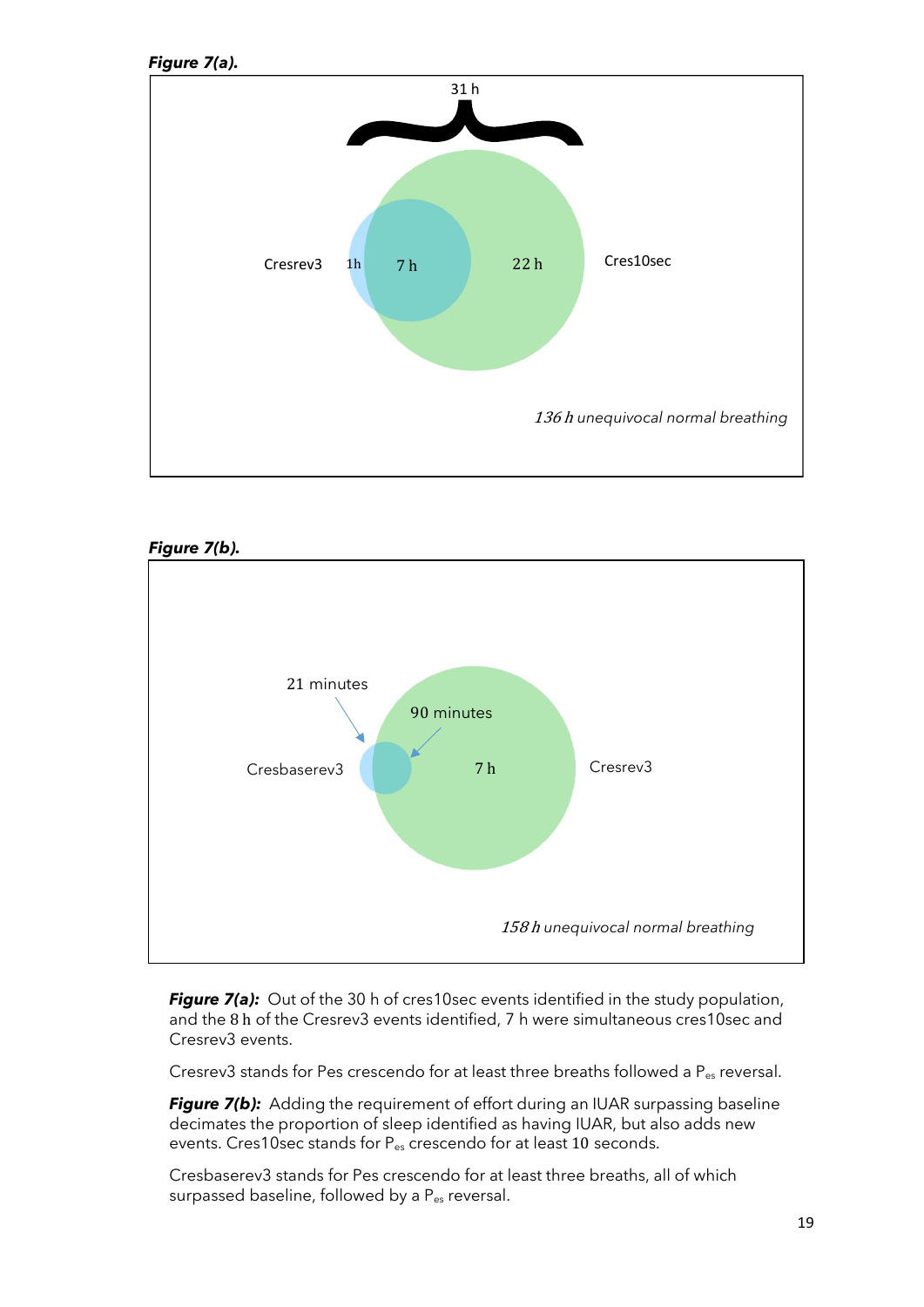### **DISCUSSION**

The scoring rules studied yielded very different numbers of events/h in each PSG (as shown in Table 3 and Figure 5). The scoring rules correlate only weakly in the sense of identifying the same events.

The literature does not quantify expectations of similarity between scoring rules. Refer to a test-retest reliability study of St. Mary's Sleep Questionnaire that used Kendall's rank correlation coefficient. [21] No two scoring rules ranked PSGs as similarly as any individual question in the St. Mary's Sleep Questionnaire ranked patients, let alone the questionnaire as a whole. It is impossible to rank the PSGs in a manner remotely consistent with all scoring rules. The difference between scoring rules can also be seen by comparing the colors between rows (scoring rules) in Figure 5. If all scoring rules ranked PSGs identically by event rate, every row (scoring rule) in Figure 5 would contain the same progression of colors, from darkest (highest event rate) to the left to lightest (lowest event rate) to the right, because the columns are ordered by the average event rate of the corresponding PSG. To the contrary, Figure 5 does not display such a pattern.

Thus, the scoring of IUAR is not reliable when the rules for scoring IUAR events are allowed to vary. Since the scoring rules for identifying IUAR events vary across studies, the identification of IUAR events cannot be assumed to be reliable across studies. Studies on IUAR can, thus, not be assumed to be comparable. By extension, this casts doubt on the comparability of studies on RERAs and may explain the large inconsistencies in the results on the prevalence of RERAs in the literature. Similarly, AASM recommended rules for scoring IUAR events both change between publications<sup>[6,7]</sup> and leave ample room for interpretation.

This underlines the importance of clearly stating what scoring rule was used for scoring IUAR events, both when diagnosing a patient with OSA or UARS, and when explaining the methods of research into IUAR or RERA events. For example, while Guilleminault et al. showed in a

20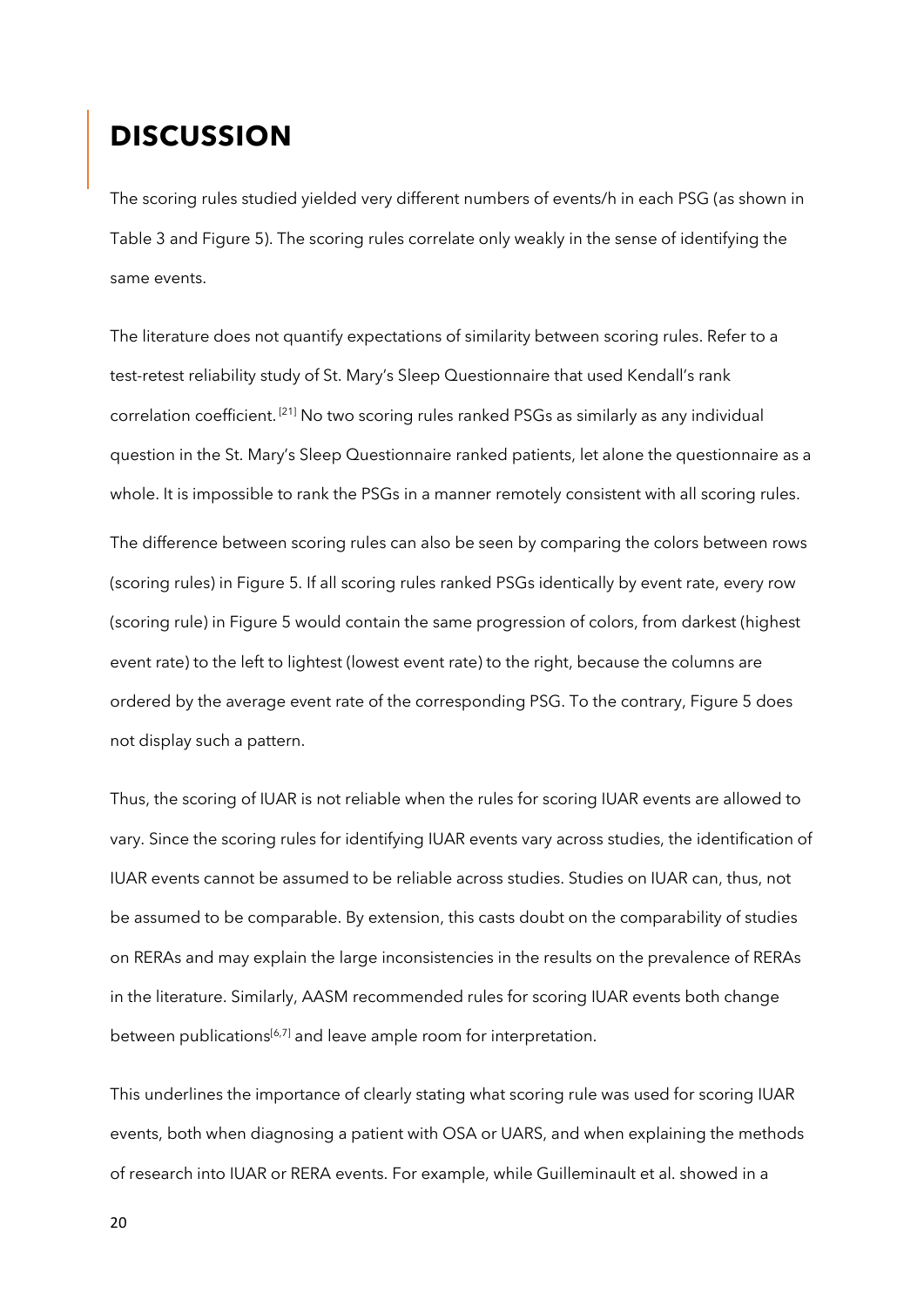landmark 2002 study that upper airway resistance can cause daytime fatigue, they did not describe how they defined and identified IUAR events,<sup>[3]</sup> hampering the reproducibility and translatability of their important findings.

It may be tempting to borrow a suggested consistency remedy from the hypopnea literature. Namely, to transition from a standard diagnostic threshold of 15 events/h to different thresholds for different scoring rules, [22] or even a personalized threshold for every sleep technologist. However, this study demonstrated that scoring rules for identifying IUAR do not agree, not even on which participants have the most IUAR events. Therefore, this remedy, changing the diagnostic threshold, can not be expected to bring about consistent diagnoses.

Scoring rules did not mention apneas, hypopneas, arousals, nor, save for sleep technologist 1, oxygen desaturations. Thus, inconsistencies in the scoring of IUAR were attributed to different interpretations of Pes or, in the case of sleep technologist 1, oxygen saturation and sleep stages, rather than interscorer disagreement on hypopneas or arousals. [16,22–23]

Of note were the findings that not only did the different scoring rules find a different number of IUAR events, but both the duration of these events, and their timing, was considerably different between scoring rules. A potential explanation for this might be that most of the scoring rules studied refer to a baseline of previous normal breathing. They are chaotic in the sense that they are sensitive to which previous breathing has been scored as IUAR events, and thus excluded from the baseline of previous normal breathing. Therefore, seemingly minor differences between scoring rules incorporating such a baseline can be magnified by consequential shifts in baselines, leading to completely different segments of the PSGs being scored as IUAR events.

21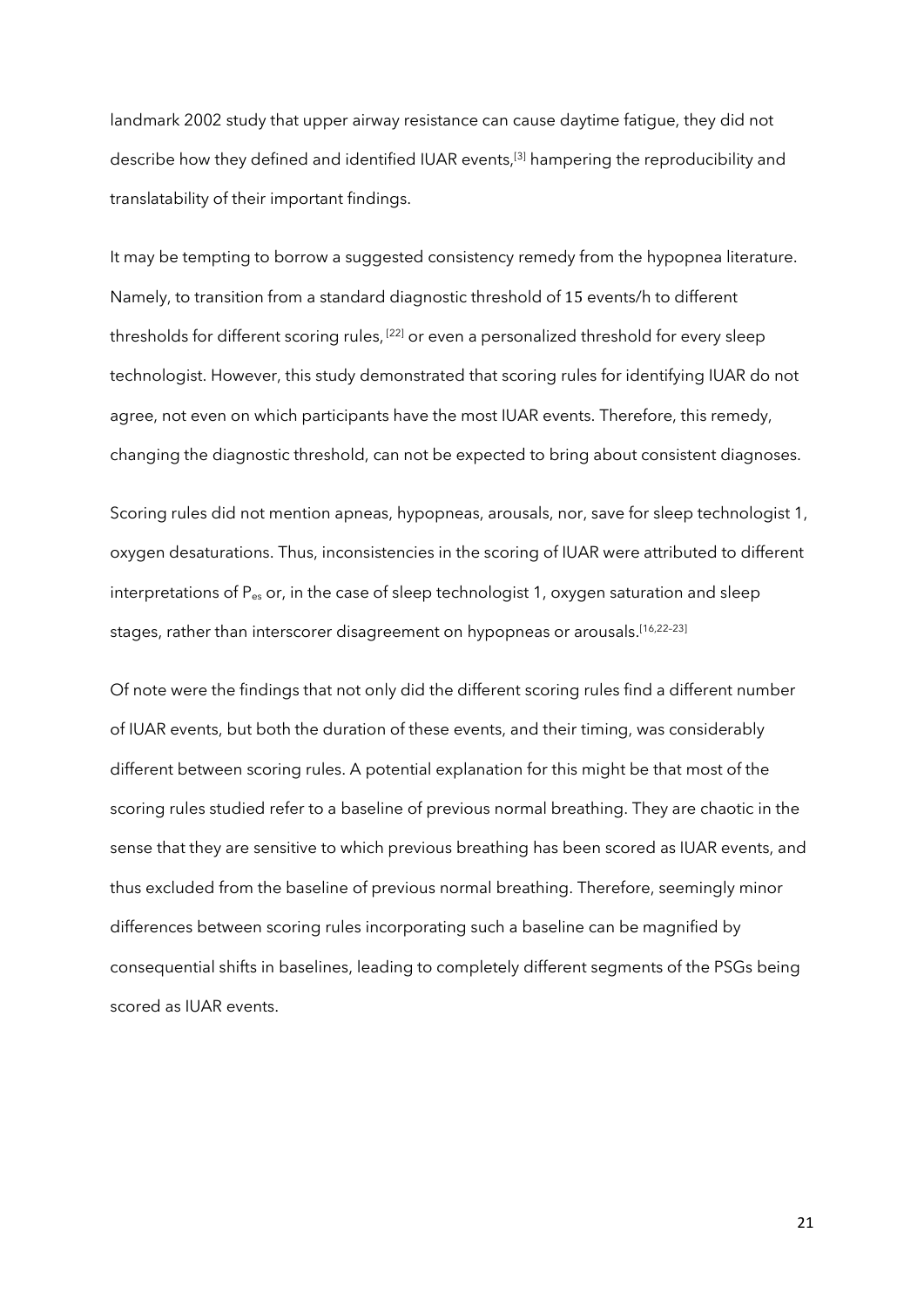### Limitations

The technologists had access to more signals than strictly needed to follow the scoring rules. No measures were taken to verify that they in fact followed the scoring rules they claimed to use. Nor did the technologists review all of the events identified programmatically.

The technologists marked the start and end of events by pointing to a location in a polysomnogram displayed visually using the Noxturnal software program (Nox Medical, Reykjavík, Iceland). This might exaggerate differences in the duration of visually scored events. However, any such exaggeration must have been relatively small, by the following logic. The margin of error can be assumed to be at most one breath per event. A breath usually lasted for just over 3 s. With the mean event durations 27 s and 46 s, the margin of error was less than 8% per average event. The measured disagreement between the technologists was 80% or ten times greater than the margin of error.

The programmatic scoring rules did not consistently delineate breathing attempts during obstructive apneas. They sometimes delineated each breathing attempt but in other instances they merged the obstructive apnea with an adjacent breath. Central apneas were always merged with an adjacent breath.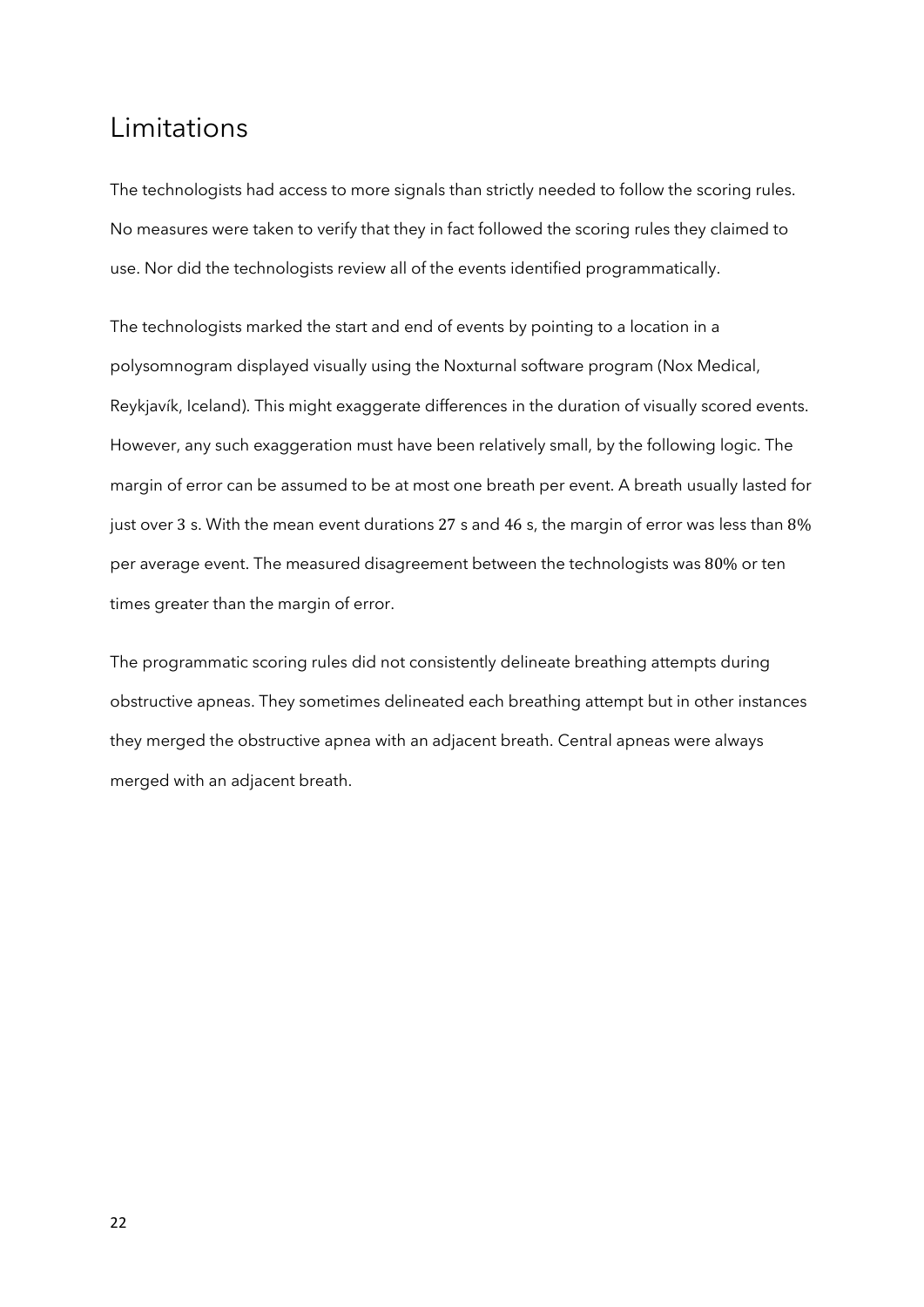# Conclusion

In conclusion, rules for scoring IUAR events are not reconcilable, let alone interchangeable. Changing the diagnostic threshold of 15 events/h would not bring about consistency. Hopefully, the array of scoring rules precisely defined here and implemented in the supplementary software can serve as a solid base for future studies into whether any of the scoring rules predict arousals,<sup>[8]</sup> daytime sleepiness,<sup>[3]</sup> hypotension,<sup>[24]</sup> or hypertension.<sup>[9]</sup> Which rules for scoring IUAR events are useful for the diagnosis of sleep-disordered breathing, remains an open question.

#### **Practice points**

**|** *Increased upper airway resistance event* can refer to an event scored in accordance with any of dozens of scoring rules.

**| A**n event scored in accordance with one of the scoring rules studied is unlikely to be an event according to all the other scoring rules studied.

**| A** polysomnogram can be interpreted as showing the presence of increased upper airway resistance, and its absence, depending on how it is scored.

#### **Technical leap forward**

**| A**lgorithms for scoring increased upper airway resistance events are now available in the Haskell programming language. Polysomnography software can be developed to incorporate any of the algorithms for assisted or automated scoring of increased upper airway resistance events.

#### **Research agenda**

**| S**tudy how different respiratory effort scoring rules yield different decisions with respect to whether an arousal is respiratory effort-related or spontaneous.

**| S**tudy the epidemiology, sequelae, and pathophysiology of increased upper airway resistance as defined by precisely formulated respiratory effort scoring rules.

**| V**alidate an alternative sensor of respiratory effort against esophageal manometry the same way esophageal manometry was validated against intrapleural manometry during inhalation; plot both measures of respiratory effort using the same units, one on top of the other.

**| B**efore a diagnostic cut-off number of respiratory events per hour can be standardized on as a diagnostic threshold for sleep apnea, a robust scoring rule needs to be standardized on.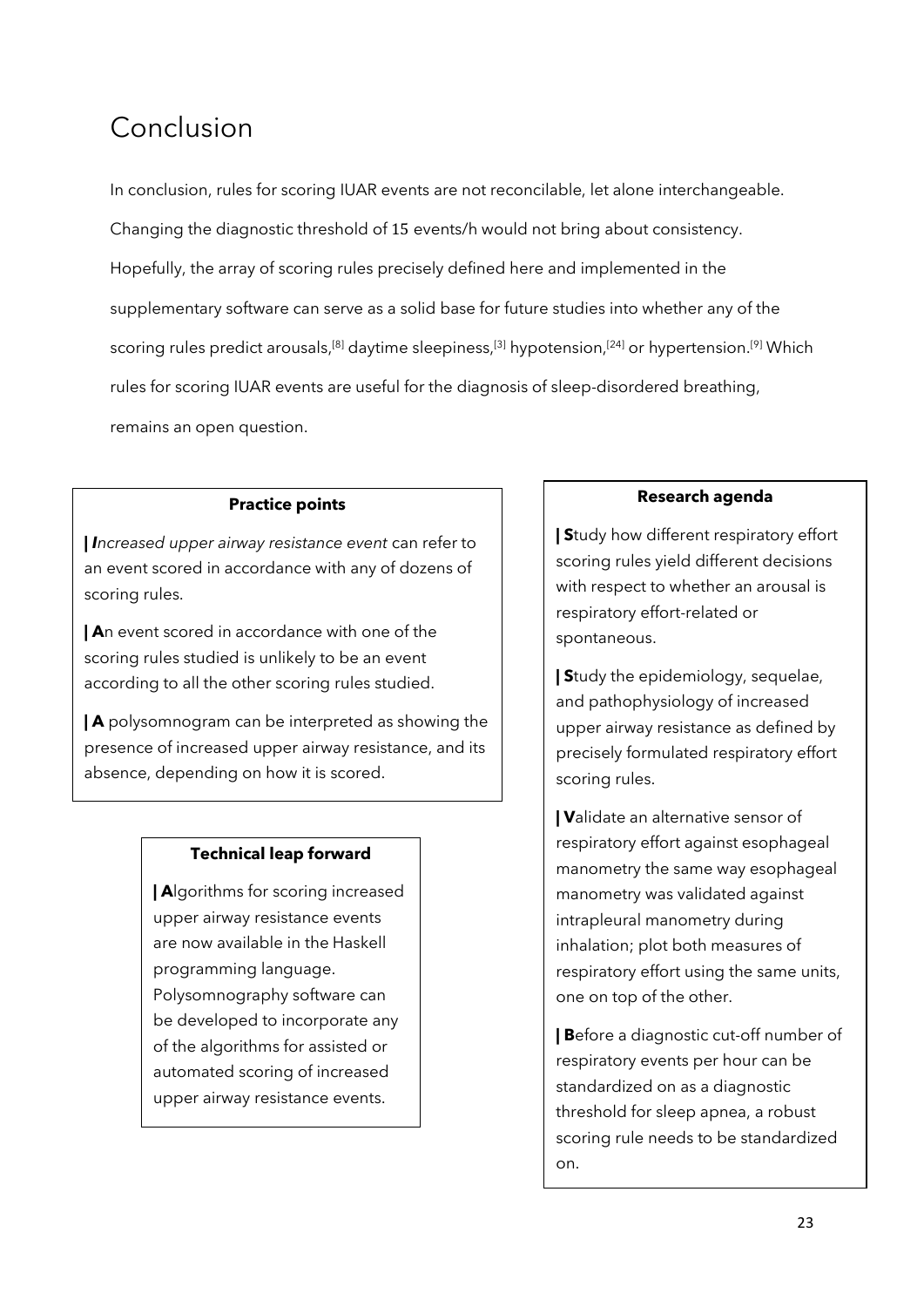### **REFERENCES**

1] American Academy of Sleep Medicine. International classification of sleep disorders, 3rd ed. Darient, IL. American Academy of Sleep Medicine, 2014.

2] Rees K; Kingshott RN; Wraith PK; Douglas NJ. Frequency and significance of increased upper airway resistance during sleep. *Am J. Respir. Crit. Care Med*. 2000;162(4):1210–1214. doi:10.1164/ajrccm.162.4.9908052.

3] Guilleminault C; Palombini L; Poyares D; Chowdhuri S. Chronic insomnia, premenopausal [sic] women and sleep disordered breathing Part 2. Comparison of nondrug treatment trials in normal breathing and UARS post menopausal women complaining of chronic insomnia. *J. Psychosom. Res*. 2002;53(1):617–623.

4] Berry RB; Gleeson K. Respiratory Arousal From Sleep: Mechanisms and Significance. *Sleep*. 1997;20(8):654–675. https://academic.oup.com/sleep/article/20/8/654/2725999. Accessed January 14, 2021.

5] Marta Serwatko. Validation of a new method to assess respiratory effort non-invasively. *Skemman*. https://skemman.is/bitstream/1946/23804/1/Serwatko\_Msc\_MS\_yfirfarid.pdf. Accepted February 18, 2016. Accessed October 25, 2017.

6] An AASM task force. Sleep-related breathing disorders in adults: recommendations for syndrome definition and measurement techniques in clinical research. *Sleep*. 1999;22(5):667– 689. doi:10.1093/sleep/22.5.667. <https://academic.oup.com/sleep/article/22/5/667/2726040>. Accessed February 15, 2020.

7] Berry RB; Budhiraja R; Gottlieb DJ; et al. Rules for scoring respiratory events in sleep: update of the 2007 AASM Manual for the Scoring of Sleep and Associated Events, Deliberations of the Sleep Apnea Definitions Task Force of the American Academy of Sleep Medicine*. J Clin Sleep Med*. 2012;8(5):597–619. doi:10.5664/jcsm.2172.

8] Berg S; Nash S; Cole P; Hoffstein V. Arousals and nocturnal respiration in symptomatic snorers and nonsnorers. *Sleep*. 1997;20(12):1157–1161. doi:10.1093/sleep/20.12.1157.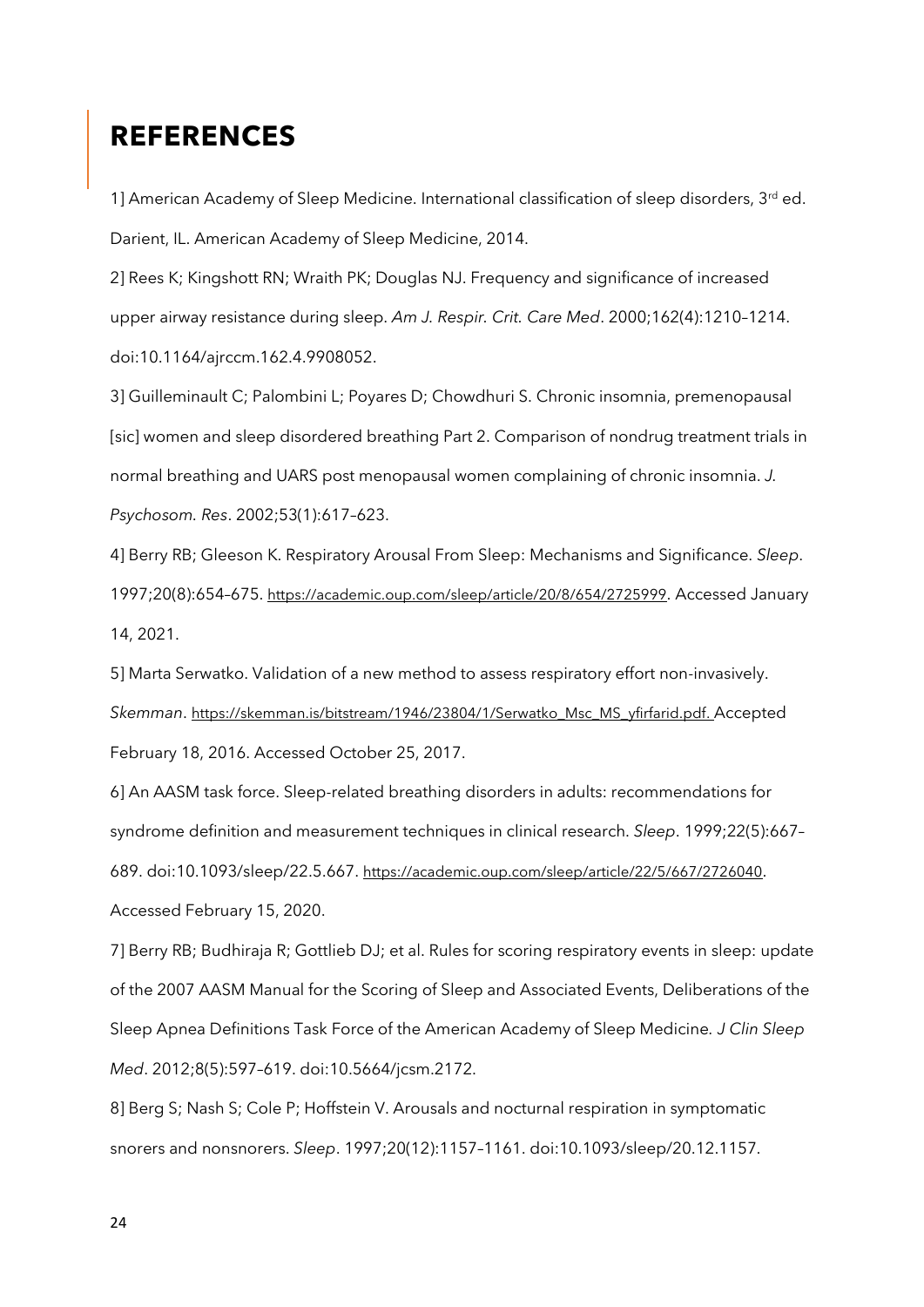9] Lofaso F; Coste A; Gilain L; Harf A; Guilleminault C. Sleep fragmentation as a risk factor for hypertension in middle-aged nonapneic snorers. *Chest*. 1996;109(4):896–900.

doi:10.1378/chest.109.4.896. [https://journal.chestnet.org/article/S0012-3692\(15\)46019-2/fulltext](https://journal.chestnet.org/article/S0012-3692(15)46019-2/fulltext). Accessed August 28, 2020.

10] Exar EN; Collop NA. The upper airway resistance syndrome. *Chest*. 1999;115(4): 1127– 1139.

11] Krakow B; Krakow J; Ulibarri VA; McIver ND. Frequency and accuracy of "RERA" and "RDI" Terms in the Journal of Clinical Sleep Medicine from 2006 through 2012. *J Clin Sleep Med*. 2014;10(2):121–124. doi:105664/jcsm.3432.

12] Douglas NJ. Upper Airway Resistance Syndrome Is Not a Distinct Syndrome. *Am J Respir Crit Care Med*. 2000; 161 (5): 1413–1415.

13] Duce B, Milosavljevic J, Hukins C. The 2012 AASM Respiratory Event Criteria Increase the Incidence of Hypopneas in an Adult Sleep Center Population. *J Clin Sleep Med*. 2015;11(12):1425-1431. doi:10.5664/jcsm.5280

14] Masdeu MJ; Seelall V; Patel AV; Ayappa I; Rapoport DM. Awake measures of nasal resistance and upper airway resistance on CPAP during sleep. *J Clin Sleep Med*. 2011;7(1):31– 40.

15] Drinnan MJ; Murray A; Griffiths CJ; Gibson GJ. Interobserver variability in recognizing arousal in respiratory sleep disorders. *Am J Respir Crit Care Med*. 1998;158(2):358–362.

16] Kuna ST; Benca R; Kushida CA; et al. Agreement in Computer-Assisted Manual Scoring of Polysomnograms across Sleep Centers. *Sleep*. 2013; 36(4):583–589.

17] Ayappa I; Norman RG; Krieger AC; Rosen A; O'Malley RL; Rapoport DM. Non-Invasive detection of Respiratory Effort-Related Arousals (RERAs) by a nasal cannula/pressure transducer system. *Sleep*. 2000;23(6):763–771. doi:10.1093/sleep/23.6.763.34] Stoohs R; Guilleminault C. Snoring during NREM sleep: Respiratory timing, esophageal pressure and EEG arousal. *Respir Physiol*. 1991;85:151–167.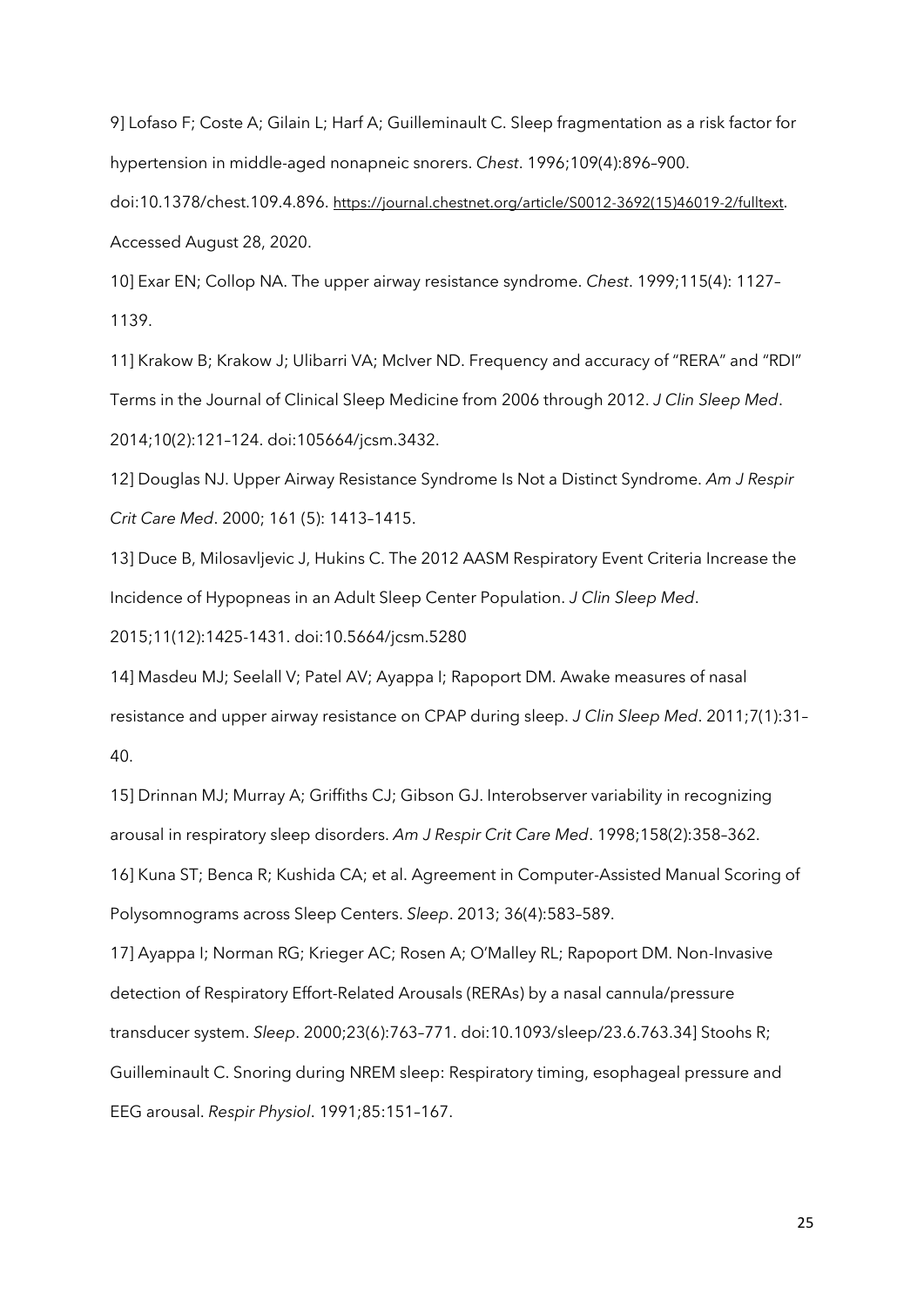18] Guilleminault C; Poyares D; Palombini L; Koester U; Pelin Z; Black J. Variability of respiratory effort in relation to sleep stages in normal controls and upper airway resistance syndrome patients. *Sleep Med*. 2001;2(5):397–405.

19] Claessen K; Hughes JM. QuickCheck: a lightweight tool for random testing of Haskell programs. *ACM SIGPLAN Notices*. 2011;46(4):53–64. doi:10.1145/1988042.1988046.

20] Raayab; Kubina; Hardy M; et al. Overlap coefficient. *Wikipedia, The Free Encyclopedia.* 2021 (May).

https://en.m.wikipedia.org/w/index.php?title=Overlap\_coefficient&oldid=1022016130. Accessed August 20, 2021.

21] Ellis BW; Johns MW; Lancaster R; Raptopoulos P; Angelopoulos N; Pries RG. The St. Mary's hospital sleep questionnaire: a study of reliability. *Sleep*. 1981;4(1):93–97.

22] Ruehland WR; Rochford P; O'Donoghue FJ; Pierce RJ; Singh P; Thornton AT. The new AASM criteria for scoring hypopneas: impact on the apnea hypopnea index. *Sleep*. 2009;32(2):150–157. doi:10.1093/sleep/32.2.150.

23] Norman RG; Ahmed MM; Walsleben JA; Rapoport DM. Detection of respiratory events during npsg: nasal cannula/pressure sensor versus thermistor. *Sleep*. 1997;20(12):1175–1184. <https://academic.oup.com/sleep/article/20/12/1175/2750010>. Accessed August 16, 2020.

24] Guilleminault C; Faul JL; Stoohs R. Sleep-disordered breathing and hypotension*. Am J Respir Crit Care Med*. 2000;164(7):1442–1246. doi:10.1164/ajrccm.164.7.2011036.

25] Mead J; Gaensler EA. Esophageal and pleural pressures in man, upright and supine. J Appl Physiol. 1959;14(1):81–83. doi:10.1152/jappl.1959.14.1.81.

<https://journals.physiology.org/doi/pdf/10.1152/jappl.1959.14.1.81>. Accessed September 3, 2018. 26] Tvinnereim M; Miljeteig H. pressure recordings—a method for detecting site of upper airway obstruction in obstructive sleep apnea syndrome. *Acta Oto-Laryngologica*. 1992;112(Supp 492):132–140. doi:10.3109/00016489209136832.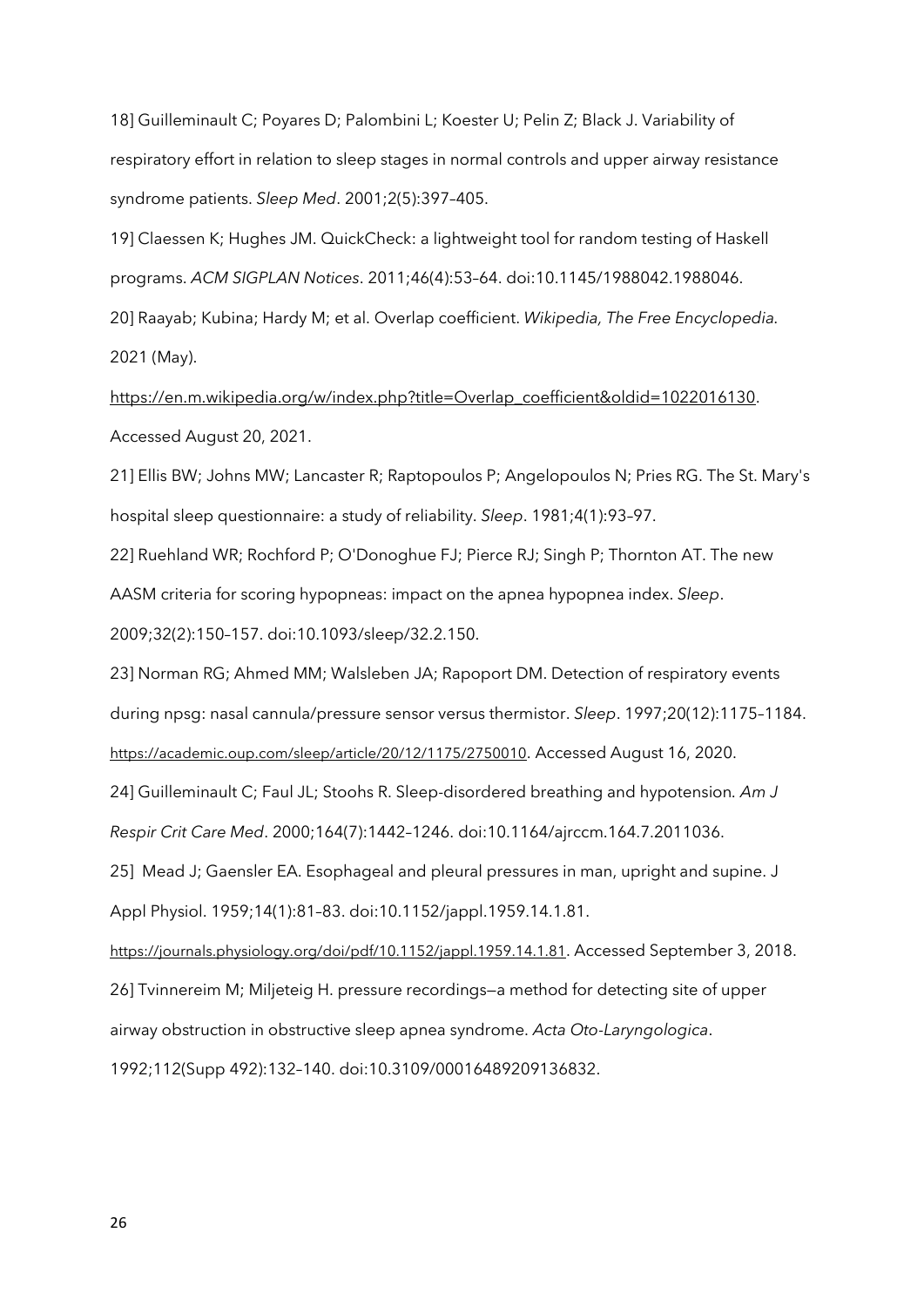27] Tvinnereim M; Mateika S; Cole P; Haight J; Hoffstein V. Diagnosis of obstructive sleep apnea using a portable transducer catheter*. Am J Respir Crit Care Med.* 1995;152(2):775–779. doi:10.1164/ajrccm.152.2.7633741.

28] Kushida CA; Morgenthaler TI; Littner MR, et al. Practice parameters for the indications for polysomnography and related procedures: An update for 2005. *Sleep*. 2005;28(4):499-521. 29] Gould GA; Whyte KF; Rhind MA; et al. Sleep hypopnea syndrome. Am Rev Respir Dis. 1988;137:895–8.

30] Guilleminalt C; Stoohs R; Duncan S. Snoring: daytime sleepiness in regular heavy snorers. *Chest*. 1991;99(1):40–48.

31] Guilleminault C; Stoohs R; Clerk A; Simmons J; Labanowski M. From obstructive sleep apnea syndrome to upper airway resistance syndrome: consistency of daytime sleepiness.

*Sleep*. 1992;15(6):13–16. [https://academic.oup.com/sleep/article/15/suppl\\_6/S13/274929](https://academic.oup.com/sleep/article/15/suppl_6/S13/274929).

32] Guilleminault C; Stoohs R; Clerk A; Cetel M; Maistros I. A cause of daytime sleepiness: the upper airway resistance syndrome. *Chest*. 1993;104(September):781–787.

doi:10.1378/chest.104.3.781. [https://journal.chestnet.org/action/showPdf?pii=S0012-](https://journal.chestnet.org/action/showPdf?pii=S0012-3692(16)38870-5) [3692\(16\)38870-5](https://journal.chestnet.org/action/showPdf?pii=S0012-3692(16)38870-5).

33] Stoohs R; Skrobal A; Guilleminault C. Does snoring intensity predict flow limitation or respiratory effort during sleep? *Respir Physiol*. 1993;92(1):27–38.

35] Shiomi T; Stoohs R; Guilleminault C. Aging, respiratory efforts during sleep, and pulsus paradoxus. *Lung*. 1993;171:203–211.

36] Watanabe T; Mikami A; Kumano-Og T; et al. The relationship between esophageal pressure and apnea hypopnea index in obstructive sleep apnea-hypopnea syndrome. *Sleep Res Online*. 2000;3(4):169–172.

37] Loube DI; Gay PC; Strohl KP; Pack AI; White DP; Collop NA. Indications for positive airway pressure treatment of adult obstructive sleep apnea patients: a consensus statement. *Chest*. 1999;115:863–866.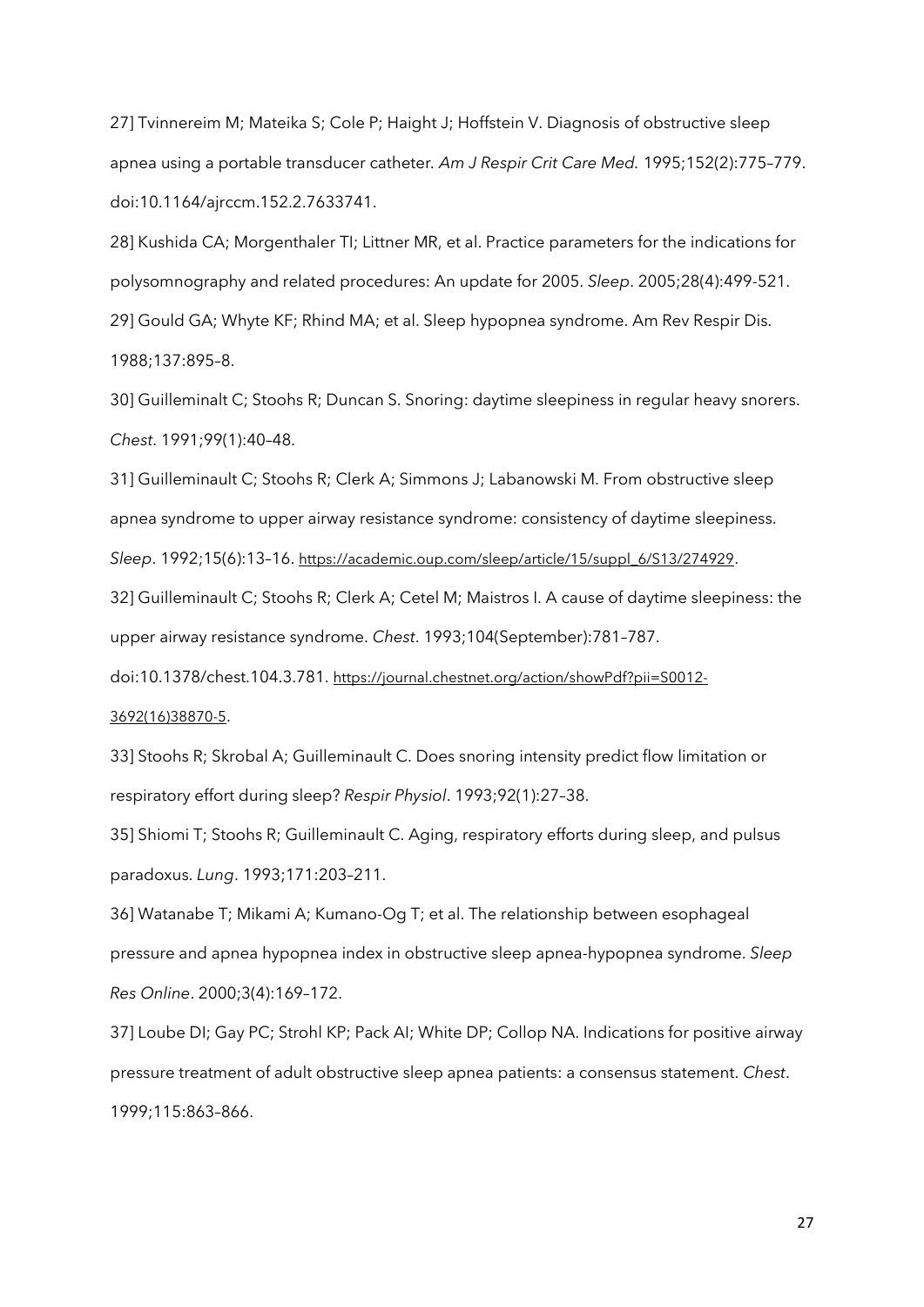38] Loube DI; Andrada TF; Howard RS. Accuracy of respiratory inductive plethysmography for the diagnosis of upper airway resistance syndrome. *Chest*. 1999;115(5):1333–1337.

39] Loube DI; Andrada TF. Comparison of respiratory polysomnographic parameters in matched cohorts of upper airway resistance and obstructive sleep apnea patients. *Chest*. 1999;115(5):1519–1524. doi:10.1378/chest.115.6.1519.

40] Montserrat JM; Badia JR. Upper airway resistance syndrome. *Sleep Med Rev*. 1999;3(1):5– 21. doi:10.1016/S1087-0792(99)90011-4.

41] Black JE; Guilleminault C; Colrain IM; Carrillo O. Upper airway resistance syndrome: central electroencephalographic power and changes in breathing effort. *Am J Respir Crit Care Med.* 2000;162(2): 406–411. doi:10.1164/ajrccm.162.2.9901026.

42] Poyares D; Guilleminault C; Rosa A; Ohayon M; Koester U. Arousal, EEG spectral power and pulse transit time in UARS and mild OSAS subjects. *Clin Neurophysiol*. 2002;113:1598– 1606.

43] Guilleminault C; Kim YD; Stoohs R. Upper airway resistance syndrome. *OMF Surg Clin North Am*. 1995;7:201–214.

44] Vandenbussche NL; Overeem S; van Dijk JP; Simons PJ; Pevernagie DA. Assessment of respiratory effort during sleep: Esophageal versus noninvasive monitoring techniques. *Sleep Med Rev*. 2015;24:28–36.

45] Bachour A; Herrala J; Maasilta P. Is there a cost-effective way to diagnose mild sleepdisordered breathing? *Respir Med.* 2002;96(8):586–593.

46] Argod J; Pépin J; Smith RP; Lévy P. Comparison of esophageal pressure with pulse transit time as a measure of respiratory effort for scoring obstructive nonapneic respiratory events. *Am J Respir Crit Care Med*. 2000;162(1):87–93.

47] Chervin RD; Ruzicka DL; Hoban TF. Esophageal pressures, polysomnography, and neurobehavioral outcomes of adenotonsillectomy in children. *Chest*. 2012; 142 (1):101–110. 48] Katz ES, Lutz J, Black C, Marcus CL. Pulse transit time as a measure of arousal and respiratory effort in children with sleep-disordered breathing. *Pediatr Res*. 2003;53(4):580–588.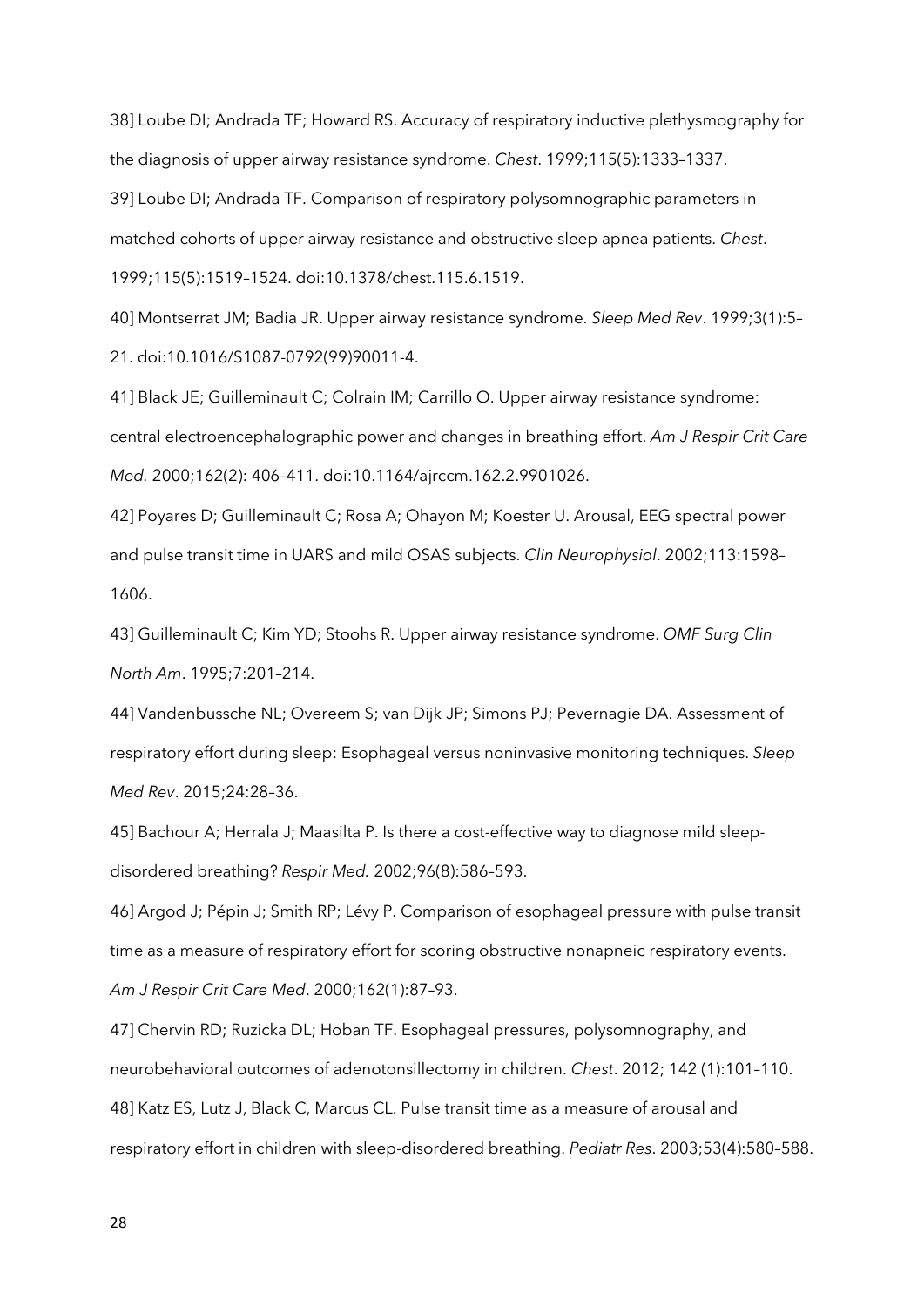49] Masa JF, Corral J, Martin MJ, Riesco JA, Sojo A, Hernandez M, et al. Assessment of thoracoabdominal bands to detect respiratory effort-related arousal. *Eur Respir J*. 2003;22(4):661–667.

50] Hutter DA; Holland BK; Ashtyani H. Occult sleep apnea: the dilemma of negative polysomnography in symptomatic patients. *Sleep Med*. 2004;5(5):501–506.

51] Johnson PL; Edwards N; Burgess KR; Sullivan CE. Detection of increased upper airway resistance during overnight polysomnography. *Sleep*. 2005;28(1):85–90.

doi:10.1093/sleep/28.1.85. <https://academic.oup.com/sleep/article-abstract/28/1/85/2696720>. Accessed March 1, 2020

52] Kristo DA; Lettieri CJ; Andrada T; Taylor Y; Eliasson AH. Silent upper airway resistance syndrome: prevalence in a mixed military population. *Chest*. 2005;127(5):1654–1657.

53] Masa JF; Corral J; Teran J; et al. Apnoeic and obstructive nonapneic sleep respiratory events. *Eur Respir J* 2009;34(1):156–161.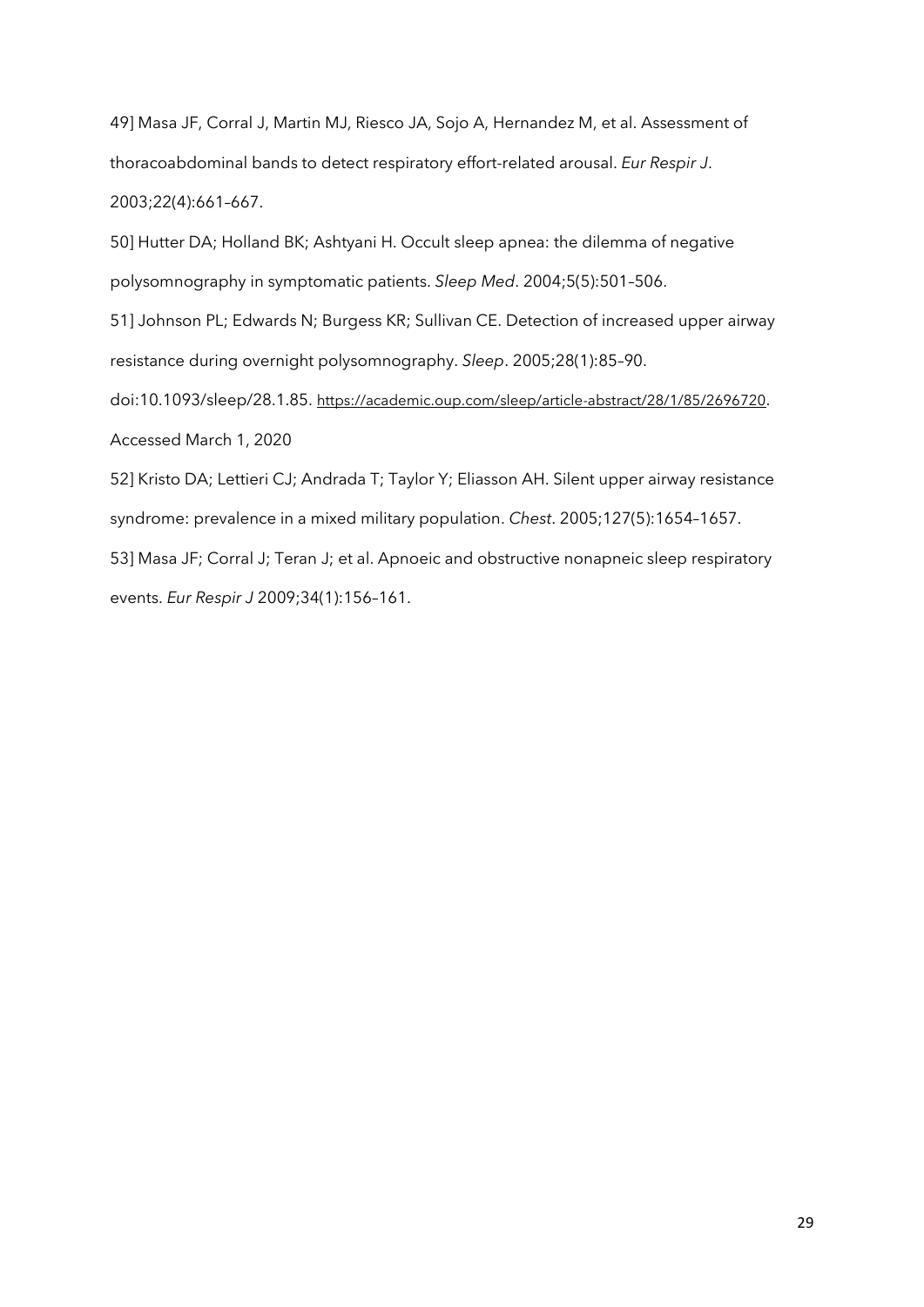# Acknowledgements and disclosure

Thanks to Rögnvaldur Sæmundsson, Erna Sif Arnardóttir, Marta Serwatko, Kristín Anna Ólafsdóttir, Tumi Steingrímsson, Pétur Ólafur Aðalgeirsson, Eggert Karl Hafsteinsson, Kristín María Tómasdóttir, Benedikt Þórðarson, Sólon Örn Sævarsson, Jacqueline Clare Mallett, Gunnhildur Halla Ármannsdóttir, and Hannes Kristján Hannesson for support and advice. Thanks to the University Hospital of Iceland Science Fund for grant A-2018-054. There is nothing else to disclose.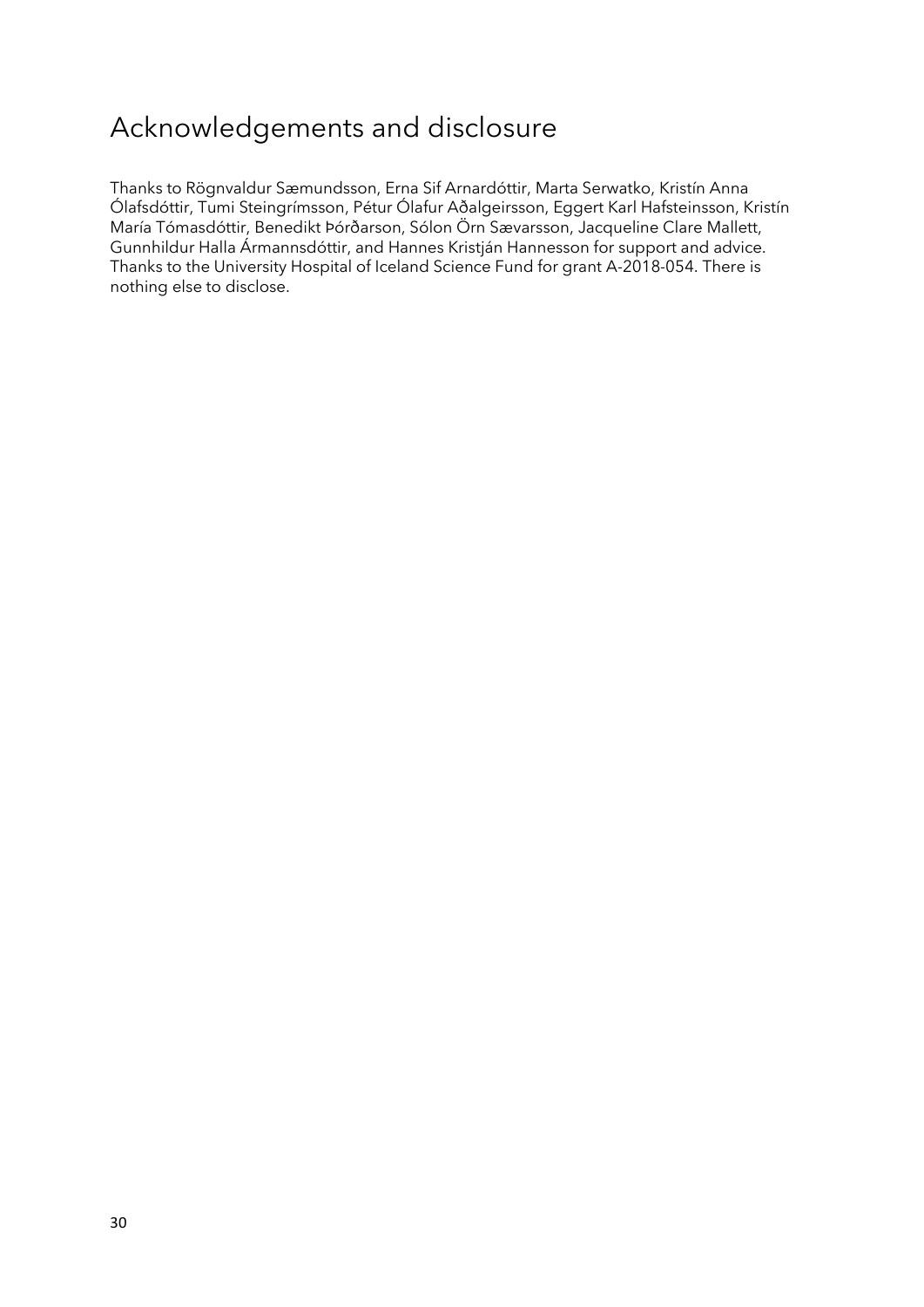# **SUPPLEMENTS**

**Online supplement:** The source code for the software written for this study is available at https://github.com/bjartur/master/tree/5b8474

**The appendices** contain data and a proof that was produced as part of this study and is cited in the manuscript.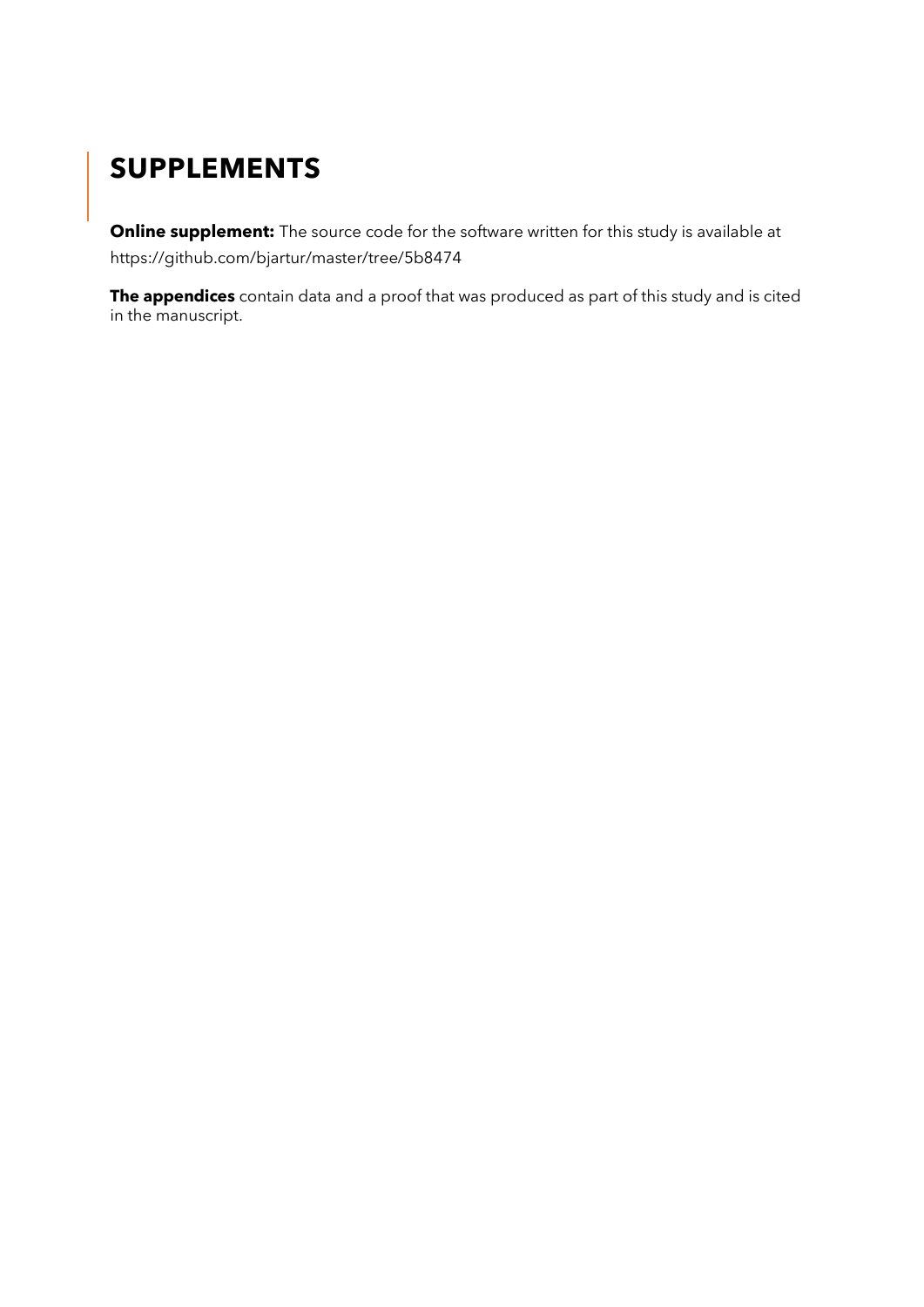**Appendix 1.** *Scoring rules for identifying IUAR by esophageal manometry documented in the literature.*

| <b>Article</b>          | Organ     | <b>Baseline</b> | Event characterized by             | <b>Minimum</b><br>duration | <b>Event termination</b> | <b>Source cited</b> |
|-------------------------|-----------|-----------------|------------------------------------|----------------------------|--------------------------|---------------------|
| Tvinnerei               | Pharynx & |                 | Flattening of a cranial pressure   |                            |                          |                     |
| m M &                   | upper     | Preceding       | transducer while pressure          | $10 s$ (or                 | ?                        | None                |
| Miljeteig               | esophagus | epoch           | oscillations, at least as negative | 8s)                        |                          |                     |
| H, 1992 <sup>[26]</sup> |           |                 | as before, continue caudally.      |                            |                          |                     |
|                         |           |                 | "Progressively increasing          |                            |                          |                     |
|                         |           |                 | pressure fluctuations" with        |                            |                          |                     |
| Tvinnerei               | Pharynx & | Preceding       | three (four) times more            |                            |                          | Tvinnereim,         |
| m M & al.,              | esophagus | epoch           | negative pressure than baseline    | 10 <sub>s</sub>            | Observed to be abrupt.   | 1992[26]            |
| 1995[27]                |           |                 | (excluding oscillations with       |                            |                          |                     |
|                         |           |                 | period 13s or shorter) indicates   |                            |                          |                     |
|                         |           |                 | a hypopnea (apnea).                |                            |                          |                     |
|                         |           |                 |                                    |                            |                          |                     |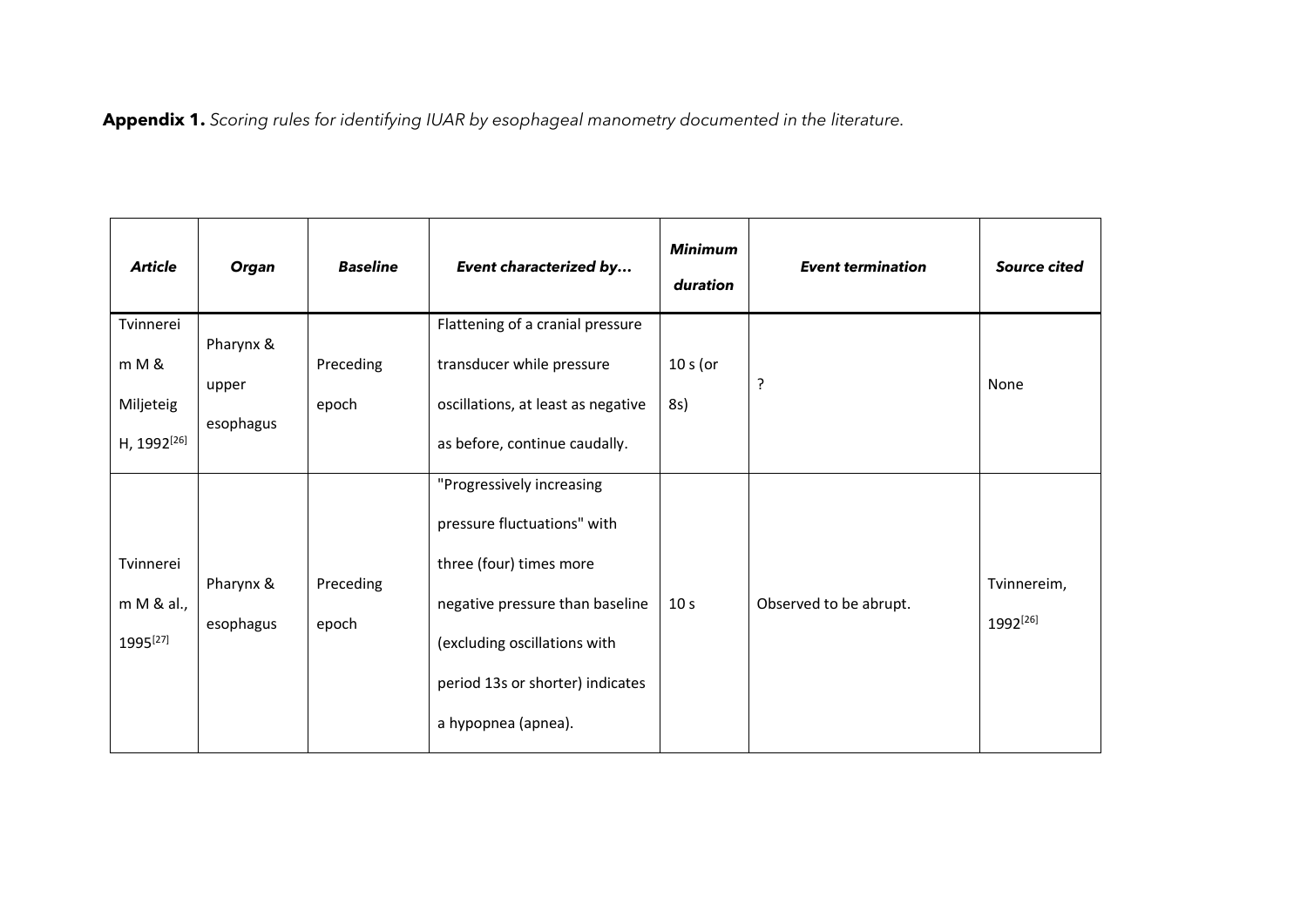| American<br>Academy<br>of Sleep<br>Medicine<br>Task<br>Force,<br>1999[6] | Esophagus | ?                                   | Progressively more negative<br>esophageal pressure.                                                                                                       | 10 <sub>s</sub> | Sudden change in pressure to a<br>less negative level and an<br>arousal.                | ? (10s cutoff<br>from Gould,<br>1988 <sup>[29]</sup> ) |
|--------------------------------------------------------------------------|-----------|-------------------------------------|-----------------------------------------------------------------------------------------------------------------------------------------------------------|-----------------|-----------------------------------------------------------------------------------------|--------------------------------------------------------|
| Kushida &<br>al.,<br>2005[28]                                            | Esophagus | ?                                   | Sequence of breaths with<br>increasing respiratory effort<br>leading to an arousal from<br>sleep, as shown by<br>progressively more negative<br>pressure. | 10 <sub>s</sub> | Arousal with resumption of<br>more normal pressures.                                    | <b>AASM Task</b><br>Force in<br>Chicago,<br>1999[6]    |
| Guillemin<br>ault & al.,<br>1991[30]                                     | Esopagues | 3 epochs<br>preceding an<br>arousal | The ultimate or penultimate<br>breath before an arousal has<br>the most negative P <sub>es</sub> in 3                                                     | None            | Less negative P <sub>es</sub> during and<br>after an arousal with increased<br>airflow. | None                                                   |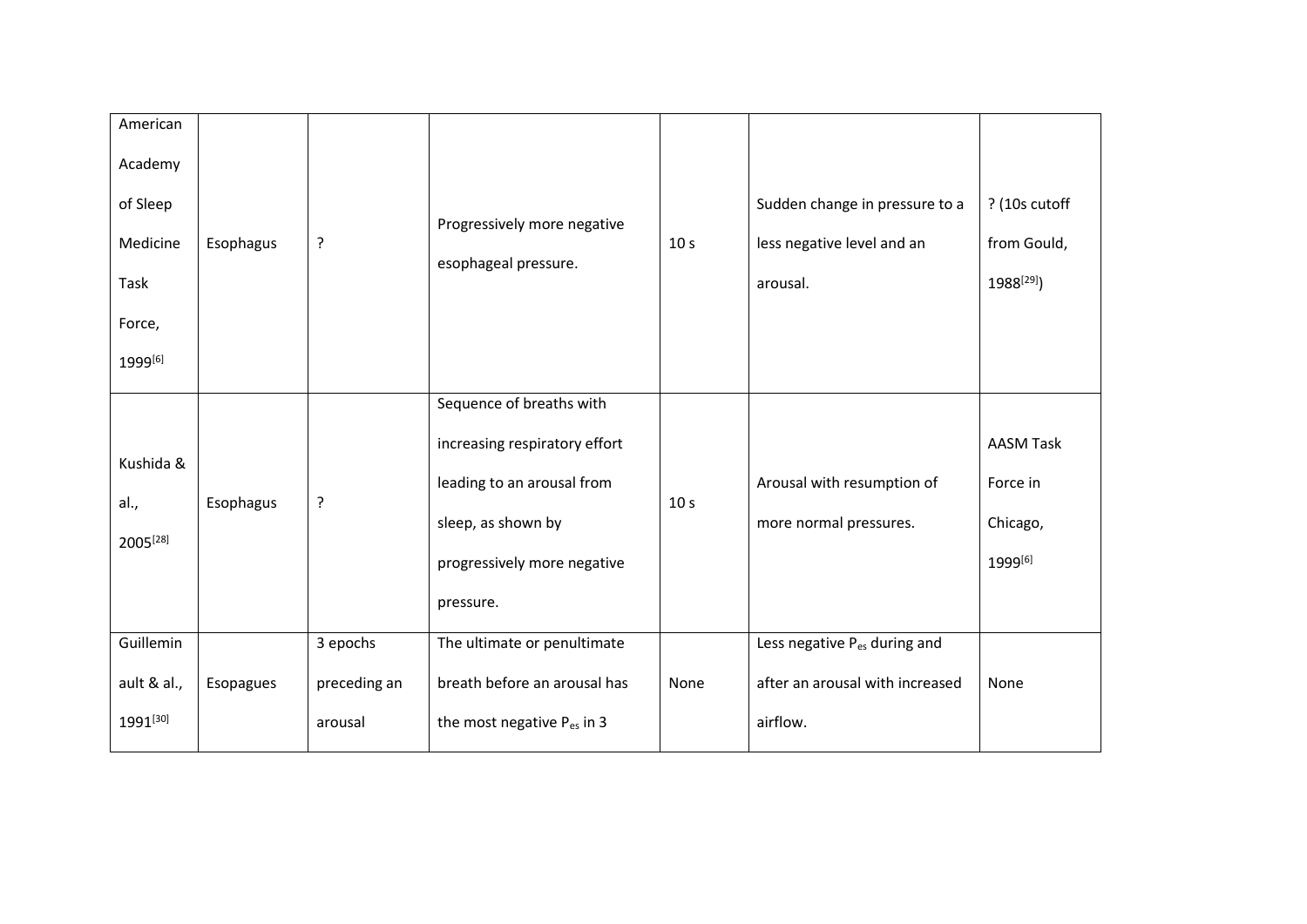|                                      |           |                                                                                                                            | epochs coinciding with an                                                                                                                                                   |                      |                                                                                                        |                                  |
|--------------------------------------|-----------|----------------------------------------------------------------------------------------------------------------------------|-----------------------------------------------------------------------------------------------------------------------------------------------------------------------------|----------------------|--------------------------------------------------------------------------------------------------------|----------------------------------|
|                                      |           |                                                                                                                            | abrupt decrease in airflow.                                                                                                                                                 |                      |                                                                                                        |                                  |
| Exar &<br>Collop,<br>1999[10]        | Esophagus | From one<br>arousal to the<br>next                                                                                         | The ultimate or penultimate<br>breath before an arousal has<br>the greater P <sub>es</sub> nadir than any<br>breath in the baseline and is<br>accompanied by a simultaneous | <b>One</b><br>breath | Arousal and less negative Pes<br>and increased airflow during<br>the two breaths after the<br>arousal. | Guilleminault &<br>al., 1991[30] |
|                                      |           |                                                                                                                            | decrease in airflow.                                                                                                                                                        |                      |                                                                                                        |                                  |
| Guillemin<br>ault & al.,<br>1992[31] | Esopagus  | Wakeful<br>breathing and<br>sleep from the<br>last arousal up<br>until the<br>penultimate<br>before the<br>current arousal | The ultimate or penultimate<br>breath before an arousal has<br>the greater P <sub>es</sub> nadir than any<br>breath in either baseline.                                     | One<br>breath        | Arousal and less negative Pes<br>and increased airflow during<br>the two breaths after the<br>arousal. | None                             |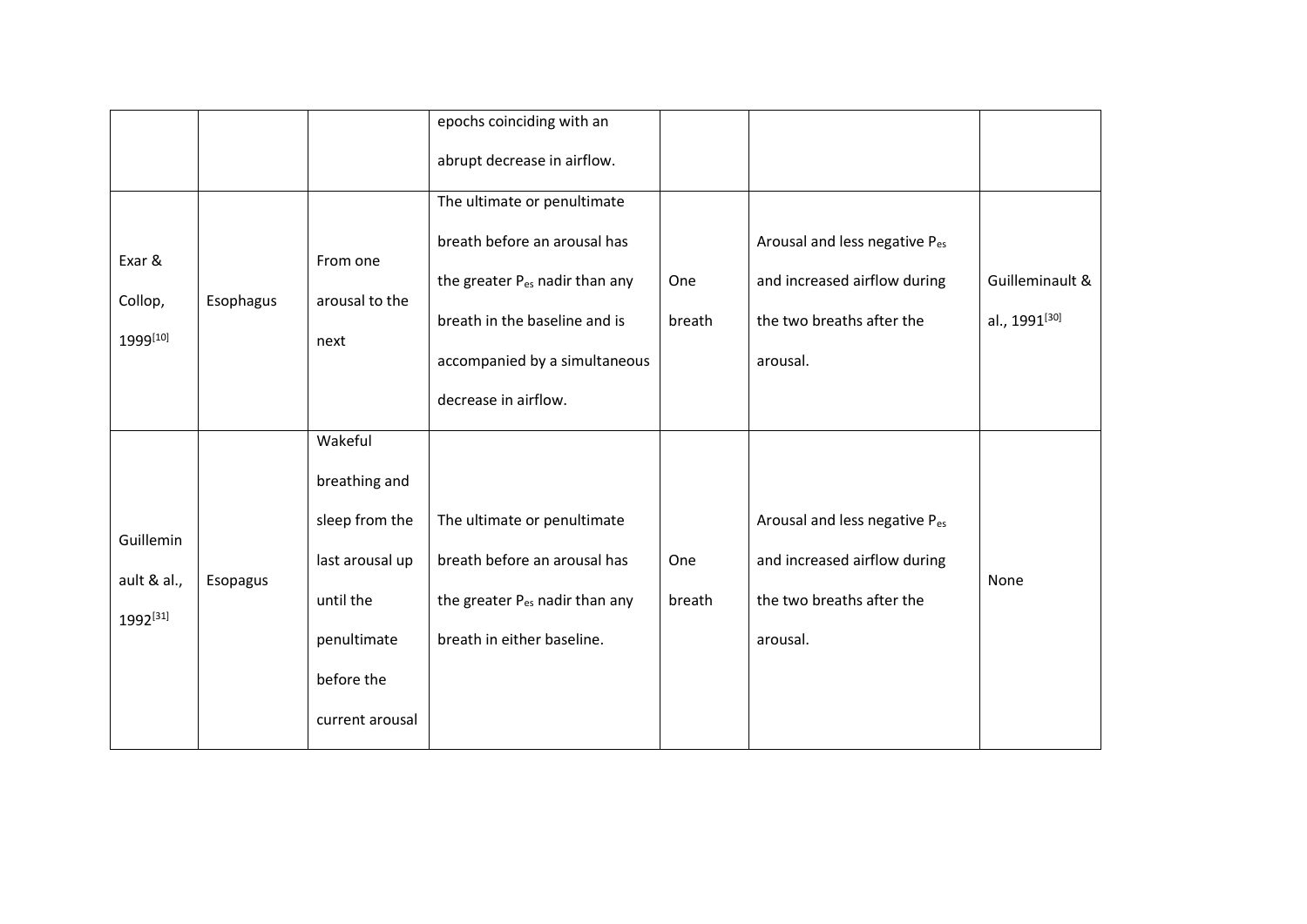|             |           |                 | The most negative P <sub>es</sub> nadir of a |         |                                   |                           |
|-------------|-----------|-----------------|----------------------------------------------|---------|-----------------------------------|---------------------------|
| Exar &      |           | 30 min of quiet | snoring period (the period from              | One     | Arousal followed by a breath      | Guilleminault &           |
| Collop,     | Esophagus | supine          | the last arousal) if it is 1SD more          | breath  | with a less negative Pes nadir.   | al., 1991 <sup>[30]</sup> |
| 1999[10]    |           | wakefulness     | negative than the mean                       |         |                                   |                           |
|             |           |                 | baseline P <sub>es</sub> nadir.              |         |                                   |                           |
| Guillemin   |           | 30 min during   | (Abnormal) increase in negative              |         | Transient arousal (a breath or    |                           |
| ault & al., | Esophagus | quiet supine    |                                              | ?       |                                   | None                      |
| 1993[32]    |           | wakefulness     | esophageal pressure.                         |         | two after P <sub>es</sub> nadir). |                           |
| Stoohs &    |           | Quiet, relaxed, |                                              |         |                                   | Stoohs and                |
|             |           | supine          | Increase in peak-negative                    | Two     |                                   |                           |
| al.,        | Esophagus | wakefulness     | inspiratory efforts.                         | breaths | Arousal                           | Guilleminault,            |
| 1993[33]    |           |                 |                                              |         |                                   | 1991[34]                  |
|             |           | with lights on  |                                              |         |                                   |                           |
| Shiomi &    |           | Presumably      | Heavy snoring with P <sub>es</sub> nadir     |         |                                   |                           |
| al.,        | Esophagus | atmospheric     |                                              | None    | ?                                 | None                      |
| 1993[35]    |           | pressure        | below -10 $cmH20$ .                          |         |                                   |                           |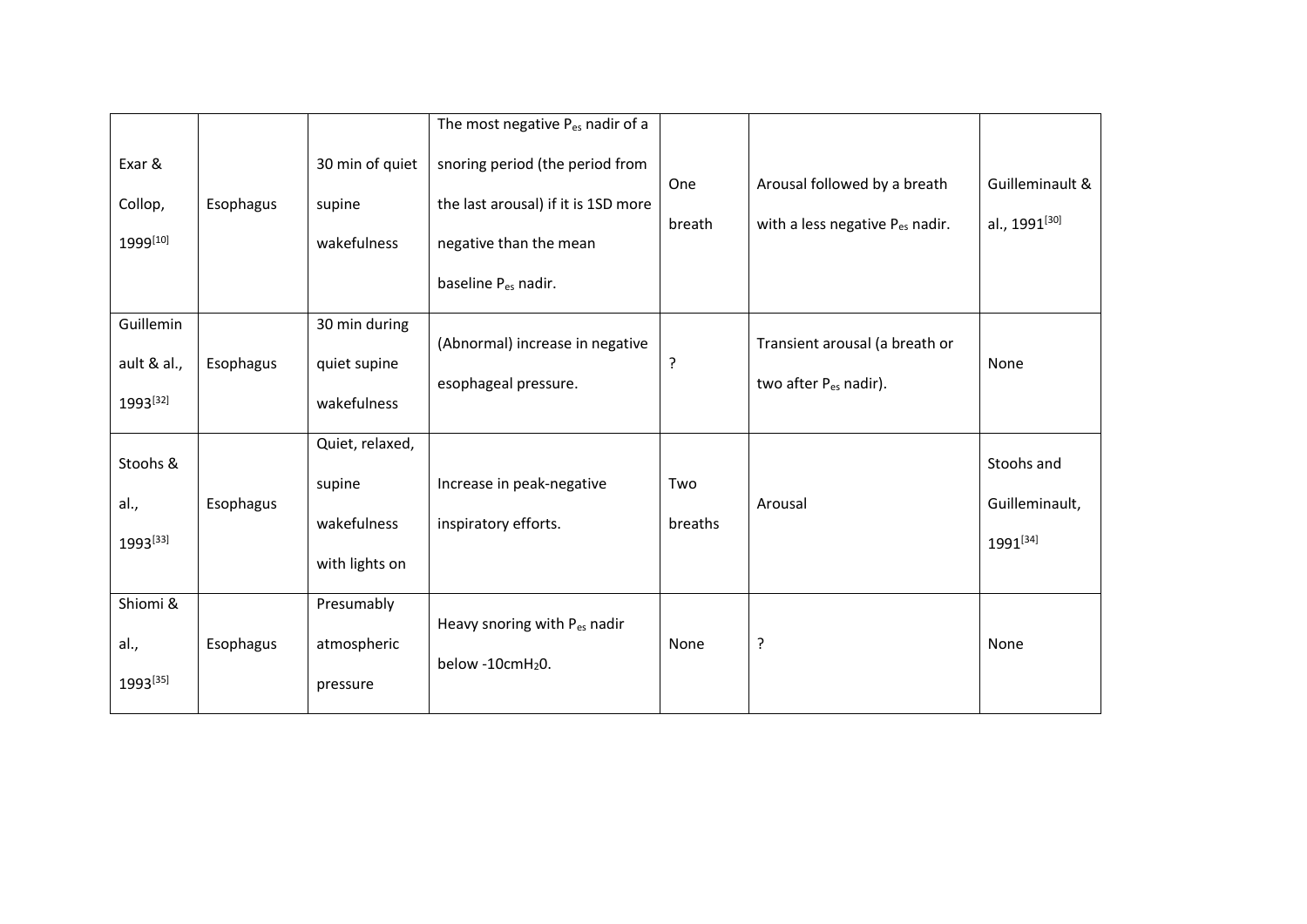|                                         | 8, 12, and 16                                                          |                                     |                                                                                                                      |                 |                                                                                        |                                                     |
|-----------------------------------------|------------------------------------------------------------------------|-------------------------------------|----------------------------------------------------------------------------------------------------------------------|-----------------|----------------------------------------------------------------------------------------|-----------------------------------------------------|
| Berg et<br>al.,<br>1997[8]              | cm from the<br>nares and in<br>the middle<br>third of the<br>esophagus | Awake,<br>unobstructed<br>breathing | 20% increase<br>in peak-to-peak pressure<br>amplitude                                                                | 15 <sub>s</sub> | ?                                                                                      | None                                                |
| Watanabe<br>& al.,<br>2000[36]          | Lower third<br>of the<br>esophagus                                     | $\cdot$                             | Drop in the P <sub>es</sub> nadir of more<br>than $135mmH2O$ .                                                       | None            | ?                                                                                      | Shiomi &al.,<br>1993[35]                            |
| Loube DI<br>& al.,<br>March<br>1999[37] | Esophagus                                                              | ?                                   | Pattern of progressive negative<br>esophageal pressures                                                              | 10 <sub>s</sub> | Change in pressure to a less<br>negative pressure level<br>associated with an arousal. | ? (ambiguous<br>due to missing<br>inline citation)  |
| Loube DI<br>& al., May<br>1999[38]      | Esophagus                                                              | Wake<br>minimum<br>negative Pes     | Crescendo changes in Pes with<br>pressure exceeding baseline by<br>50% and dropping below -<br>12cmH <sub>2</sub> O. | ?               | EEG arousal.                                                                           | <b>AASM Task</b><br>Force in<br>Chicago,<br>1999[6] |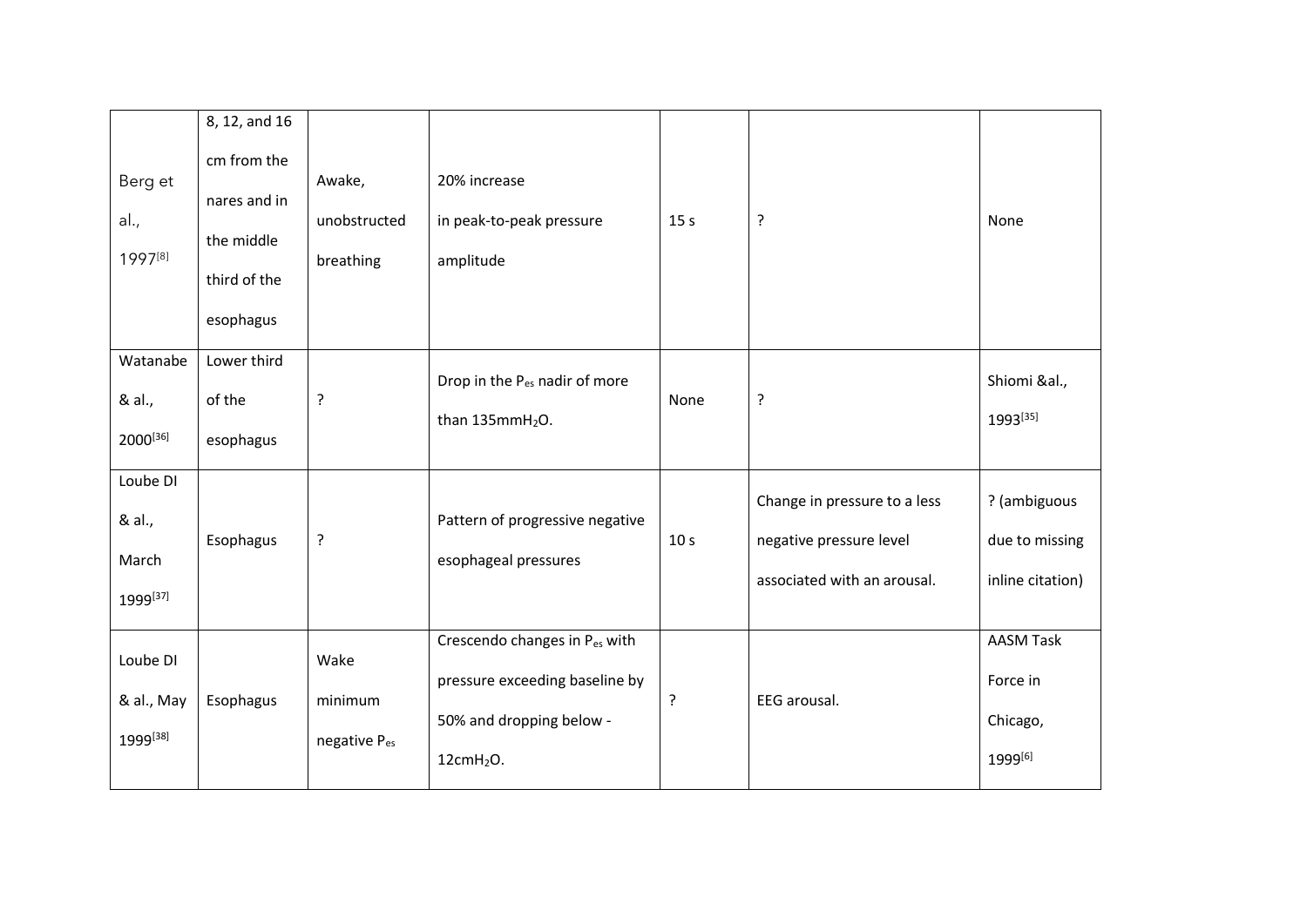| Loube DI<br>& al., June<br>1999[39]         | Esophagus | Unclear, but a<br>$P_{es}$ nadir was<br>calculated for<br>each epoch<br>and the mean<br>taken by sleep-<br>wake stage | Pattern of progressive negative<br>$P_{es}$ .                                                                                                                    | 10 <sub>s</sub> | Change in pressure to a less<br>negative pressure level<br>associated with a<br>(micro)arousal | Loube DI et al,<br>May 1999[38]                    |
|---------------------------------------------|-----------|-----------------------------------------------------------------------------------------------------------------------|------------------------------------------------------------------------------------------------------------------------------------------------------------------|-----------------|------------------------------------------------------------------------------------------------|----------------------------------------------------|
| Montserra<br>t JM;<br>Badia JR,<br>1999[40] | Esophagus | ?                                                                                                                     | Progressive fast decrease of P <sub>es</sub> .                                                                                                                   | ?               | Abruptly returns to normal, or<br>almost normal, Pes after a<br>neurological arousal.          | None                                               |
| Ayappa I<br>& al.,<br>2000[17]              | Esophagus | ?                                                                                                                     | Crescendo pattern of negative<br>inspiratory pressure swings<br>(although figure 3[17] shows an<br>increase without crescendo that<br>was identified as a RERA). | 10 <sub>s</sub> | Rapid decrease of the swings to<br>baseline level.                                             | ? (ambiguous<br>due to missing<br>inline citation) |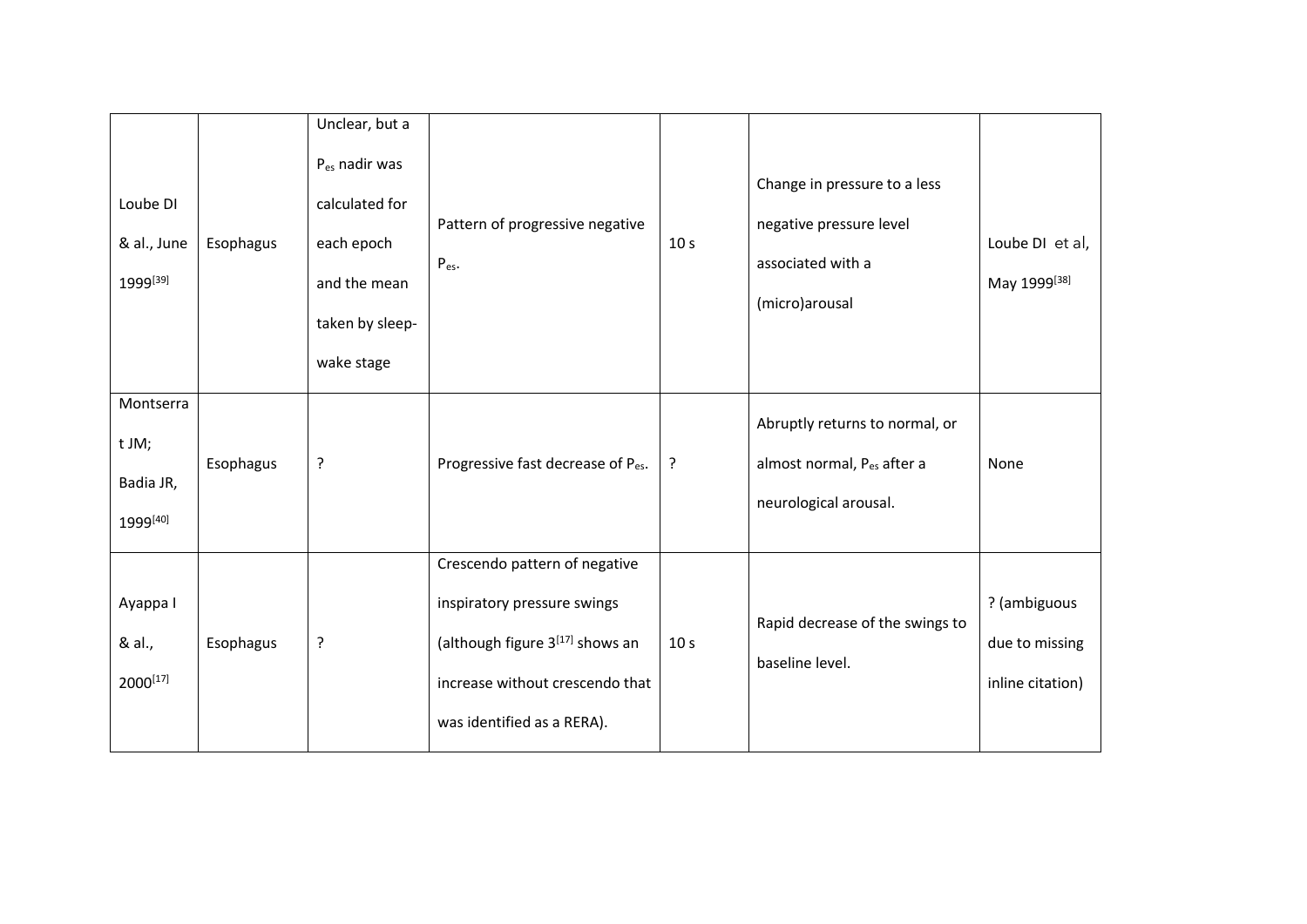|                       |           |                              |                                  |                 | Followed abruptly by a series of   |                           |
|-----------------------|-----------|------------------------------|----------------------------------|-----------------|------------------------------------|---------------------------|
|                       |           |                              |                                  | 10 <sub>s</sub> | breaths of reduced negative Pes    |                           |
| Black &               |           | The 4s interval              | Consecutively increasing         | (typically      | (in specific, the breath following | Guilleminault &           |
| al.,                  | Esophagus | 26s-24s before               |                                  |                 | the final breath of the            |                           |
| 2000[41]              |           | the P <sub>es</sub> reversal | negative inspiratory Pes values. | three           | crescendo had to be less than      | al., 1993 <sup>[32]</sup> |
|                       |           |                              |                                  | breaths)        | 75% of the Pes of the previous     |                           |
|                       |           |                              |                                  |                 | breath).                           |                           |
|                       |           |                              |                                  |                 | Abrupt shift of at least 25% of    |                           |
| Poyares               |           |                              | A more negative peak end         | 3               | the peak negative end              | Guilleminault &           |
| etal.,                | Esophagus | Prior breathing              | inspiratory esophageal           | successive      | inspiratory esophageal pressure    |                           |
| 2002[42]              |           |                              | pressure.                        | breaths         | toward less effort associated      | al., 1995 <sup>[43]</sup> |
|                       |           |                              |                                  |                 | with improvement in nasal flow.    |                           |
| Vandenbu              |           |                              | One or two breath increases in   | One             |                                    | Guilleminault &           |
| ssche                 | Esophagus | ?                            | P <sub>es</sub> .                | breath          | P <sub>es</sub> reversal           | al., September            |
| etal. <sup>[44]</sup> |           |                              |                                  |                 |                                    | 2001[18]                  |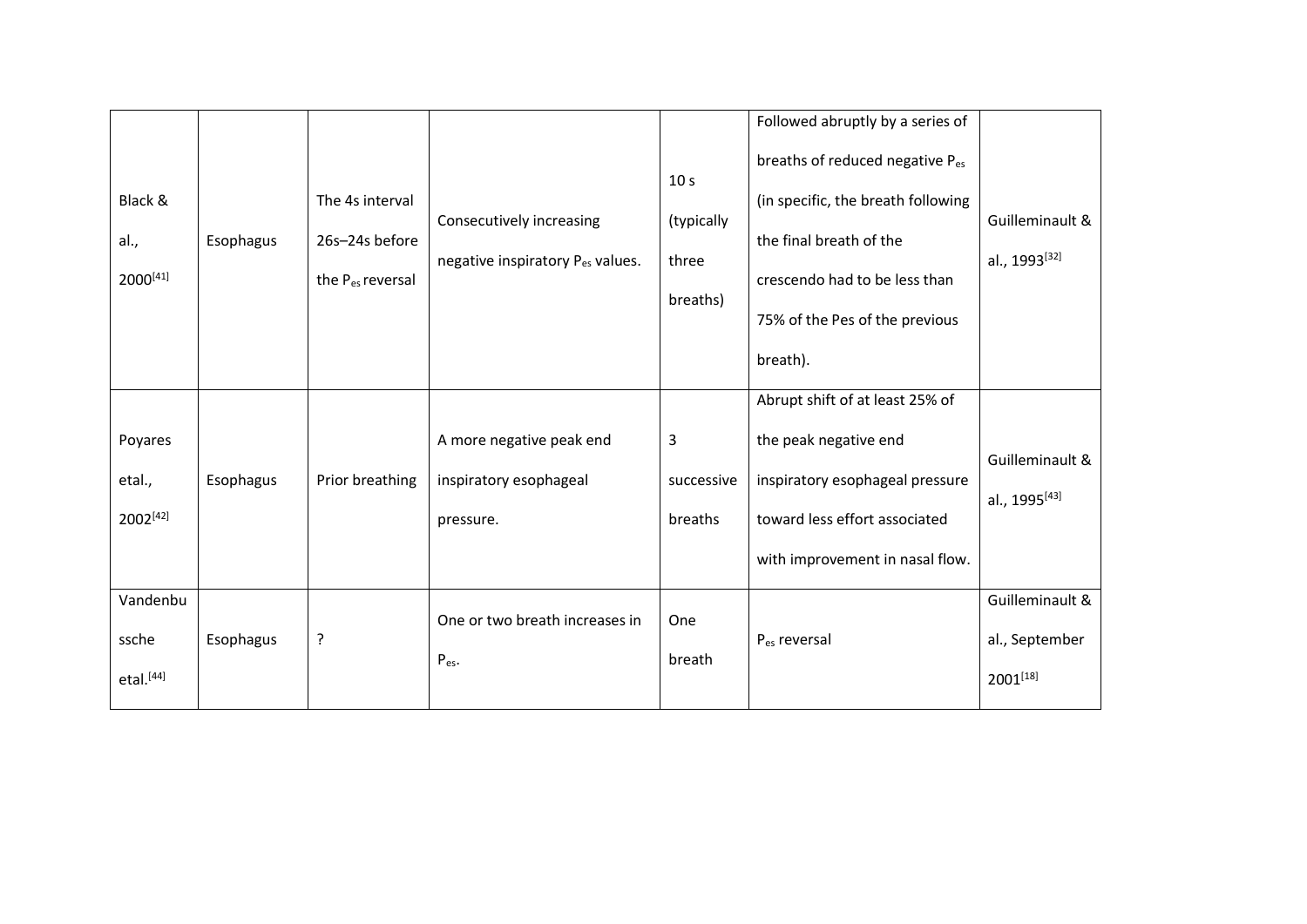| Guillemin<br>ault et<br>al.,<br>Septembe<br>r 2001[18] | Esophagus | ?                                                                              | A more negative peak end<br>inspiratory pressure with each<br>successive breath.                                                                                             | Unclear;<br>probably 4<br>breaths | P <sub>es</sub> reversal.                                                                                                   | Guilleminault<br>et al., 1995 <sup>[43]</sup> |
|--------------------------------------------------------|-----------|--------------------------------------------------------------------------------|------------------------------------------------------------------------------------------------------------------------------------------------------------------------------|-----------------------------------|-----------------------------------------------------------------------------------------------------------------------------|-----------------------------------------------|
| Guillemin<br>ault et<br>al.,<br>Septembe<br>r 2001[18] | Esophagus | Mean peak end<br>inspiratory P <sub>es</sub><br>of preceding<br>normal breaths | A clear and sudden increase in<br>inspiratory effort without<br>'crescendo' with negative peak<br>end inspiratory Pes more<br>negative than at least 2 SD<br>below baseline. | 4 breaths                         | P <sub>es</sub> reversal.                                                                                                   | Guilleminault<br>&al., 1995 <sup>[43]</sup>   |
| Bachour<br>et al.,<br>2002[45]                         | Esophagus | ?                                                                              | Irregular respiration with<br>crescendo in P <sub>es</sub> .                                                                                                                 | ?                                 | Rapid return from negative P <sub>es</sub><br>of at least 5 cmH <sub>2</sub> O (or 50%)<br>below baseline back to baseline. | None                                          |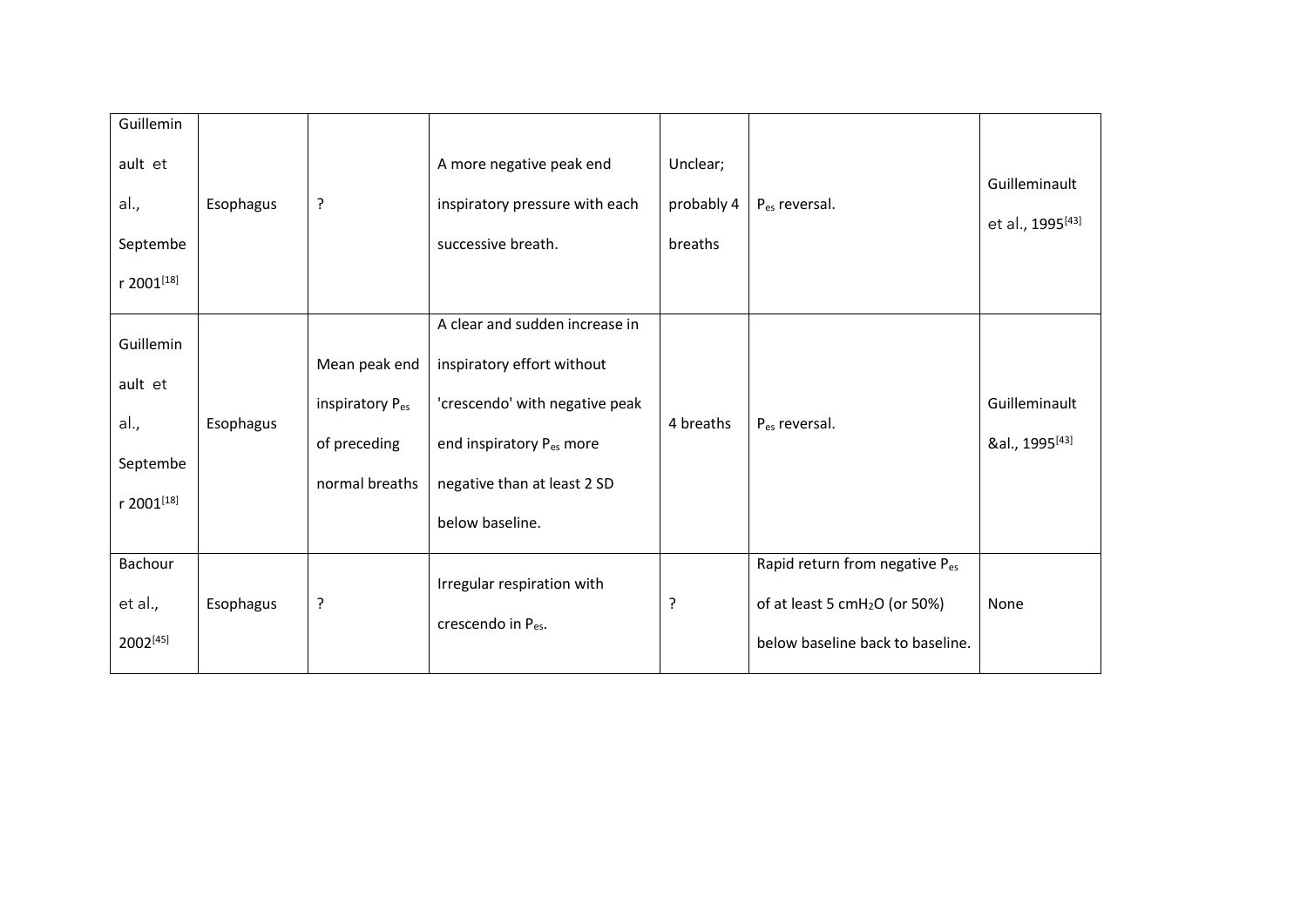| Bachour<br>et al.,<br>2002[45]   | Esophagus | ? | Progressively more negative<br>esophageal pressure.                                                  | $10s^*$         | Sudden change in<br>pressure to a less negative level<br>and an arousal. | <b>AASM Task</b><br>Force in<br>Chicago,<br>1999 <sup>[6]</sup> |
|----------------------------------|-----------|---|------------------------------------------------------------------------------------------------------|-----------------|--------------------------------------------------------------------------|-----------------------------------------------------------------|
| Bachour<br>et al.,<br>2002[45]   | Esophagus | ? | Progressively more negative<br>esophageal pressure.                                                  | 10 <sub>s</sub> | A sudden return<br>to the baseline.                                      | None                                                            |
| Argod<br>etal.,<br>2000[46]      | Esophagus | ? | Increase in respiratory effort in<br>a crescendo scoring rule.                                       | ?               | Unmentioned.                                                             | None                                                            |
| Argod<br>etal.,<br>$2000^{[46]}$ | Esophagus | ? | Flow limitation without flow<br>reduction occurred<br>concurrently with a crescendo<br>in $P_{es}$ . | ?               | Arousal followed by Pes going<br>back to resting levels.                 | None                                                            |

\* The events in the figures in the paper were actually shorter than 10 s.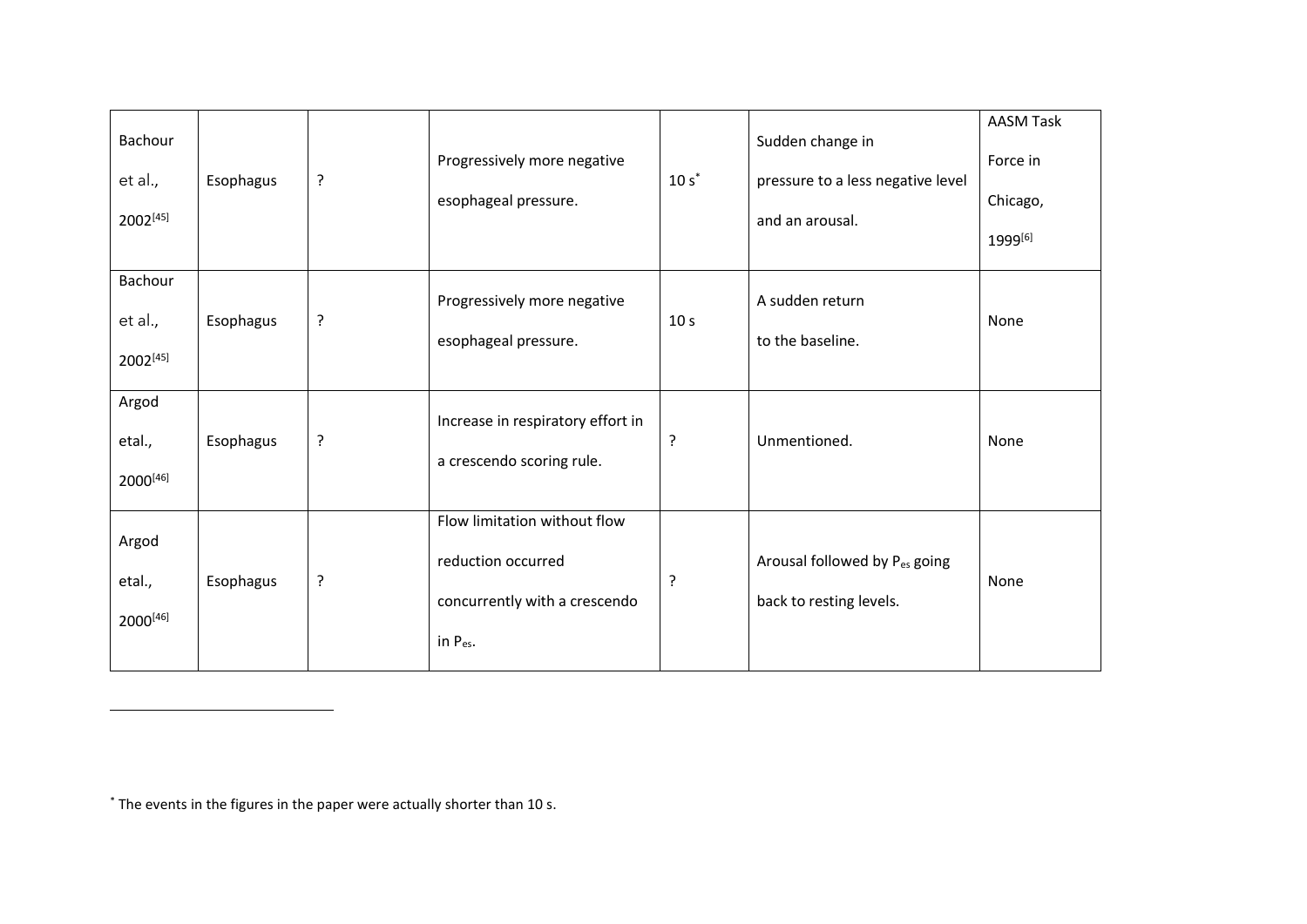| Chervin<br>etal.,<br>2012[47]    | Esophagus | The peak<br>expiratory<br>pressure within<br>the same         | Sleep epoch spent with most<br>esophageal pressure swings<br>more negative than -10cmH <sub>2</sub> O.    | One<br>epoch    | End of epoch.                                       | ?                                              |
|----------------------------------|-----------|---------------------------------------------------------------|-----------------------------------------------------------------------------------------------------------|-----------------|-----------------------------------------------------|------------------------------------------------|
|                                  |           | breath                                                        |                                                                                                           |                 |                                                     |                                                |
| Katz et<br>al.,<br>$2003^{[48]}$ | Esophagus | ?                                                             | Graded increases in Pes.                                                                                  | 10 <sub>s</sub> | Abrupt P <sub>es</sub> reversal.                    | Guilleminault &<br>al., 1993 <sup>[32]</sup>   |
| Masa<br>etal.,<br>2003[49]       | Esophagus | ?                                                             | Increasing negative esophageal<br>pressures which did not<br>coincide with increased oral-<br>nasal flow. | Two<br>breaths  | Arousal with esophageal<br>pressures less negative. | Ambiguous due<br>to missing<br>inline citation |
| Hutter et<br>al.,<br>2004[50]    | Esophagus | ? (All patients<br>had baseline<br>values $<-5$<br>$cmH2O.$ ) | Decrescendo scoring rule with a<br>nadir $> -10$ cmH <sub>2</sub> O.                                      | ?               | Crescendo.                                          | Unclear due to<br>missing inline<br>citation   |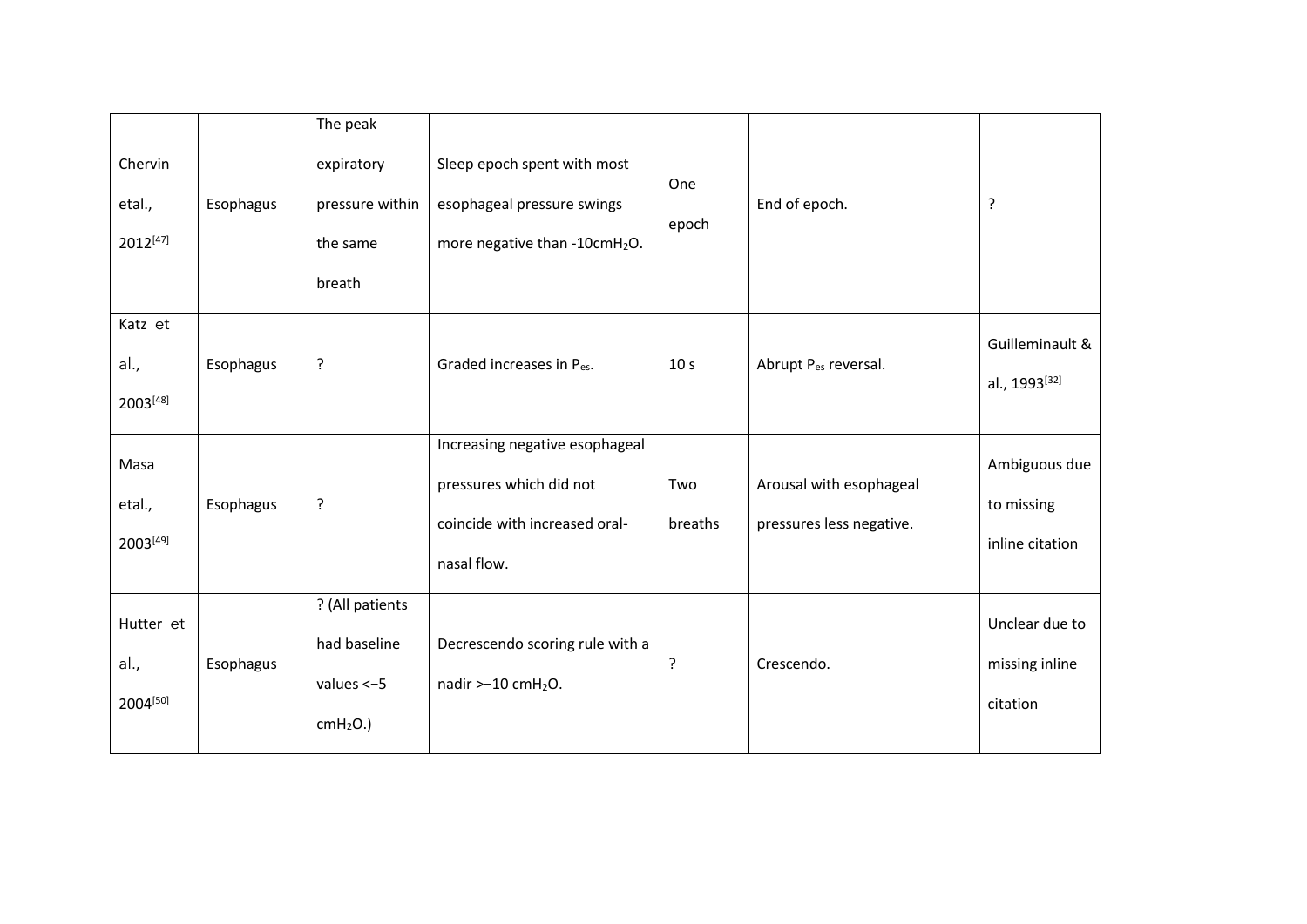| Johnson<br>etal.,<br>$2005^{[51]}$               | Esophagus           | Previous 2<br>minutes of<br>baseline stable<br>breathing | Increased negative P <sub>es</sub> .                                                         | One<br>breath but<br>less than 1<br>min | EEG arousal and a return to a<br>less-negative P <sub>es</sub> . | None                          |
|--------------------------------------------------|---------------------|----------------------------------------------------------|----------------------------------------------------------------------------------------------|-----------------------------------------|------------------------------------------------------------------|-------------------------------|
| Kristo et<br>al.,<br>2005/200<br>$8^{[52]}$      | Esophagus           | ?                                                        | Crescendo scoring rule of<br>negative inspiratory pressures<br>$\leq -12$ cmH <sub>2</sub> O | ?                                       | Arousal followed by<br>normalization of P <sub>es</sub> .        | Loube et al.,<br>May 1999[38] |
| Masa et<br>al.,<br>2009[53]                      | Esophagus           | ?                                                        | Progressive increase in<br>esophageal pressure.                                              | 10 <sub>s</sub>                         | Arousal.                                                         | None                          |
| AASM,<br>2012<br>(2007)<br>$v2.0$ <sup>[7]</sup> | Esophagus           | $\cdot$                                                  | Sequence of breaths<br>characterized by increasing<br>respiratory effort.                    | 10 <sub>s</sub>                         | ?                                                                | Unknown                       |
| Serwatko,<br>$2016^{[5]}$                        | Distal<br>esophagus | ?                                                        | A progressive, breath-by-<br>breath, more negative                                           | 10 <sub>s</sub>                         | An abrupt drop in respiratory<br>effort, indicated by a less     | Guilleminault<br>et al.,      |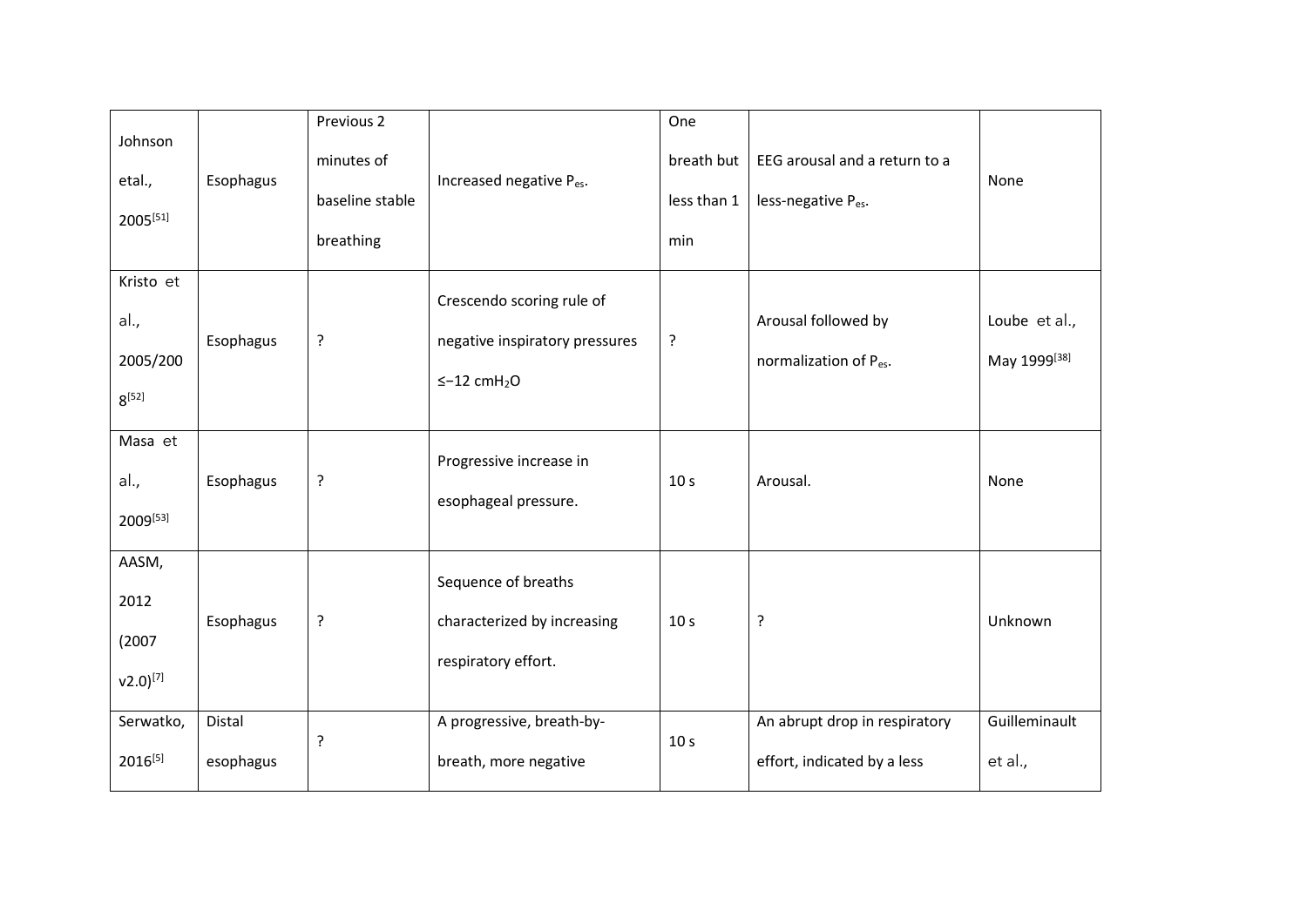|              |                                                                                                           |  | inspiratory waveform not   |                             | negative end inspiratory      | September     |
|--------------|-----------------------------------------------------------------------------------------------------------|--|----------------------------|-----------------------------|-------------------------------|---------------|
|              |                                                                                                           |  | associated with oxygen     |                             | waveform.                     | 2001.[18]     |
|              |                                                                                                           |  | desaturation followed by a |                             |                               |               |
|              |                                                                                                           |  | sequence of variations in  |                             |                               |               |
|              |                                                                                                           |  | respiratory efforts.       |                             |                               |               |
|              |                                                                                                           |  |                            |                             | An abrupt drop in respiratory | Guilleminault |
| Serwatko,    | A relatively stable and<br>Distal<br>?<br>persistent, more negative<br>esophagus<br>inspiratory waveform. |  | 60 <sub>s</sub>            | effort, indicated by a less | et al.,                       |               |
| $2016^{[5]}$ |                                                                                                           |  |                            | negative end inspiratory    | September                     |               |
|              |                                                                                                           |  |                            |                             | waveform.                     | 2001.[18]     |

P<sub>es</sub> is short for esophageal pressure, usually referring to the peak negative pressure during an attempted inspiration. Question marks mark information that was not clearly stated in the respective paper or essay. Most of the cited papers were discovered by recursively following the references of Vandenbussche et al., ] 2015;  $^{[36]}$  Exar and Collop, 1999;<sup>[11]</sup> and Marta Serwatko, 2016.<sup>[5]</sup> Cited references were restricted to articles available online in HTML or PDF.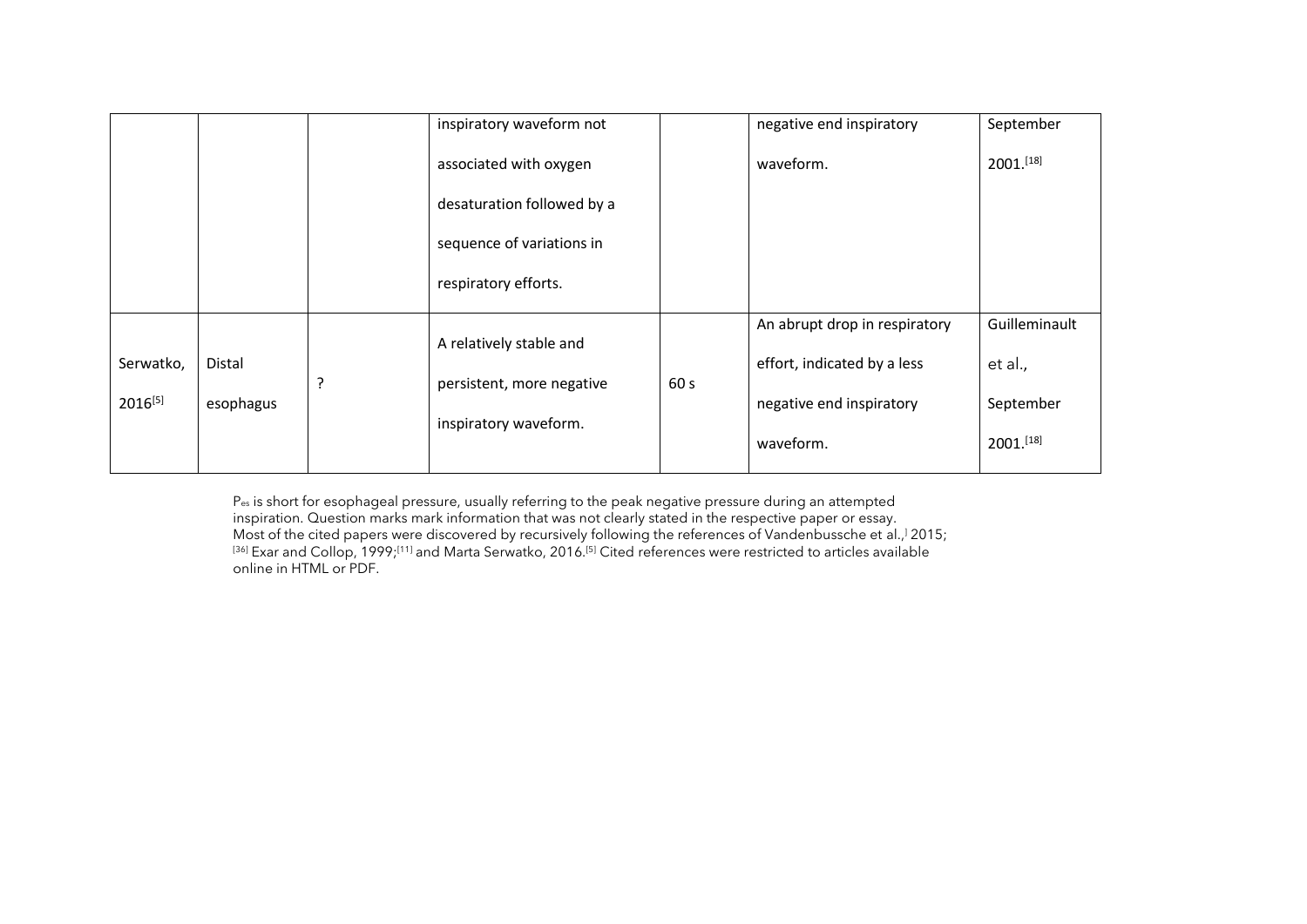**Appendix 2.** *The overlap coefficient of pairs of respiratory effort scoring rules as measured on the 26 examined polysomnograms.* 

| <b>Prevalence</b> |                    | 12% | 12%                             | 3%                | 8%    | 17%               | 33%               |
|-------------------|--------------------|-----|---------------------------------|-------------------|-------|-------------------|-------------------|
|                   |                    |     | technologist 1   technologist 2 | Cres <sub>5</sub> | Cres4 | Cres <sub>3</sub> | Cres <sub>2</sub> |
|                   | 18% cres10sec      | 36% | 34%                             | 100%              | 99%   | 89%               | 100%              |
|                   | 33% Cres2          | 52% | 47%                             | 100%              | 100%  | 100%              |                   |
|                   | <b>17% Cres3</b>   | 37% | 34%                             | 100%              | 100%  |                   |                   |
|                   | 8% Cres4           | 33% | 29%                             | 100%              |       |                   |                   |
|                   | 3% Cres5           | 40% | 37%                             |                   |       |                   |                   |
|                   | 12% Technologist 2 | 34% |                                 |                   |       |                   |                   |

| Prevalence |                    | 12% | 12%                                                              | 1%  | 2%  | 5%  |
|------------|--------------------|-----|------------------------------------------------------------------|-----|-----|-----|
|            |                    |     | Technologist 1   Technologist 2   Cresrev5   Cresrev4   Cresrev3 |     |     |     |
|            | 11% Cresrev2       | 14% | 10%                                                              | 51% | 63% | 76% |
|            | 5% Cresrev3        | 22% | 14%                                                              | 63% | 80% |     |
|            | 2% Cresrev4        | 31% | 20%                                                              | 77% |     |     |
|            | 1% Cresrev5        | 39% | 25%                                                              |     |     |     |
|            | 12% technologist 2 | 34% |                                                                  |     |     |     |

| Prevalence |                    | 12% | 12%                                                                  | 0%  | 0%  | $1\%$ |
|------------|--------------------|-----|----------------------------------------------------------------------|-----|-----|-------|
|            |                    |     | Technologist 1 Technologist 2 Cresbaserev5 Cresbaserev4 Cresbaserev3 |     |     |       |
|            | 4% Cresbaserev2    | 20% | 18%                                                                  | 68% | 71% | 75%   |
|            | 1% Cresbaserev3    | 38% | 34%                                                                  | 68% | 72% |       |
|            | 0% Cresbaserev4    | 57% | 53%                                                                  | 77% |     |       |
|            | 0% Cresbaserev5    | 62% | 53%                                                                  |     |     |       |
|            | 12% Technologist 2 | 34% |                                                                      |     |     |       |

| Prevalence |                  | 4%                      | 10%  |
|------------|------------------|-------------------------|------|
|            |                  | Cresbaserev2   Cresrev2 |      |
|            | <b>33% Cres2</b> | 100%                    | 100% |
|            | 10% Cresrev2     | 85%                     |      |

| Prevalence |                  |                 |                       | 12% |      | 1%                                   | 5%   |
|------------|------------------|-----------------|-----------------------|-----|------|--------------------------------------|------|
|            |                  |                 |                       |     |      | Technologist 2 Cresbaserev3 Cresrev3 |      |
|            | <b>17% Cres3</b> |                 | 35%                   |     |      | 100%                                 | 100% |
|            | 5% Cresrev3      |                 |                       | 14% |      | 75%                                  |      |
|            |                  | 1% Cresbaserev3 |                       | 40% |      |                                      |      |
| Prevalence |                  |                 | 0%                    |     | 2%   |                                      |      |
|            |                  |                 | Cresbaserev4 Cresrev4 |     |      |                                      |      |
|            | 8% Cres4         |                 | 100%                  |     | 100% |                                      |      |
|            | 2% Cresrev4      |                 | 78%                   |     |      |                                      |      |

*The border percentages state what proportion of the total sleep time matched the corresponding scoring rule. Each internal cell contains the overlap coefficient between the scoring rules corresponding to the row and the column, respectively. The expected value of the overlap coefficient, for uncorrelated scoring rules, is the prevalence of events identified in accordance with the scoring rule with the lower prevalence. The only overlap coefficient not greater than this expected value was the 10% overlap coefficient between Cresrev2 and technologist 2. The expected value of would have been 11% since both Cresrev2 and the technologist identified 11% or more of the total sleep time as IUAR events.*